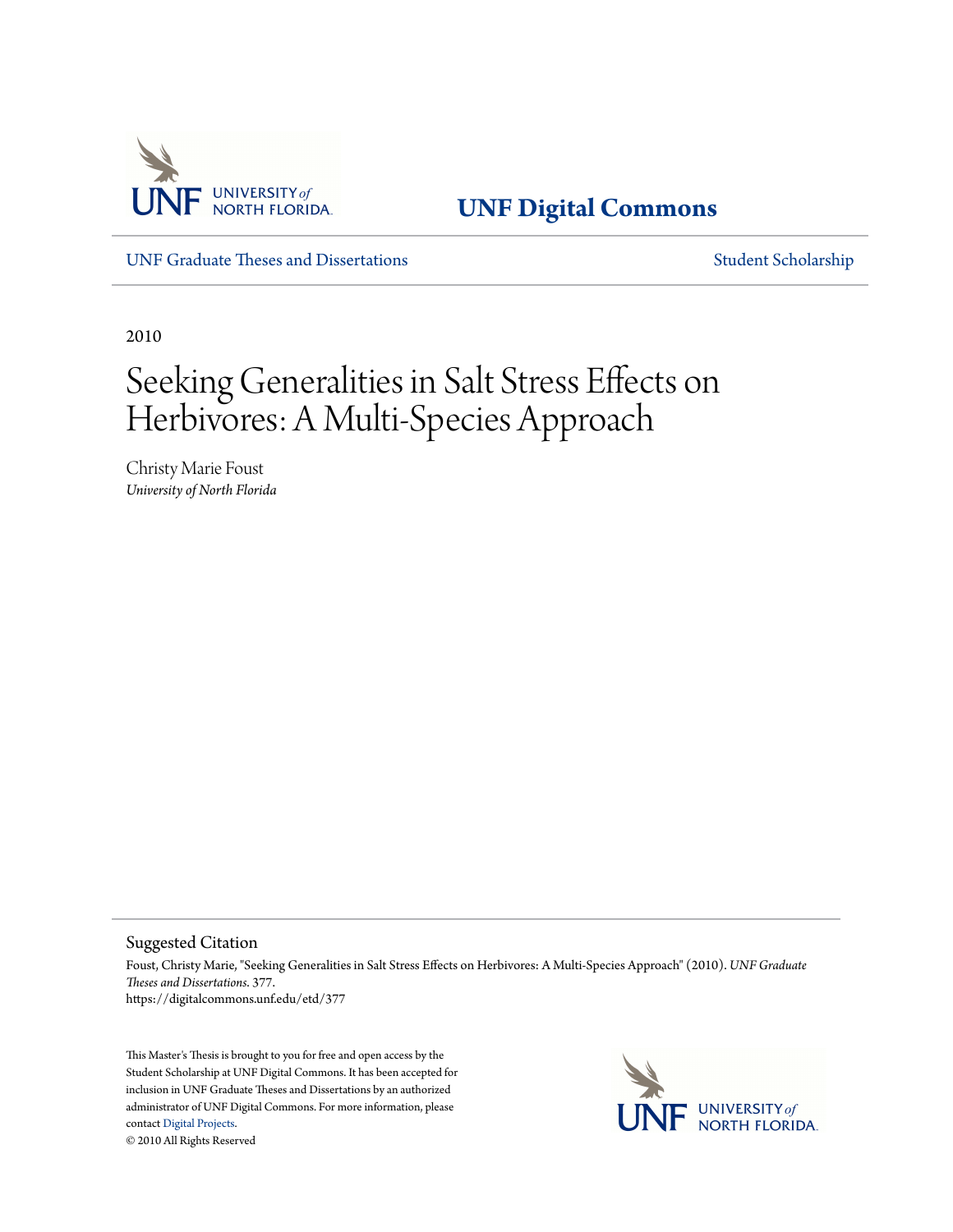# SEEKING GENERALITIES IN SALT STRESS EFFECTS ON HERBIVORES: A MULTI-SPECIES APPROACH

by

Christy Marie Foust

A thesis submitted to the Department of Biology in partial fulfillment of the requirements for the degree of

Master of Science in Biology

University of North Florida

College of Arts and Sciences

July, 2010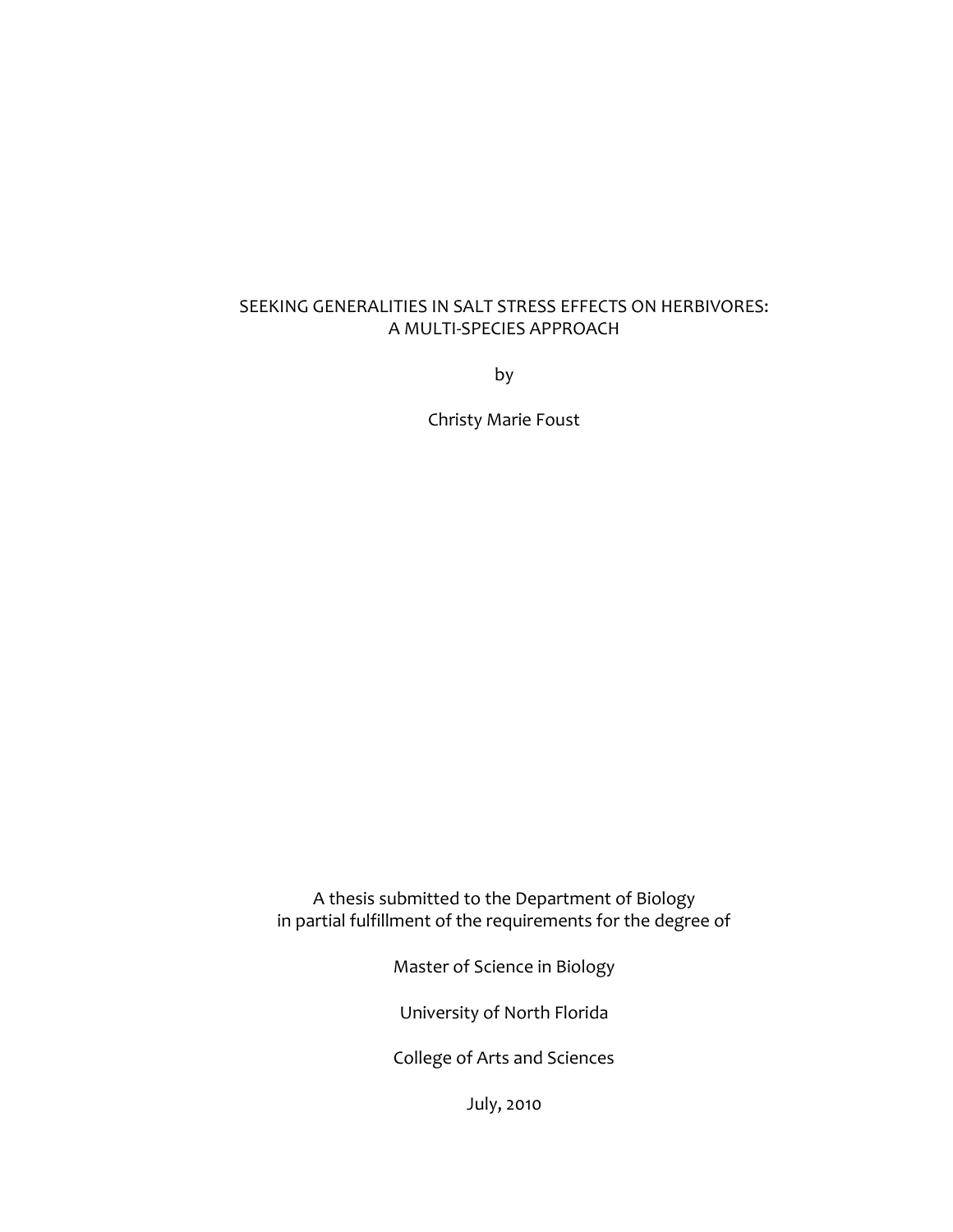#### **CERTIFICATE OF APPROVAL**

The thesis of Christy Marie Foust is approved: (Date) Signature Deleted 21 July 2010<br>20 July 2010<br>16 July 2010 Committee Member<br>Signature Deleted Committee Member Signature Deleted Committee Chairperson Accepted for the Department: Signature Deleted  $7 - 16 - 10$ Chairperson  $\mathscr Y$ 11

Accepted for the College: Signature Deleted

Dean

Accepted for the University:<br>Signature Deleted

Déan of Graduate Studies

 $7/38/10$ 

 $7 - 26 - 10$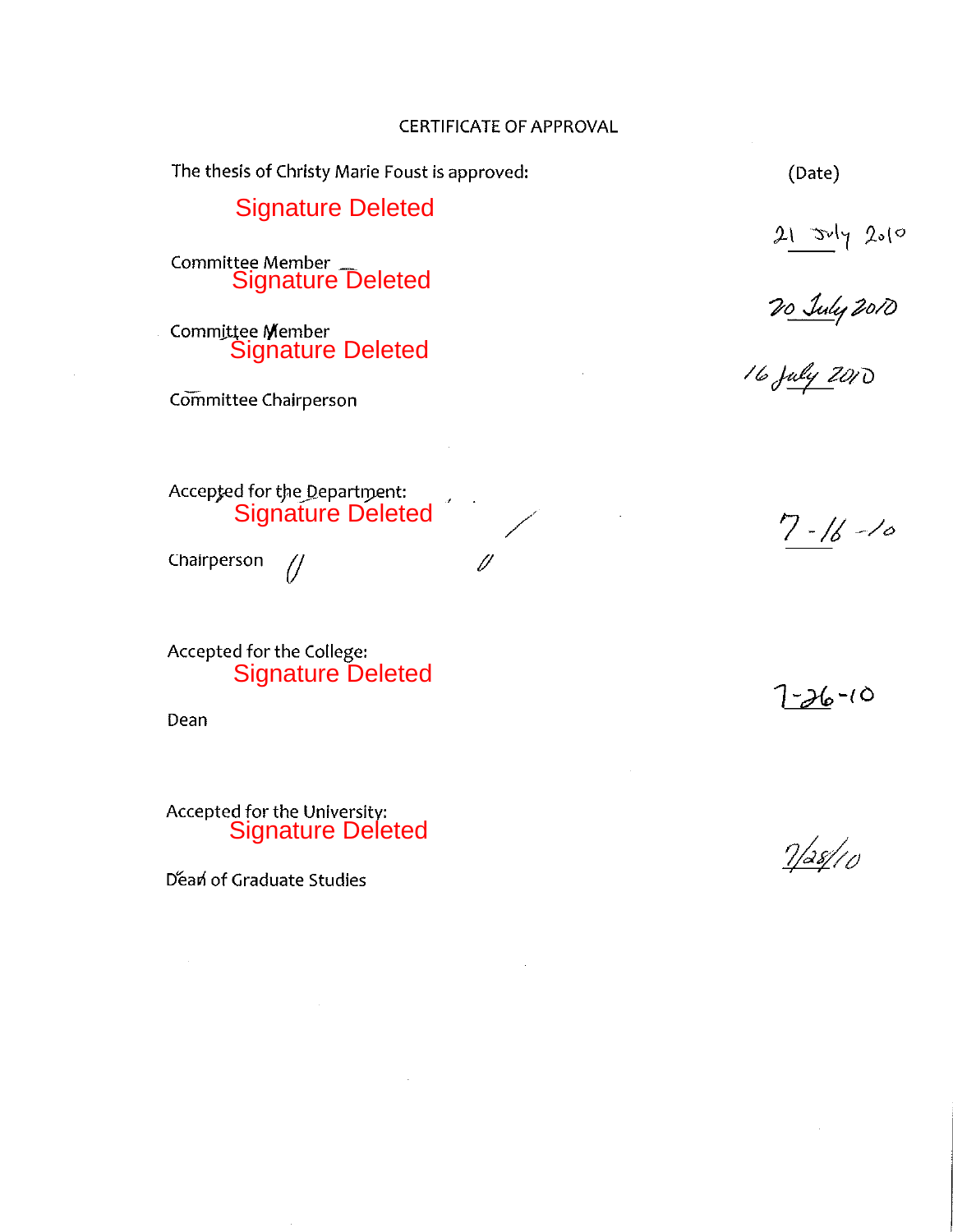#### ACKNOWLEDGMENTS

I would like to heartily thank my graduate mentors for all of their assistance and guidance in this Masters project. Dr. Dan Moon has always gone above and beyond when it has come to helping me with both the scientific aspects of this project, as well as some of the more personal issues that can go along with being a graduate student. He is an extraordinary scientist and an excellent mentor. I feel extremely fortunate to have worked under his guidance, and I look forward to working with him in the future.

I would like to thank Dr. Cliff Ross for all of his assistance with the chemical components of this project, both in taking the time to ensure that I understood all aspects of this portion of the research as well as taking time out of his busy schedule to help me perform the assays. I appreciate my interactions with him, as I feel that they will make me a more robust scientist.

I thank Dr. Tony Rossi for excellent lessons in entomology and biological statistics, both extremely important facets of this project. I also appreciate the valuable feedback he has given me in regards to making my thesis into a better piece of scientific writing.

I also want to thank my surrogate family, the University of North Florida Department of Biology, as well as my biological family, and my friends who have been incredibly supportive this past year through issues that have been challenging for reasons going far beyond normal graduate school difficulties.

i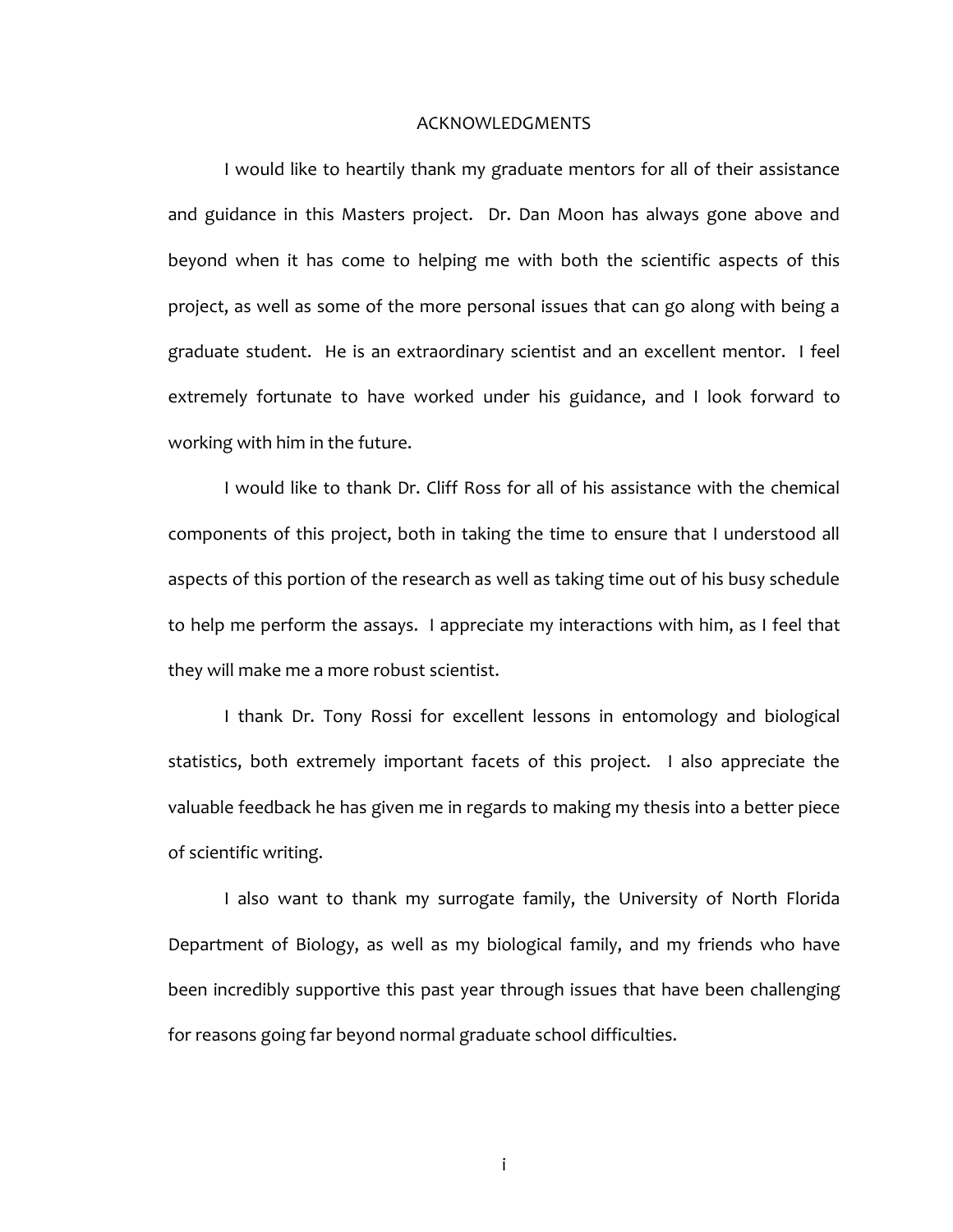# TABLE OF CONTENTS

| List of Figures |                                                                                               |              |
|-----------------|-----------------------------------------------------------------------------------------------|--------------|
| Chapter 1:      | Seeking generalities in salt stress effects on herbivores:<br>A multi-species approach        |              |
|                 | Abstract                                                                                      | vi           |
|                 | Introduction                                                                                  | $\mathbf{1}$ |
|                 | <b>Materials and Methods</b>                                                                  | 7            |
|                 | Results                                                                                       | 10           |
|                 | Discussion                                                                                    | 11           |
| Appendix 1:     | Figures                                                                                       | 17           |
|                 | Literature Cited                                                                              | 26           |
| Chapter 2:      | Assessing salt stress effects at the organismal and<br>molecular level in a salt marsh system |              |
|                 | Abstract                                                                                      | viii         |
|                 | Introduction                                                                                  | 33           |
|                 | <b>Materials and Methods</b>                                                                  | 35           |
|                 | Results                                                                                       | 38           |
|                 | Discussion                                                                                    | 39           |
| Appendix 2:     | Figures                                                                                       | 45           |
|                 | Literature Cited                                                                              | 53           |
| Vitae           |                                                                                               | 58           |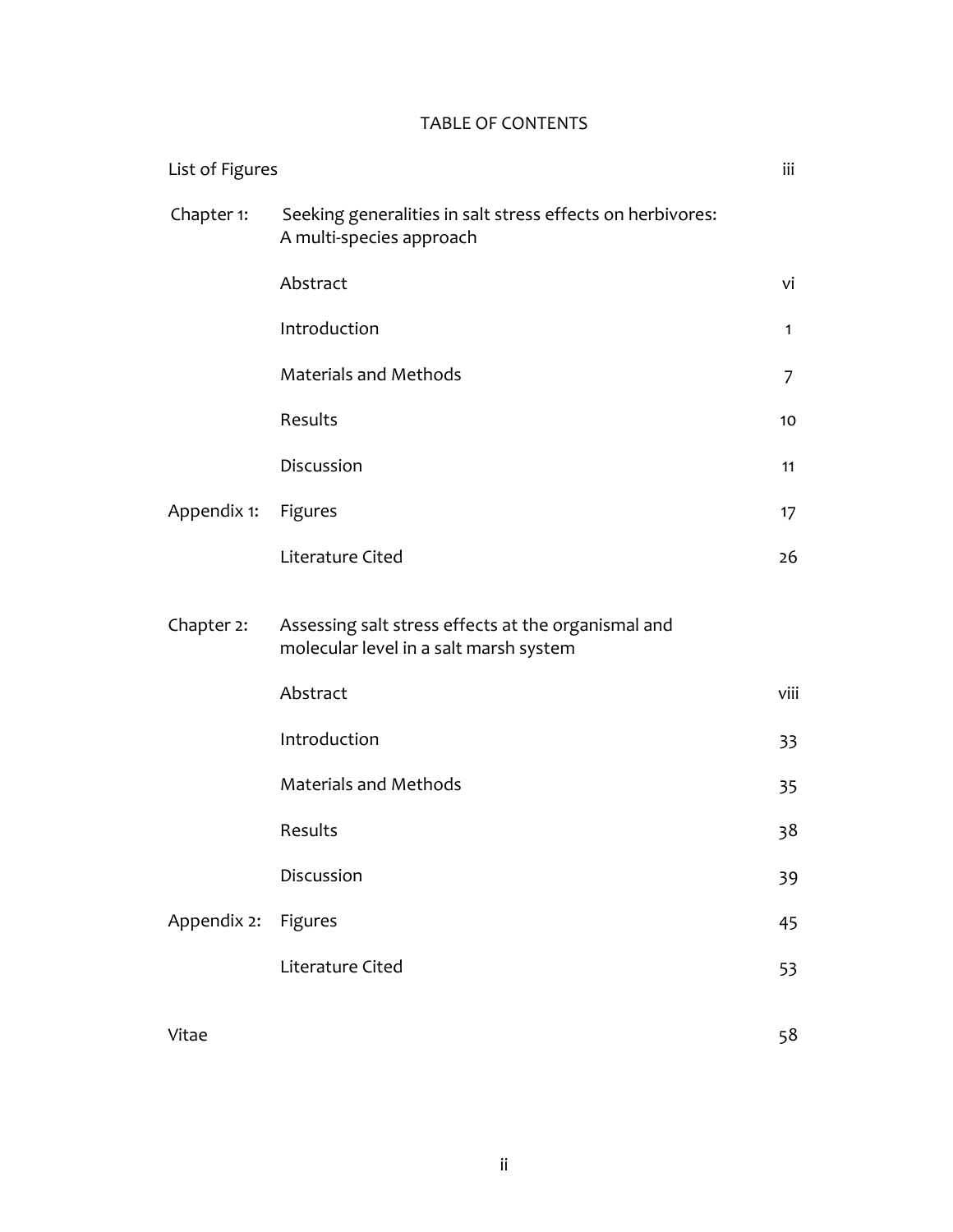# LIST OF FIGURES

| Figure Number | <b>Figure Caption</b>                                                                                                                                                                                                                                 | Page Number |
|---------------|-------------------------------------------------------------------------------------------------------------------------------------------------------------------------------------------------------------------------------------------------------|-------------|
| Figure 1.     | Mean number of leaf rollers on 30 Avicennia branch<br>terminals. Error bars represent +/-1 SEM.                                                                                                                                                       | 17          |
| Figure 2.     | Mean number of a.) leaf miners, b.) Trirhabda<br>bacharidis), and c.) leaf rollers on 30 Baccharis<br>terminal branches. Error bars represent +/-1 SEM.                                                                                               | 18          |
| Figure 3.     | Mean number of stem borers on 30 Batis stems.<br>Error bars represent $+/- 1$ SEM.                                                                                                                                                                    | 19          |
| Figure 4.     | Mean number of a.) Prokelisia marginata, b.)<br>Pissonotus, c.) green creepy crawlies, and d.) black<br>hoppers on 15 Spartina culms. Error bars represent<br>$+/- 1$ SEM.                                                                            | 20          |
| Figure 5.     | Mean number of a.) Pissonotus quadripustulatus,<br>b.) galls, and c.) stem borers on 30 Borrichia stems.<br>Error bars represent +/- 1 SEM.                                                                                                           | 21          |
| Figure 6.     | Mean number of a.) galls, b.) aphids, c.) leaf<br>miners, d.) stem borers, and e.) Pissonotus sp. on<br>30 Iva branch terminals. Error bars represent +/- 1<br>SEM.                                                                                   | 22          |
| Figure 7.     | Effect sizes (Hedges' d) and bootstrap 95%<br>confidence intervals (CI) for low $(n = 30)$ and high<br>$(n = 12)$ ambient salinity. Effects are significant if<br>they do not overlap zero.                                                           | 23          |
| Figure 8.     | Effect sizes (Hedges' d) and bootstrap 95%<br>confidence intervals (CI) for Avicennia ( $n = 2$ ),<br>Baccharis (n = 5), Borrichia (n = 14), Iva (n = 9), and<br>Spartina ( $n = 9$ ) plants. Effects are significant if<br>they do not overlap zero. | 24          |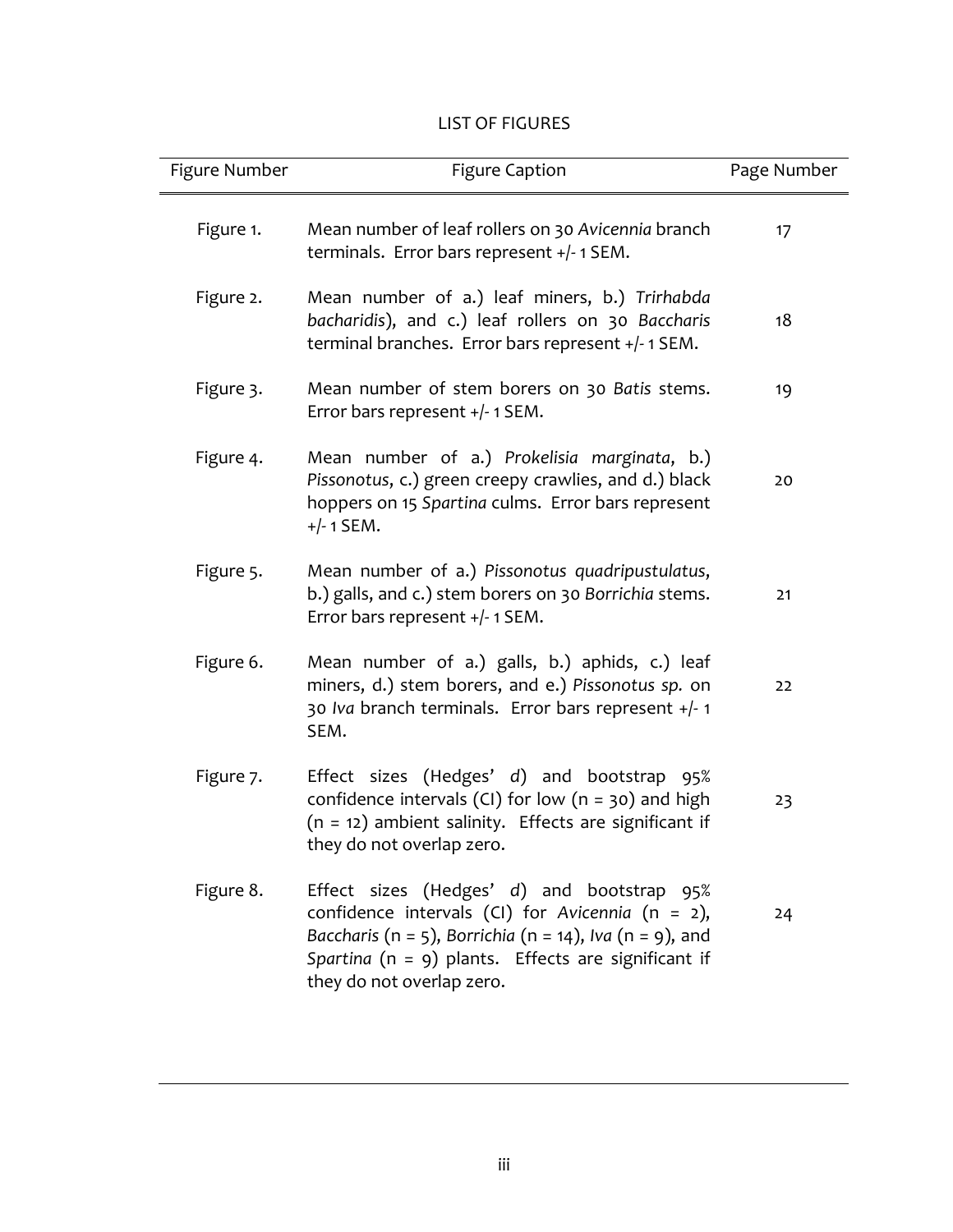| Figure Number | <b>Figure Caption</b>                                                                                                                                                                                                                                                         | Page Number |
|---------------|-------------------------------------------------------------------------------------------------------------------------------------------------------------------------------------------------------------------------------------------------------------------------------|-------------|
| Figure 9.     | Effect sizes (Hedges' d) and bootstrap 95%<br>confidence intervals (CI) for leaf miners ( $n = 3$ ),<br>chewers ( $n = 9$ ), leaf rollers ( $n = 2$ ), sap suckers ( $n =$<br>13), and stem borers ( $n = 3$ ). Effects are significant<br>if they do not overlap zero.       | 25          |
| Figure 10.    | Mean percent change in stem length for 5 stem<br>terminals per plant on a.) Avicennia, b.) Baccharis,<br>and c.) Iva and 30 stems per plant for d.) Batis, e.)<br>Borrichia, and f.) Spartina ( $n = 10$ for each species<br>and treatment). Error bars represent +/-1 SEM.   | 45          |
| Figure 11.    | Mean percent change in leaf counts for 5 branch<br>terminals per plant for a.) Avicennia, b.) Baccharis,<br>and c.) Iva and 5 stems per plant for d.) Batis, e.)<br>Spartina, and f.) Borrichia ( $n = 10$ for each species<br>and treatment). Error bars represent +/-1 SEM. | 46          |
| Figure 12.    | Mean number of flowers on 5 stem terminals per<br>plant of a.) Avicennia, b.) Baccharis, c.) Iva, 5 stems<br>per plant of d.) Borrichia, and 10 culms of e.)<br>Spartina ( $n = 5$ for each species and treatment).<br>Error bars represent +/- 1 SEM.                        | 47          |
| Figure 13.    | Mean percent change in quarter plot densities for<br>a.) Batis, b.) Salicornia, c.) Borrichia, and d.)<br>Spartina ( $n = 5$ for each species and treatment).<br>Error bars represent +/- 1 SEM.                                                                              | 48          |
| Figure 14.    | Mean percent soluble protein by mass of a.)<br>Avicennia, b.) Borrichia, c.) Baccharis, d.) Batis, e.)<br>Iva, and f.) Spartina leaves collected in July 2009 (n<br>= 5 for each species and treatment). Error bars<br>represent +/-1SEM.                                     | 49          |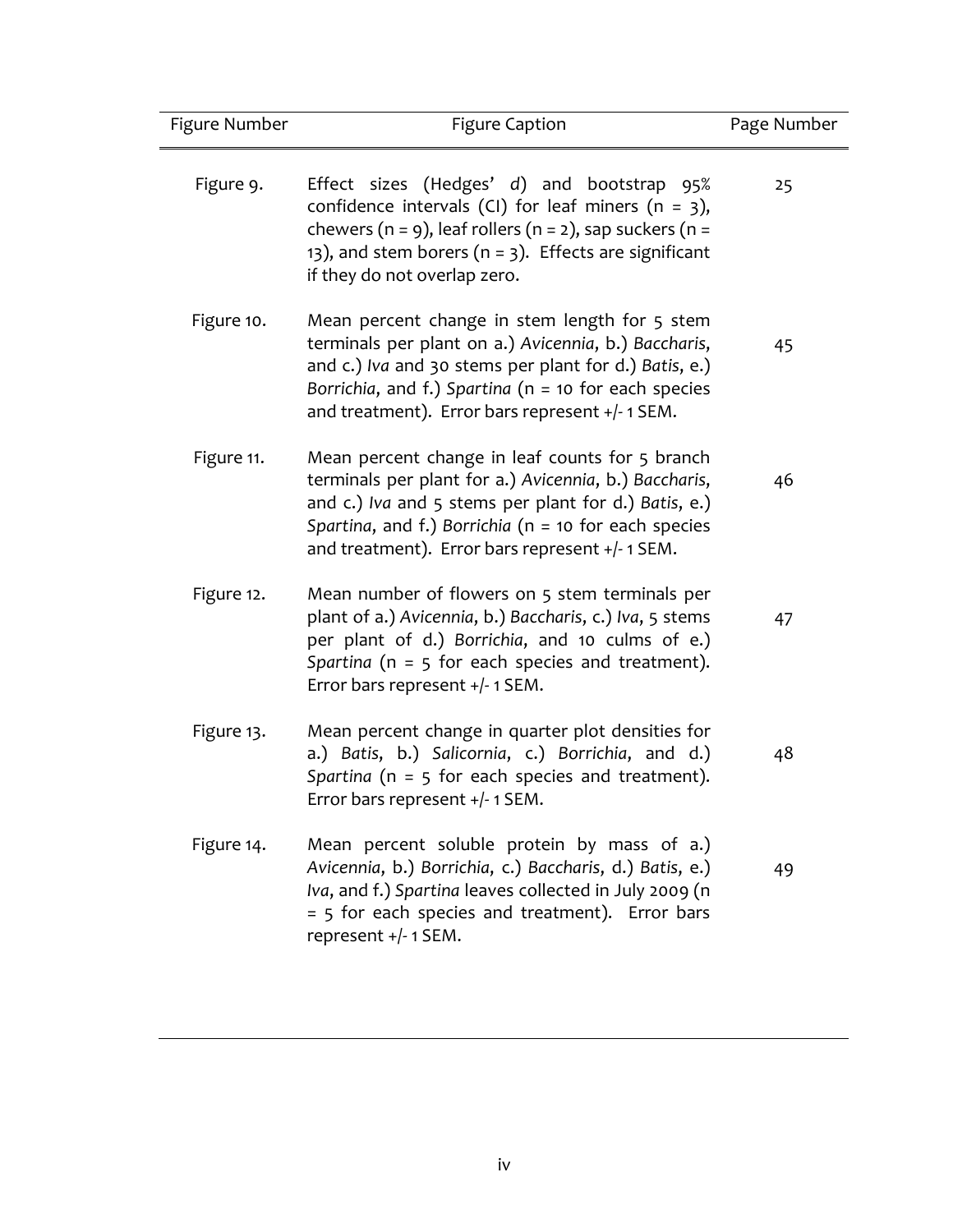| Figure Number | <b>Figure Caption</b>                                                                                                                                                                                                                                                                       | Page Number |
|---------------|---------------------------------------------------------------------------------------------------------------------------------------------------------------------------------------------------------------------------------------------------------------------------------------------|-------------|
| Figure 15.    | Mean percent soluble protein by mass of a.)<br>Avicennia, b.) Borrichia, c.) Baccharis, d.) Batis, e.)<br>Iva, and f.) Spartina leaves collected in November<br>2009 ( $n = 5$ for each species and treatment). Error<br>bars represent +/-1 SEM.                                           | 50          |
| Figure 16.    | Mean catalase concentrations per mg of protein<br>(U/mg) for a.) Avicennia, b.) Borrichia, c.) Baccharis,<br>d.) Batis, e.) Iva, and f.) Spartina leaves obtained<br>during the July sampling period ( $n = 5$ for each<br>species and treatment). Error bars represent $+/-1$<br>SEM.      | 51          |
| Figure 17.    | Mean catalase concentrations per mg of protein<br>(U/mg) for a.) Avicennia, b.) Borrichia, c.) Baccharis,<br>d.) Batis, e.) Iva, and f.) Spartina leaves obtained<br>during the November sampling period ( $n = 5$ for<br>each species and treatment). Error bars represent<br>$+/- 1$ SEM. | 52          |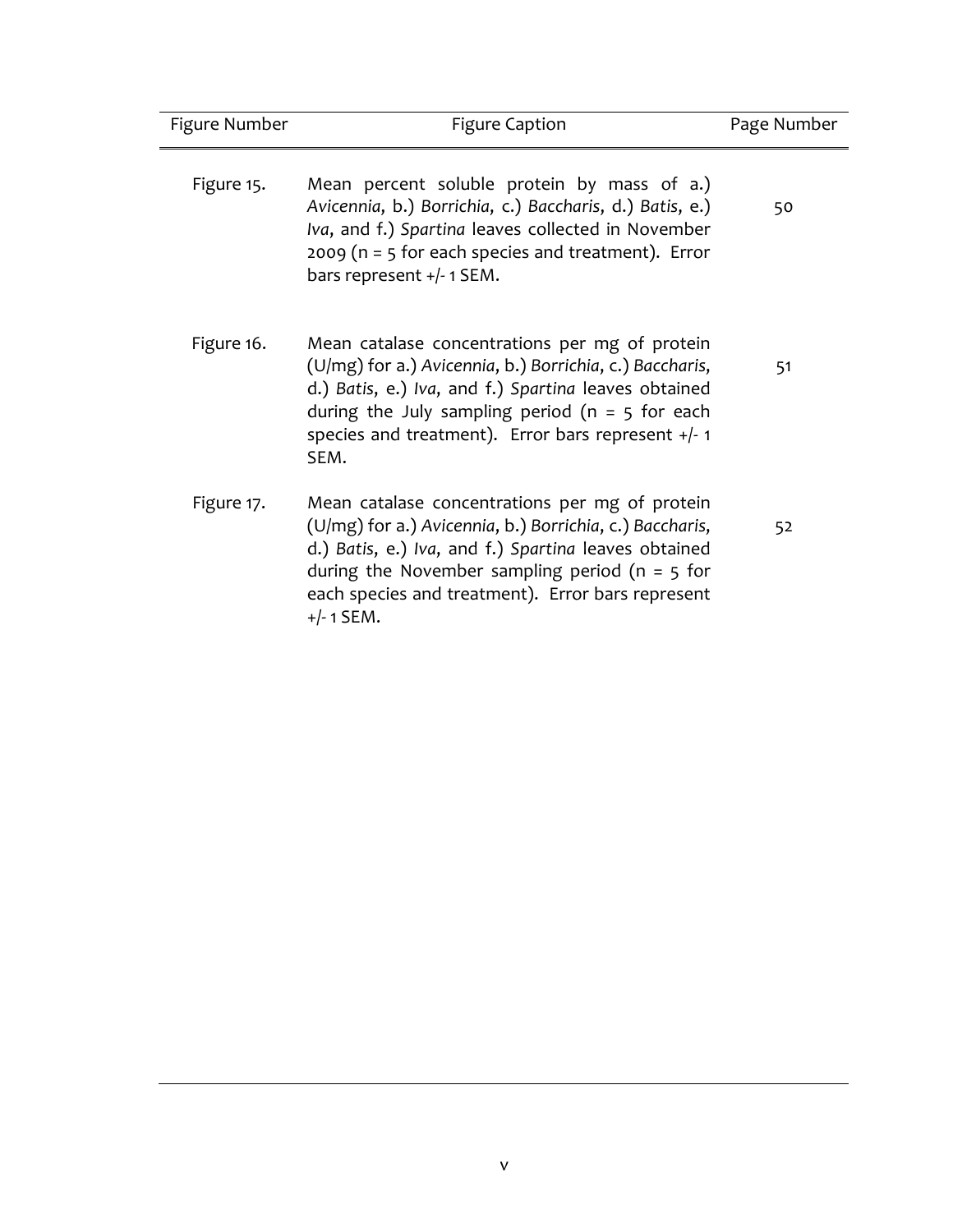#### CHAPTER 1

# Seeking generalities in salt stress effects on herbivores: A multi-species approach

# **ABSTRACT**

Stress has been identified as one of the primary factors influencing the structure of food webs, but few conclusions about the effects of stress on community dynamics have emerged. This study examined generalities that exist between salt stress and insect herbivore responses. Ambient salinity was artificially increased by adding 1.3 kg/m<sup>2</sup> of salt to six different plant species: Avicennia *germinans*, *Baccharis halimifolia*, *Batis maritima*, *Borrichia frutescens*, *Iva frutescens*, and *Spartina alterniflora*. By performing a multiple species examination, stress responses were examined to determine if consistencies within and between plant type, ambient salinity conditions, and host plant species (among other criteria) existed, allowing for generalizations to be made about stress and herbivore interactions. Herbivore responses were determined by direct visual counts and indirect visual evidence of insects (e.g. galls, stem boring, and leaf mining). A metaanalysis was then performed on the data to determine the factors that may result in consistent responses to salt stress. No differences were found between insect feeding guilds. Herbivory increased in the presence of that added salt in high ambient salinity conditions, increased on experimental *Spartina* plants, and

vi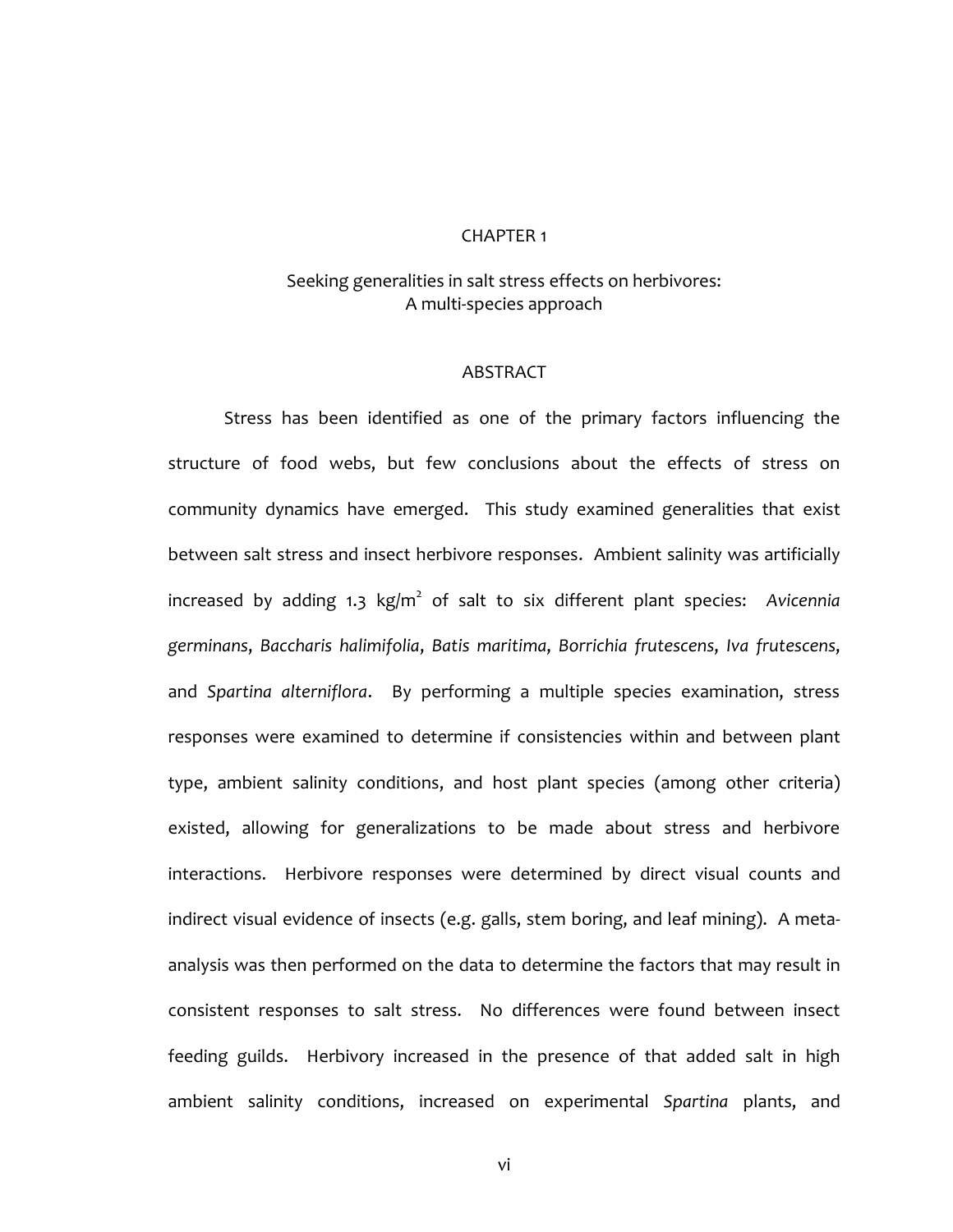decreased on experimental *Iva* plants. These findings suggest that stress is generally a more important factor for plants in areas of already high ambient salinity. Results have been disparate in various studies, likely due to the difficulty in making comparisons between different field sites and experimental designs. This study addresses these issues, and ultimately finds that consistencies can be found among multiple species within communities.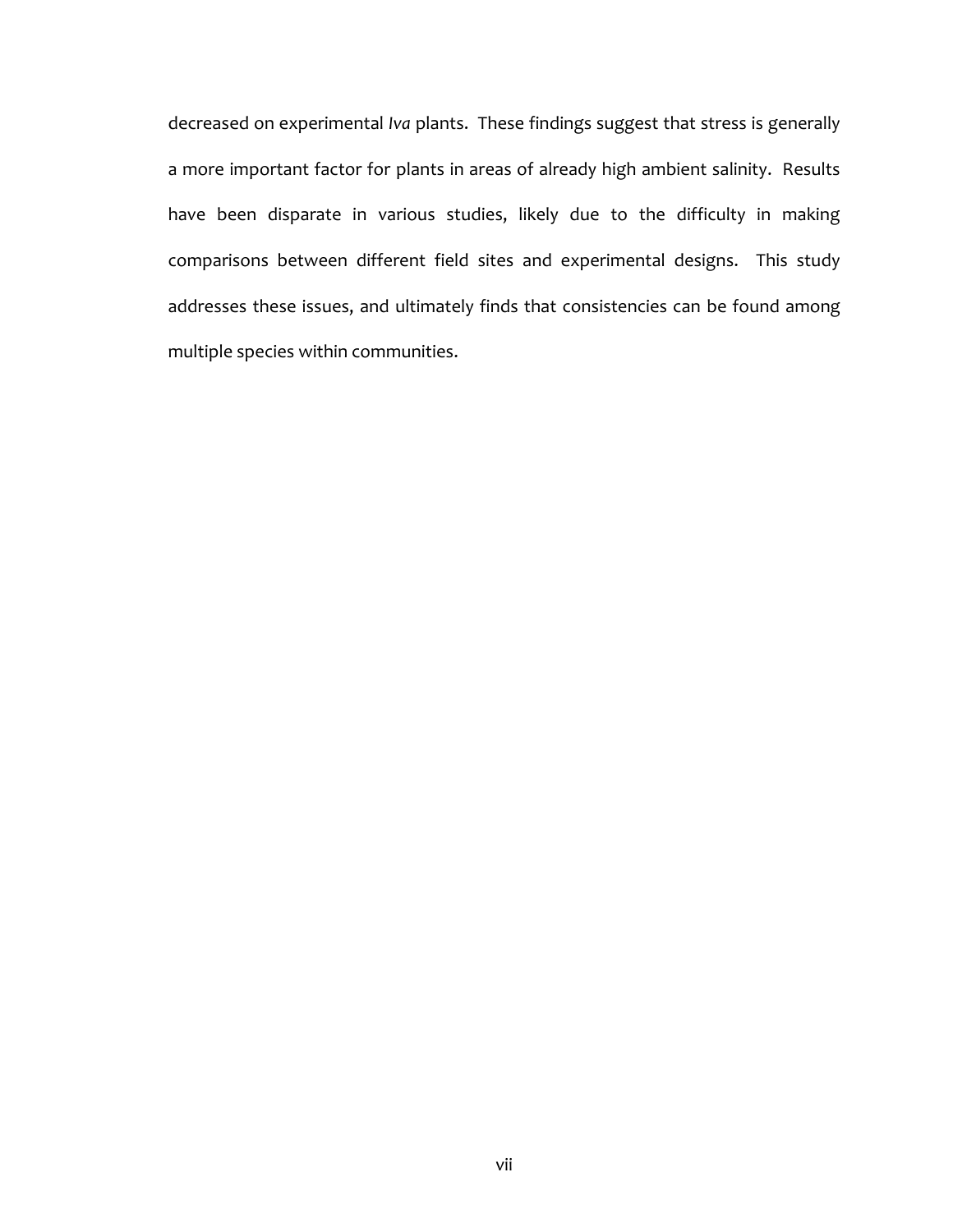#### INTRODUCTION

Stress is hypothesized to be one of the primary abiotic factors that influence the structuring of food webs (Sousa, 1960; Menge & Sutherland, 1987; Hacker & Gaines, 1997). To date, however, no consensus has emerged regarding the effects of salt-induced and other types of stress on trophic and community dynamics (White, 1978; Price, 1991; Bowdish & Stiling, 1998; Gonçalves-Alvim *et al.*, 2001; Moon & Stiling, 2002a). A number of researchers have suggested that differences in methodology and inherent abiotic variations in study sites may mask any generalities that might be present in past studies (Pennings & Moore, 2001; Goranson *et al.*, 2004; Moon & Stiling, 2004). Alternatively, each plant's osmoregulatory mechanisms could affect herbivory positively or negatively, and Price's (1991) "plant vigor" and White's (1978) "plant stress" hypotheses reflect the possibility for differences in effects based on plant species, plant quality, and herbivore type. These contrasting results further emphasize the myriad of variables affecting the suitability of each plant for herbivory, oviposition, and parasitism. They also underscore the need for a multispecies approach to the examination of stress effects on trophic interactions.

White (1978) and Price (1991) proposed two different hypotheses, based upon the plant's physiological an nutritional status, addressing the contradictory nature of these data; the plant stress hypothesis and the plant vigor hypothesis respectively. White's (1978) plant stress hypothesis predicts that herbivores will preferentially attack a physiologically stressed host both because stressed plants tend to mobilize nutritional amino acids in their tissues and produce fewer volatile, defensive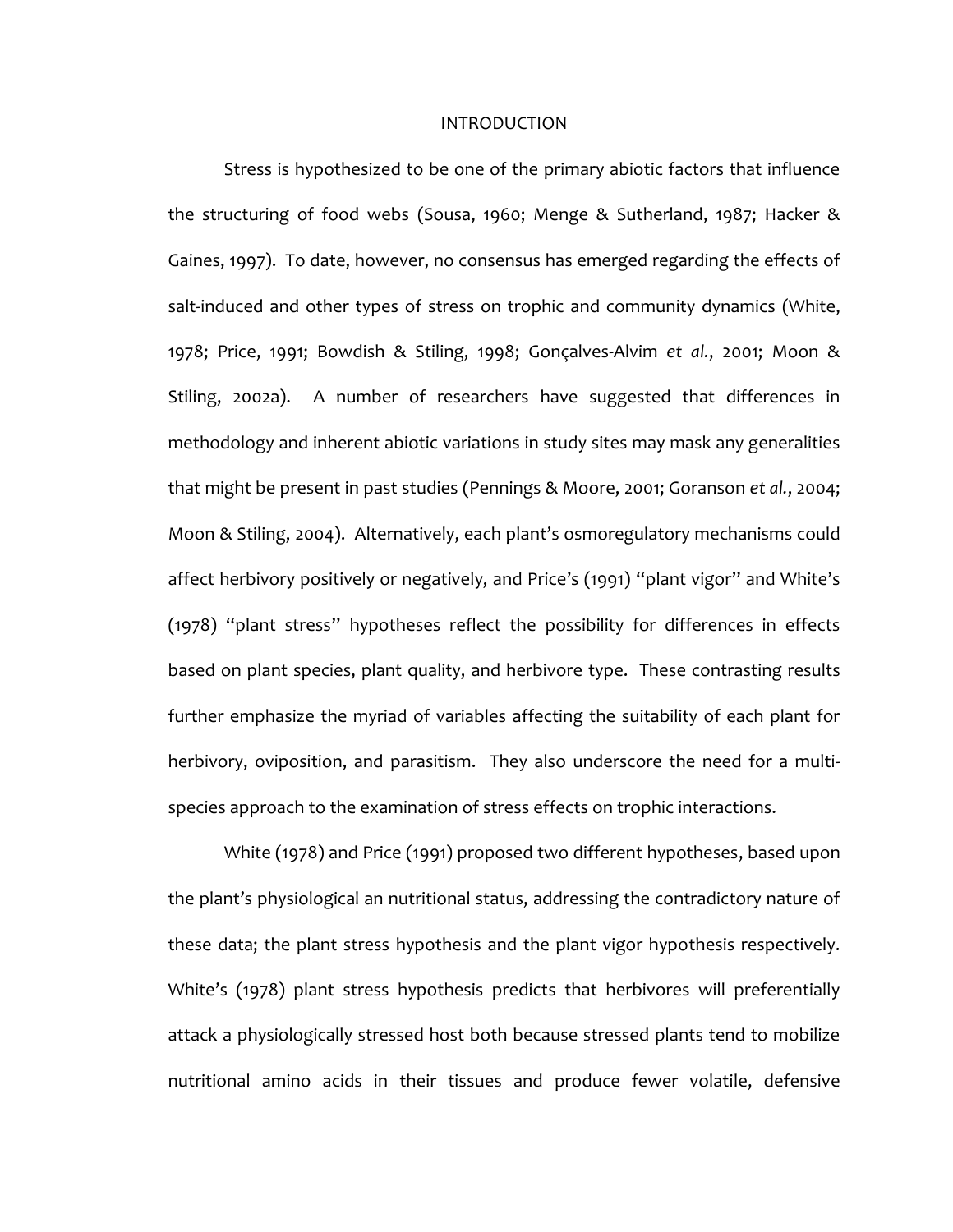chemicals. Many studies have corroborated this hypothesis (White, 1970, 1976, 1984; Raffa & Berryman, 1982; Roades, 1983; Mattson & Haack, 1987; Fernandes & Price, 1988, 1991; DeBruyn, 1995; Cobb *et al.*, 1997). Conversely, Price's (1991) plant vigor hypothesis predicts that herbivores will choose vigorously growing plants or shoots, since young plants or plant parts may lack defensive chemicals and/or physical defenses yet contain high levels of available nitrogen. Numerous studies have also supported this hypothesis (Price *et al.*, 1987, 1990, 1997; Price, 1991; Hunter & Price, 1992; Feller, 1995; Preszler & Price, 1995; Feller & Mathis, 1997). Price (1991) recognized that the two hypotheses do not have to be mutually exclusive, since an herbivore could choose to eat the most vigorous portion of a stressed plant (Gonçalves-Alvim *et al.*, 2001). The diverse feeding mechanisms employed by the herbivores in the study system as well as the unique physiological and physical mechanisms employed by the plants in response to salt stress are likely to support instances of both the plant vigor and the plant stress hypotheses. These contrary findings result in little understanding of the overall effects of salt stress on these plant/insect systems. Differences in herbivore feeding modes and plant adaptations to salt stress, as well as the contradictory nature of data obtained from past studies, necessitate a multi-species approach when investigating the effects of stress on these insect/plant interactions.

Complex mechanisms of plant tolerance, avoidance, osmoregulation, and defense can influence the relationships between stressed plants and their herbivores in a variety of ways (Gonçalves-Alvim *et al.*, 2001; Moon *et al.*, 2000; Moon & Stiling,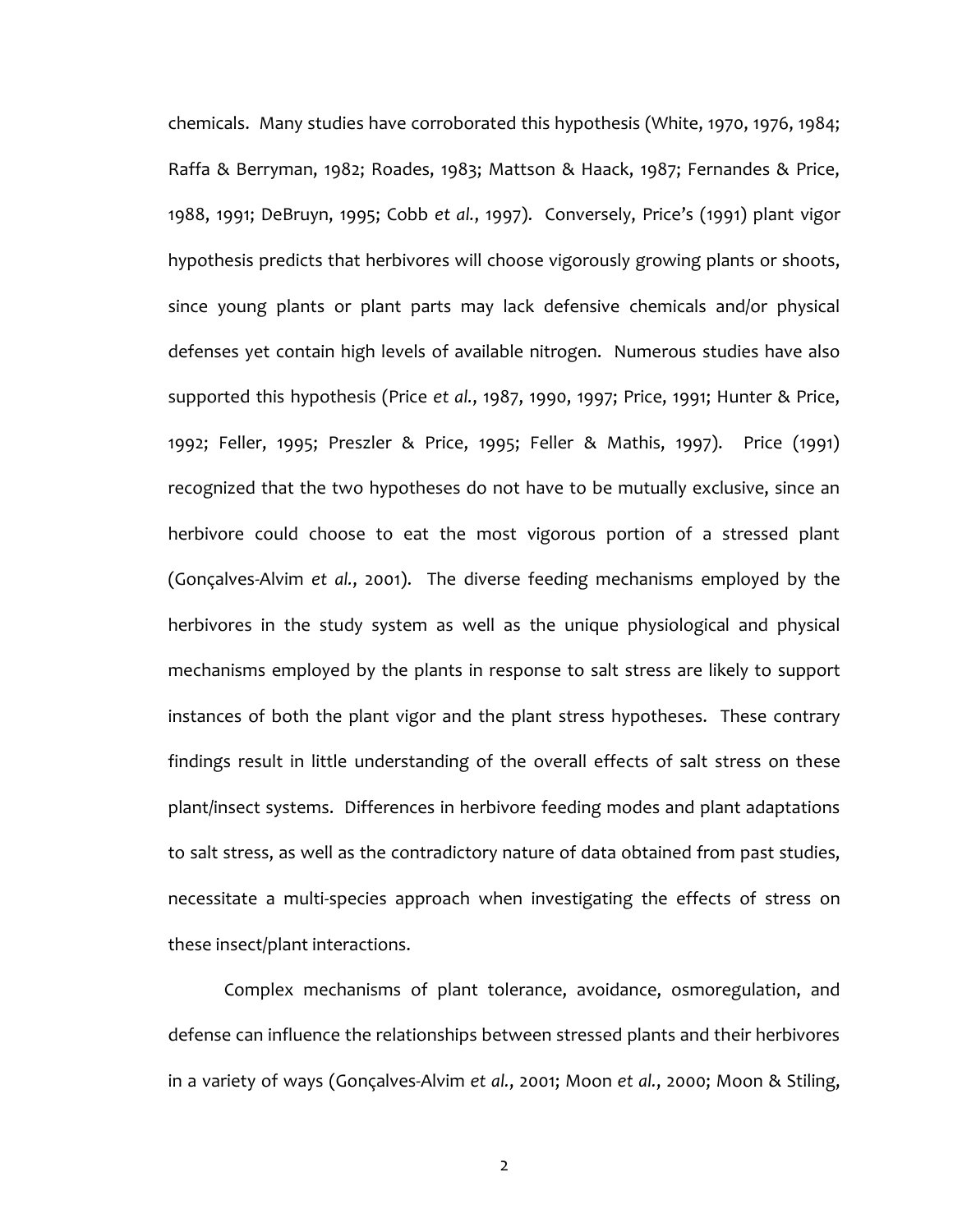2002a) and may further mask any generalities that may exist. Since each plant species has unique physiological methods for dealing with salt stress and exhibit different signs of salt stress, herbivory could be positively or negative affected (Bowdish & Stiling, 1998). For example, *Pissonotus quadripustulatus* (Homoptera: Delphacidae) planthoppers preferentially oviposit in the lower quality, woody stems of stressed *Borrichia* plants versus the higher quality, green stems (Moon & Stiling, 2006). Though *P. quadripustulatus* loses more eggs to plant-related mortality, this oviposition choice reduces parasitism by the wasp *Anagrus sp.* (Hymenoptera: Mymaridae), which have difficulty penetrating the woody epidermis of the plant with its ovipositor (Moon & Stiling, 2006). Therefore, *P. quadripustulatus* populations benefit from the stressed condition of *Borrichia*, while the parasitoids do not. Conversely, Denno *et al.* (1986) found that *Prokelisia marginata (*Homoptera: Delphacidae) prefer to feed on more vigorous members of the *Spartina* population to maximize growth, which suggests that high salinities would have a negative impact on *P. marginata* populations.

Phytophagous insects also influence these relationships since different herbivore feeding guilds have been shown to react to different plant stress conditions in different ways, thereby resulting in both positive and negative correlations (e.g. Denno *et al.*, 1986; Moon & Stiling, 2002b; Moon & Stiling, 2004). For example, Moon and Stiling (2002a) found that salt treatments decreased the number of *Asphondylia borrichiae* (Diptera: Cecidomyiidae) galls on *Borrichia*, which would support the plant vigor hypothesis. Contrary to this, Gonçalves-Alvim *et al.*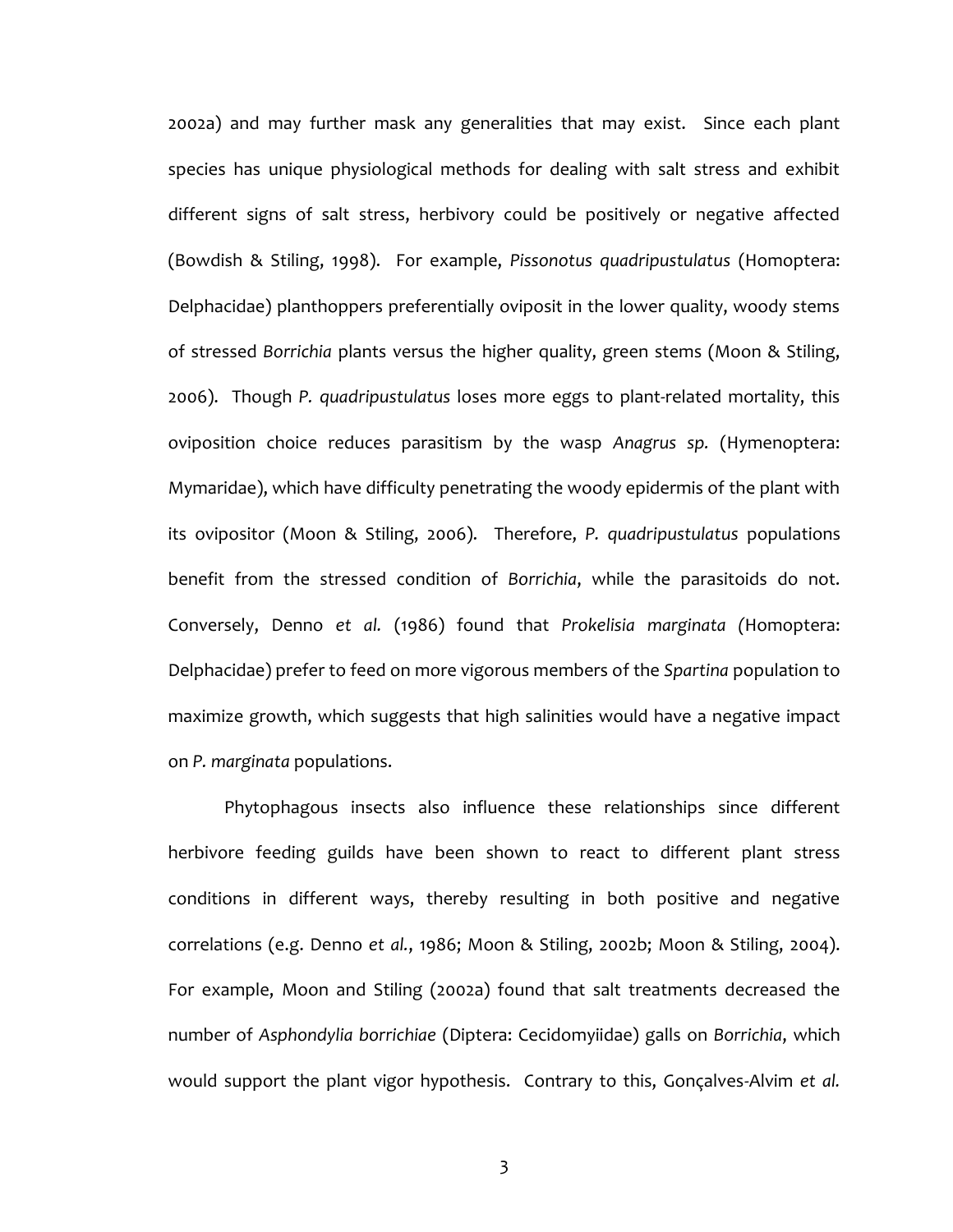(2001) found an increase in *Cecidomyia avicenniae* (Diptera: Cicidomyiidae) galls with increased salinity on *Avicennia* located along a natural salinity gradient on a South American study site which supports the plant stress hypothesis. Similarly, several studies found that *Asphondylia borrichiae* (Diptera: Cicidomyiidae) females preferred to oviposit on *Borrichia* plants that received fertilizer, shade (Rossi & Stiling, 1998), or on plants that existed in higher ambient nitrogen conditions (Stiling & Rossi, 1996). Both plant species undergo morphological changes in high salt conditions (Gonçalves-Alvim *et al.*, 2001; Moon & Stilling, 2002a) which could affect the suitability of each plant to act as galling sites for each herbivore species. Similarly, Rossi and Stiling (1998) found that shade and fertilizer resulted in an increase of *Asphondylia borrichiae* (Diptera: Cicidomyiidae) galls and plant leaf nitrogen on *Borrichia*, with an even greater increase in galls when the treatments were combined.

Since stress is such an important factor influencing biotic communities, it is important that scientists fully understand how variable abiotic conditions associated with climate change affect these communities. It has been estimated that the world sea-level rise for the 20<sup>th</sup> century was 12-22 cm (Gilman *et al.*, 2008). Many climate models suggest that the rate of sea-level rise could accelerate in the coming decades (Church *et al.*, 2001, 2004; Cazemave & Nerem, 2004; Holgate & Woodworth, 2004; Thomas *et al.*, 2004; Church & White, 2006; Solomon *et al.*, 2007) and global sea-level projections through the end of the 21<sup>st</sup> century are 0.18-0.59 m (Solomon *et al.*, 2007), with the upper projections being more likely to occur (Church & White, 2006). Since increased salinities in coastal ecosystems, including salt marshes, can be a direct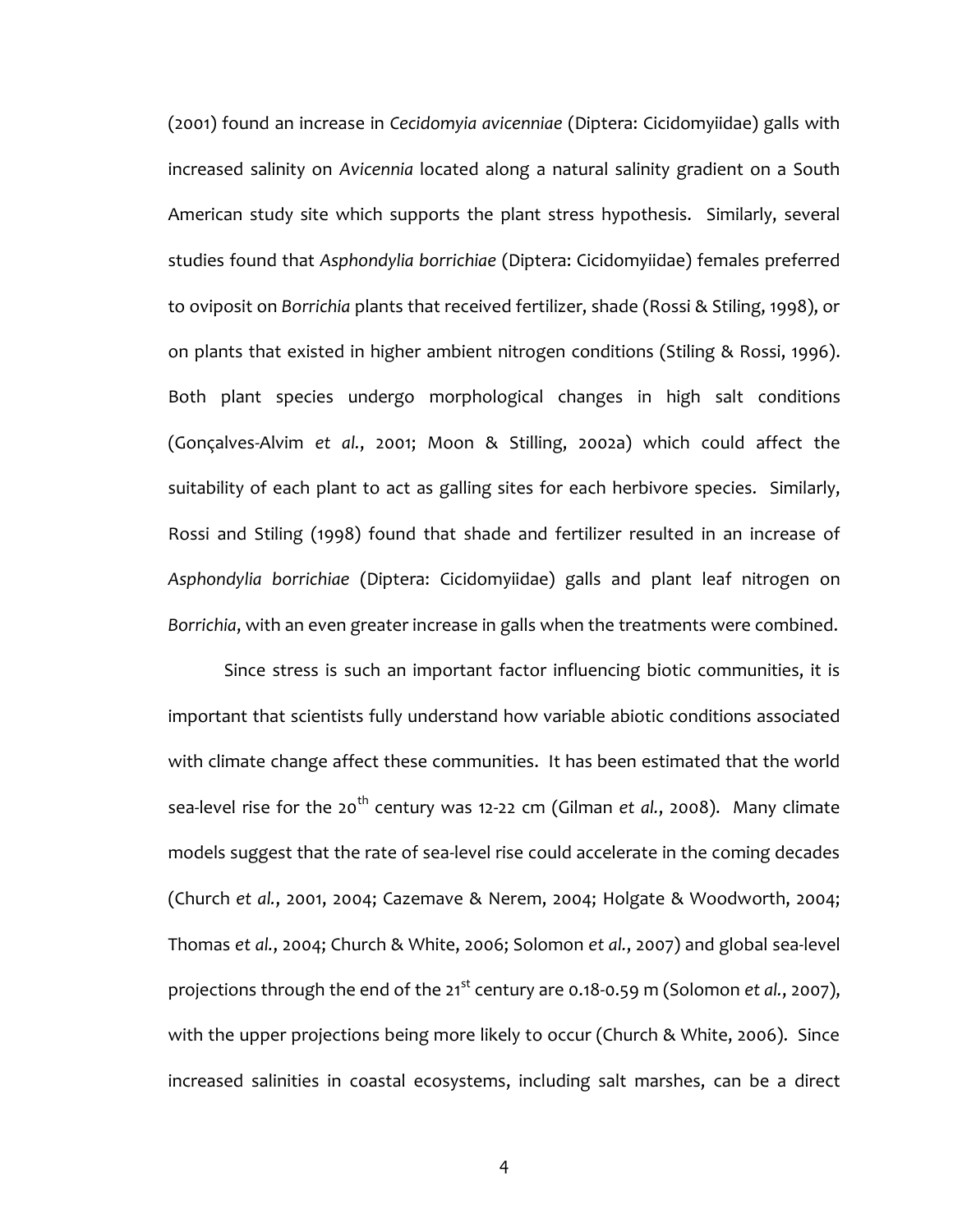result of relative sea-level rise by increasing salt water intrusion (Day & Templet, 1989; Ross et al., 1994), understanding the effects of salt stress on plants becomes an even more important question to address.

The primary focus of this study was to examine the effects of increased salinity on herbivore interactions with six native coastal plant species (hereafter referred to by genus name): *Avicennia germinans* (black mangrove), *Iva frutescens* (marsh elder), *Baccharis halimifolia* (salt bush), *Batis maritima* (saltwort), *Borrichia frutescens* (sea ox-eye daisy), and *Spartina alterniflora* (smooth cordgrass). Each of these plants is common to salt marshes in northeast Florida and represent dominant species at the research site (pers. obs.). As with many salt marsh plants, these species exist in distinct zones of vegetation based on the tide levels (Miller & Egler, 1950; Chapman, 1974; Nixon, 1982; Zedler, 1982) and salinity gradients (Oosting & Billings, 1942; Ehrenfeld, 1990; Stalter & Odum, 1993). *Iva* and *Baccharis* tend to grow in areas of lower salinity, with *Baccharis* being less salt-tolerant than *Iva* (Tolliver *et al.*, 1997). Of the three herbaceous species examined in this study, *Borrichia* is the least salt tolerant and tends to be found in the back marsh near *Iva* and *Baccharis*. Moon and Stiling (2004) found *Borrichia* in areas with a salinity of approximately 25 ppt. while *Spartina* is located in the front marsh and is found in salinities similar to *Borrichia* (Pennings & Moore, 2001), although it should be noted that *Spartina* has not been found in back marsh areas due to competition with other plants (Pennings & Moore, 2001). Of the shrub species examined in this study, *Avicennia* is known to be extremely salt tolerant, existing in a broad range of habitats ranging from fresh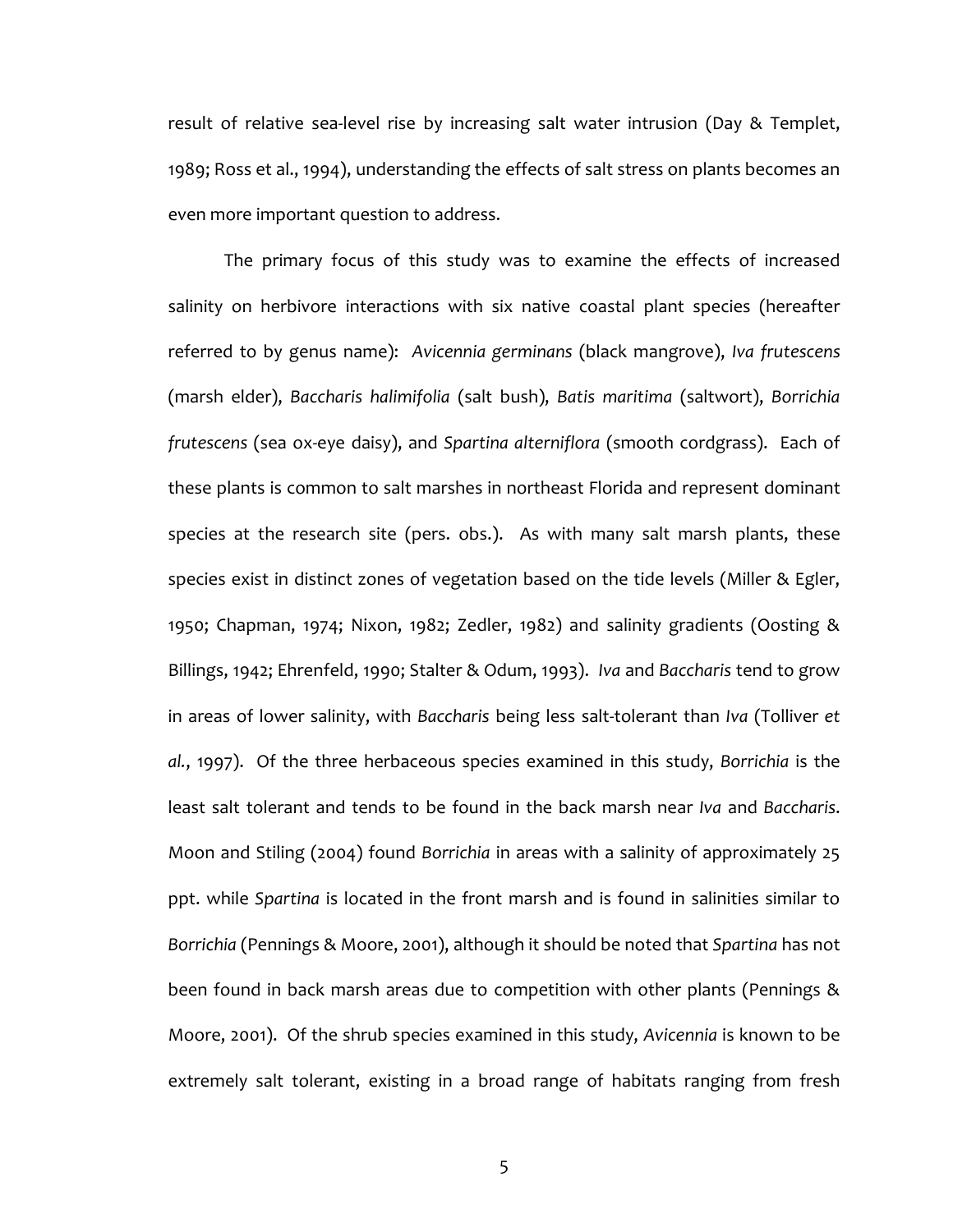water to hypersaline conditions (Suárez *et al.*, 1998). *Batis* can be found in hypersaline conditions but is typically found in euryhaline salinities ranging from 10 to 50 ppt (Pennings & Richards, 1998).

An array of multivoltine herbivores utilize each of these plant species, each with different feeding (e.g. Denno *et al.*, 1986; Moon & Stiling, 2002b; Moon & Stiling, 2004) or ovipositing strategies (e.g. Bowdish & Stiling, 1998; Gonçalves-Alvim *et al.*, 2001; Moon & Stiling, 2002a; Moon & Stiling, 2006). These herbivores are categorized into various guilds based on the above characteristics; including, leaf chewers, leaf gallers, phloem and xylem feeders, and leaf miners. A multi-species examination of these complex interactions will allow for a comprehensive assessment of guild responses to treatment versus non-treatment conditions. It is anticipated that herbivores of the same guild will react similarly to stress conditions, which allows for generalizations about the different guilds to be made.

Ultimately, data regarding plant growth, plant health, predation, and herbivore responses to these differences will be utilized to give an in-depth crossspecies examination of a salt marsh system stressed by elevated salinity levels. It has been suggested that generalities can not exist within the realm of ecology (Lawton, 1999); however, just because they have not been consistently found in past studies does not mean that they do not exist. Meta-analysis can allow for the quantitative examination of emerging patterns due to combination of these variables including: treatment vs. non-treatment, herbaceous plants vs. shrubs, differences between herbivore feeding guilds, variability in interstitial salinity near each plot or plant, and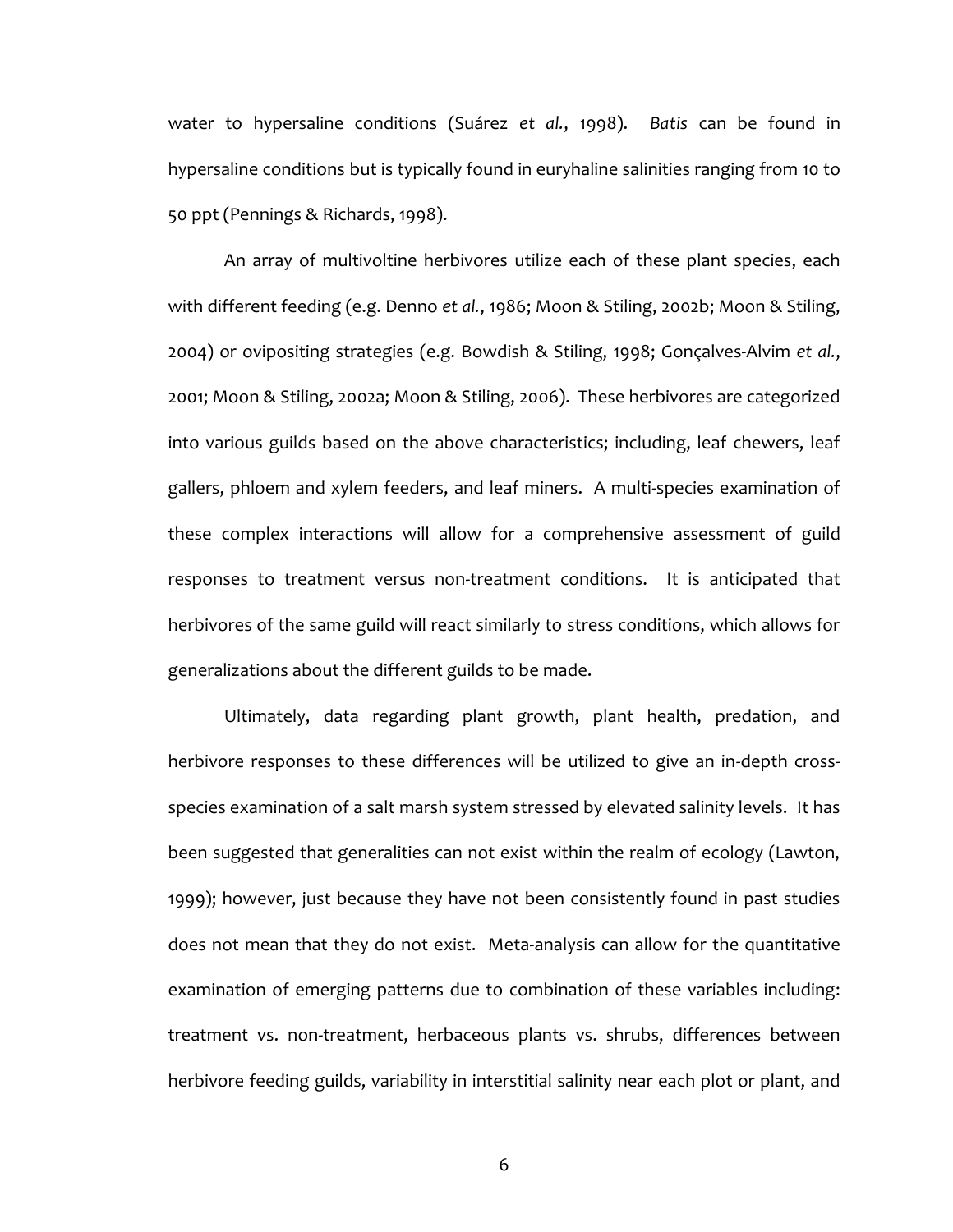salinity tolerance of plants. Using this technique, this study has helped to elucidate which factors influence responses of herbivores to stressed host plants, and to what degree generalities exist in the effects of these factors.

#### MATERIALS AND METHODS

Twenty *Avicennia germinans*, *Baccharis halimifolia*, and *Iva frutescens* shrubs (respectively; each 1-2 m tall) were haphazardly flagged at the study site, located east and west of Hwy. A1A (approximately 29º40'41" N, 81º13'10" W) in the Guana-Tolomato-Matanzas National Estuarine Research Reserve (GTMNERR). In addition to these shrub species, twenty 1-m $^2$  monoculture plots of each herbaceous species were haphazardly established. These species included: *Borrichia frutescens*, *Batis maritima*, and *Spartina alterniflora*. Ten of the shrubs and plots were randomly chosen as control and experimental groups, respectively, and each shrub or plot was separated from other shrubs or plots by approximately 3m. Plants and plot sizes were chosen so that the biomass of all replicates of all species were approximately equivalent.

Salt stress on the plants was increased by distributing 1.3 kg/m<sup>2</sup> NaCl on the soil around all experimental plants or within experimental plots monthly according to the methods of Bowdish and Stiling (1998). This quantity of salt should increase the interstitial soil salinity around the plants by 20 – 30% (Moon & Stiling, 2000; 2002a), and actual soil salinities were found to increase by 25.3 – 31.4%.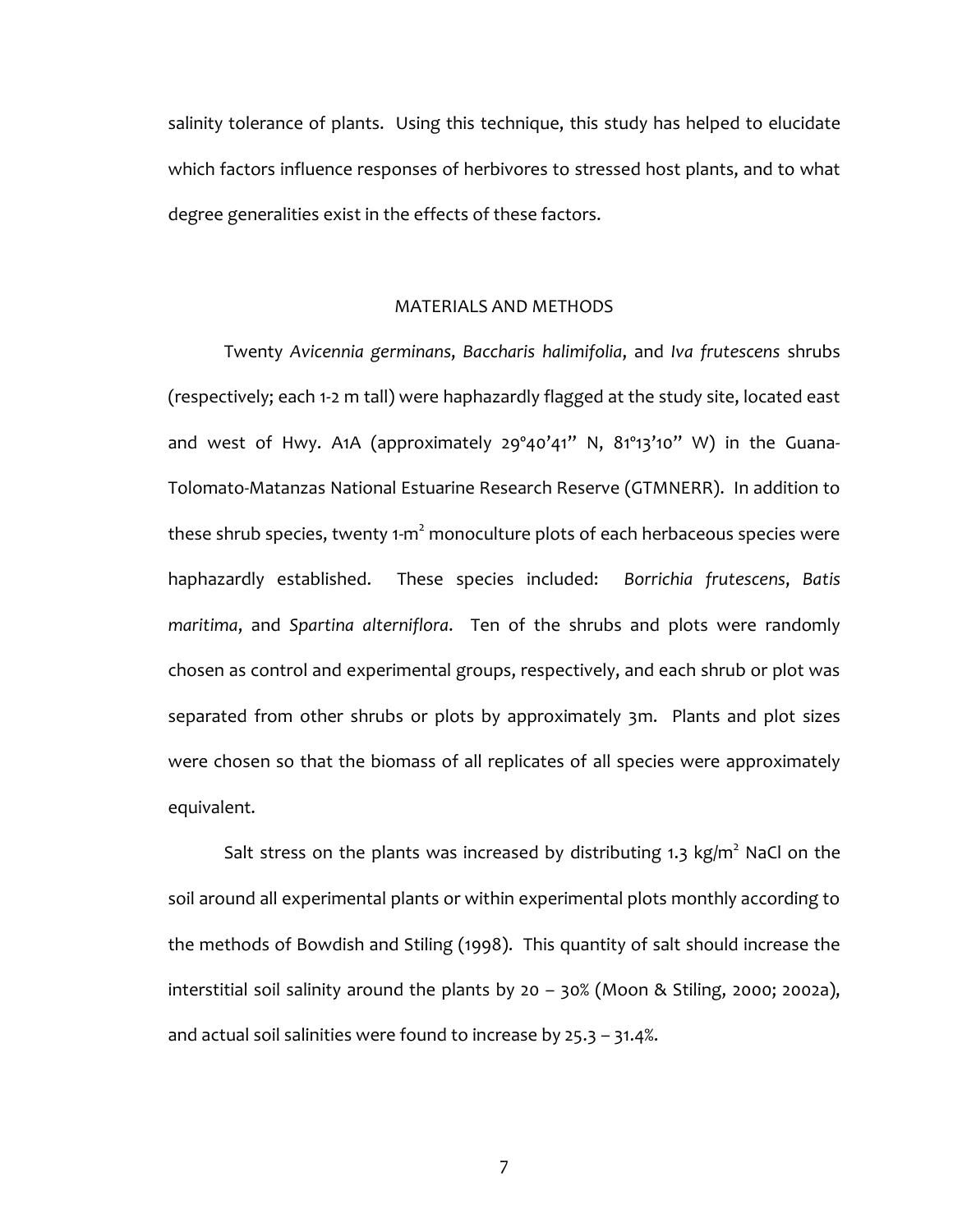Soil salinity was recorded prior to beginning the experiment, as well as one and two weeks after salt was administered, to ensure that the salt treatment was suitably increasing soil salinity levels. Soil sampling and salinity calculations were performed according to methods modified from Goranson *et al.* (2o04). A soil core 15 cm deep was collected using an auger from 30 randomly chosen experimental plots and returned to the lab. The soil was homogenized, the mass of each sample was obtained, and the sample was oven dried. After drying, the mass was obtained again, excess DI water was added to the soil, and a salinity reading was obtained from the liquid with a refractometer. The original soil salinity was calculated with the following equation, adapted from Goranson *et al.* (2004):

*(diluted salinity / mL water added) = (original salinity / mL water lost)* (1)

Herbivore responses to the salt treatment were also assessed monthly from March through October 2008. For the herbaceous species, 30 haphazardly chosen stems or culms per plot were visually inspected for the indirect presence of herbivores, including galled stems and leaves, bored stems, mined leaves, and rolled leaves in addition to the insects themselves. Insect herbivores on 30 haphazardly chosen shrub stem terminals (approximately 10 cm of leaf and stem) or 30 haphazardly chosen herbaceous stems (15 *Spartina* culms) were visually examined, and the stem or terminal counts were summed across all months and averaged to yield a single count per replicate. Predator densities, primarily spiders, were also monitored monthly; however, these densities did not vary significantly between treatments.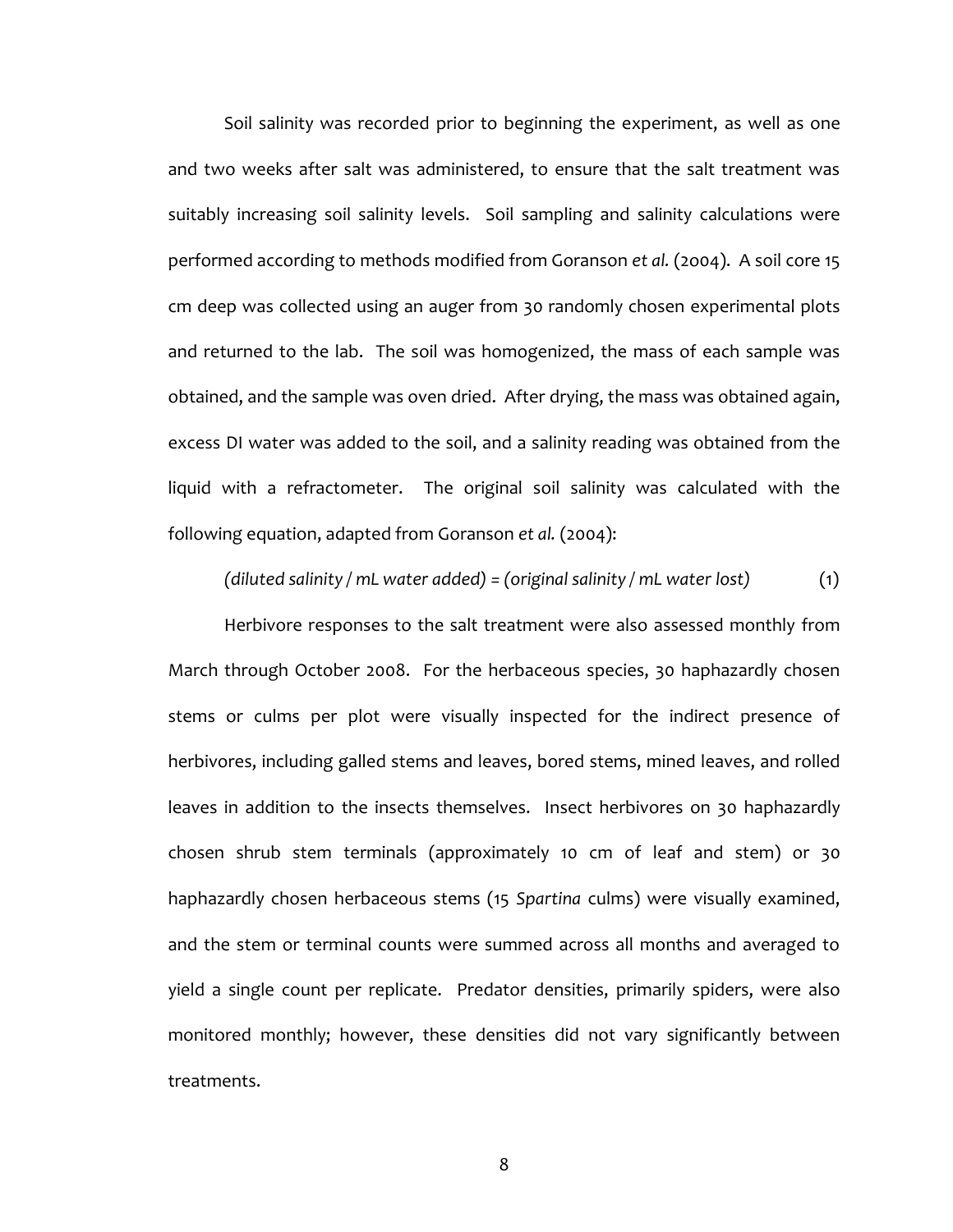A Student's t-test was utilized to test the treatment effects on all herbivore response variables. SYSTAT 11 (Crane Software International, Bangladore, India) statistical software was utilized to carry out all of the statistical procedures. Only the most prevalent herbivores were included in the statistical and meta-analysis calculations.

In order to synthesize results across all plant species, a mixed effects model meta-analysis was performed on the herbivore response data using MetaWin 2.0 (Sinauer Associates, Sunderland, MA, USA) software. These data were assigned to a number of categories of interest; including, high or low ambient salinity, insect herbivore feeding guild, and plant genus. Soil salinities for the low ambient salinity plants ranged from 8.74 – 14.5 ppt, and high ambient salinity values ranged from 16.1 – 24.0 ppt. For each insect herbivore species on each plant species, an effect size was calculated (Hedge's *d*) as well as the sampling variance. Confidence intervals calculated via bootstrapping methods were utilized, as these have been found to be more conservative values than those derived from the more standard parametric or homogeneity statistics (Adams *et al.*, 1997). Effect sizes were determined to be significant if bootstrap confidence intervals did not overlap zero. A positive effect size indicated that insect herbivore densities were higher on experimental plants, while a negative value indicated higher insect densities on control plants. The metaanalysis allowed for the detection of patterns emerging within ambient salinity, plant type, and plant species, among other categories.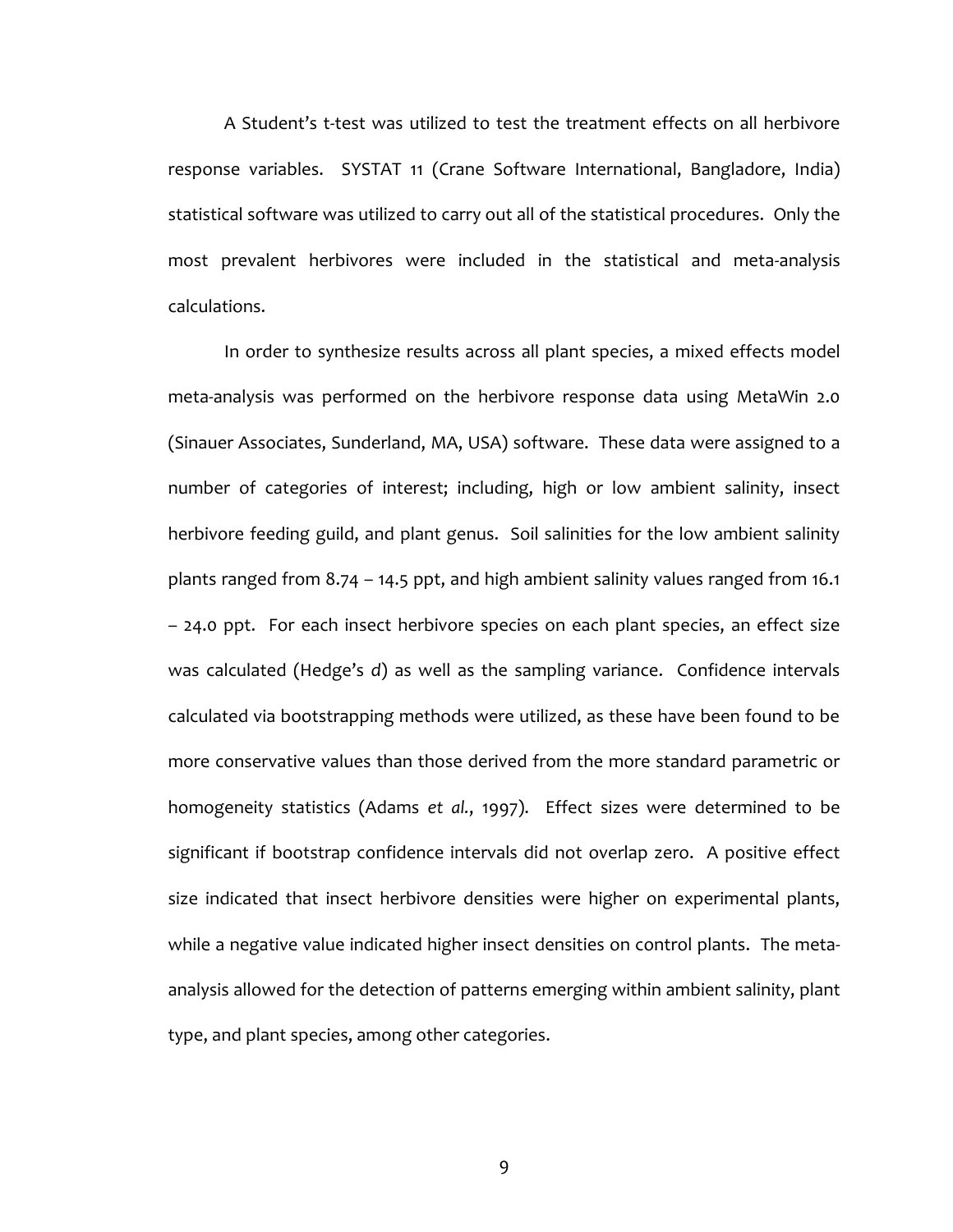#### RESULTS

Herbivore responses to the salt treatment varied. Most insect herbivores did not respond to the salt treatment; however, the following insects did exhibit a response to this treatment. The number of leaf rollers on *Avicennia* increased marginally (p = 0.099) at higher concentrations of salt (Figure 2). There was also a trend for higher *Trirhabda bacharidis* densities on *Baccharis* in the presence of the salt treatment (p = 0.094; Figure 3). Stem borers on *Batis* increased significantly (p < 0.001) in the presence of the salt treatment (Figure 4). The salt treatment also had a positive, significant (p = 0.044) affect on *Pissonotus* densities on *Spartina* (Figure 5). Densities of all other insect species did not differ significantly between control and experimental plants (Figures  $6 - 7$ ).

The meta-analysis between high and low ambient salinities showed that there were significantly higher insect densities on the experimental plants within the high ambient salinity condition (Figure 8). Insects on plants in low salinity conditions (e.g. *Baccharis*, *Borrichia*, and *Iva*) did not show a significant response; however, there was a significant difference between plants in the high ambient salinity versus low ambient salinity ( $p = 0.008$ ; Figure 8).

The meta-analysis showed that insect densities on *Iva* were significantly higher on the control plants (Figure 9). The opposite held true for *Spartina*: insect densities here were significantly higher on the experimental plants (Figure 10). All other plant species did not exhibit differences within control and experimental treatments; however, *Iva* and *Spartina* were significantly different from each other (p = 0.004).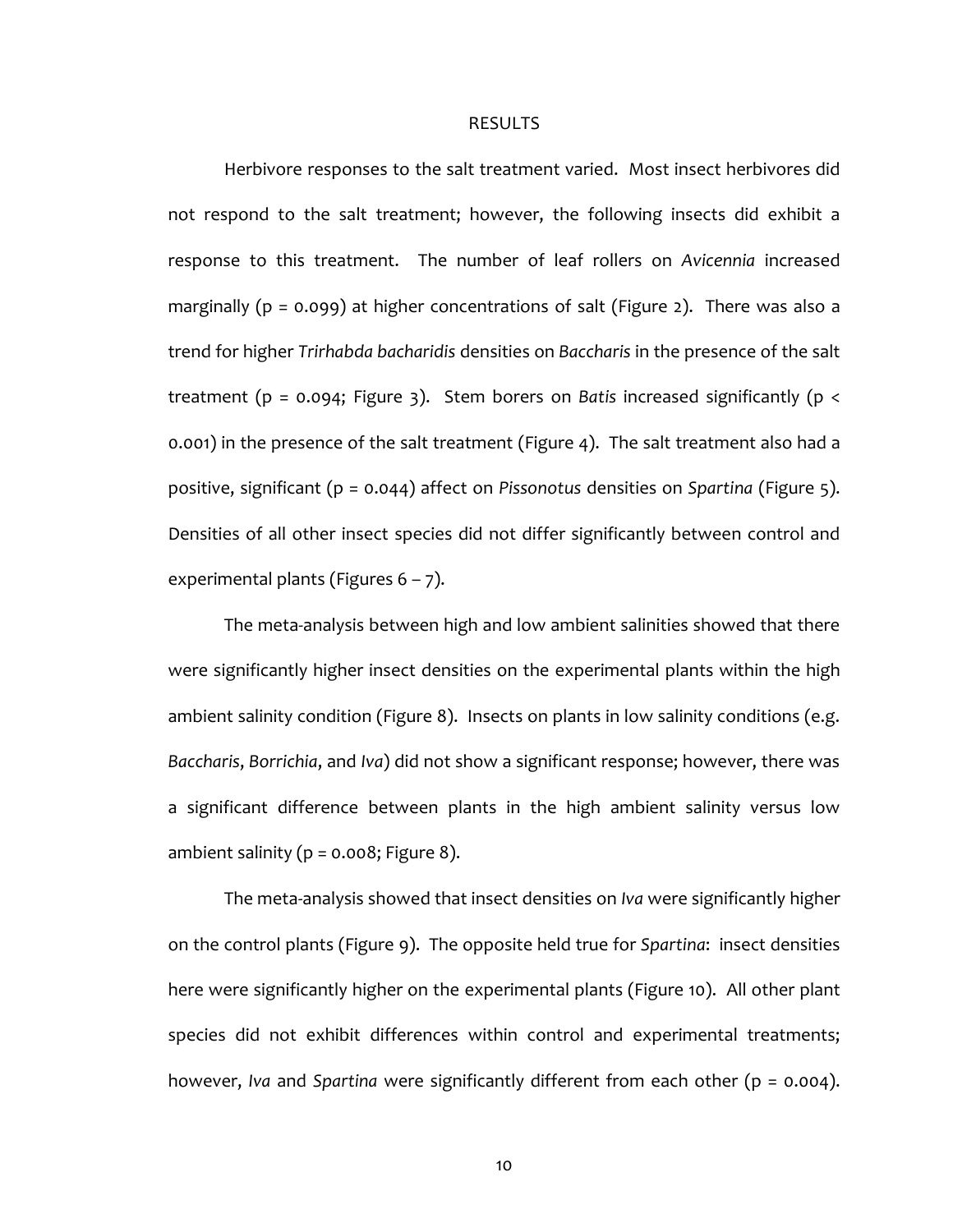Lastly, none of the insect herbivore feeding guilds exhibited significant differences between treatments (Figure 10).

#### DISCUSSION

This study's results did show some consistent trends. When the data were analyzed with a Student's t-test, all significant or near-significant ( $p < 0.10$ ) findings showed an increase in insect densities within the experimental treatment (Figures 1, 3, 4, & 5) which would suggest that White's (1978) plant stress hypothesis is more prevalent than Price's plant vigor hypothesis (Price, 1991) within the plant species examined in this study. Meta-analysis supports this trend in most cases (Figures 8, 9, & 10); specifically the experimental group had higher insect densities in the high ambient salinity condition, within herbaceous species, and in particular within *Spartina*. *Iva* is the only species that showed contrary significant results, in that control plants had higher insect densities than experimental plants (Figure 10).

In the case of *Iva*, Price's (1991) plant vigor hypothesis was supported. Galling mites were the predominant herbivores witnessed on *Iva* plants (pers. obs.). Currently, little is known about the physiology of *Iva* (Thursby & Abdelrhman, 2004), which makes it difficult to ascertain the mechanisms driving these interactions. However, Tooker *et al.* (2008) found that gall insects that utilize goldenrod (*Solidago altissima*) as a host were able to avoid the indirect defenses of the plant, or in some cases change the indirect defenses to their advantage. *Heliothis virescens*, a generalist caterpillar, elicited indirect plant defenses; however, the galling insects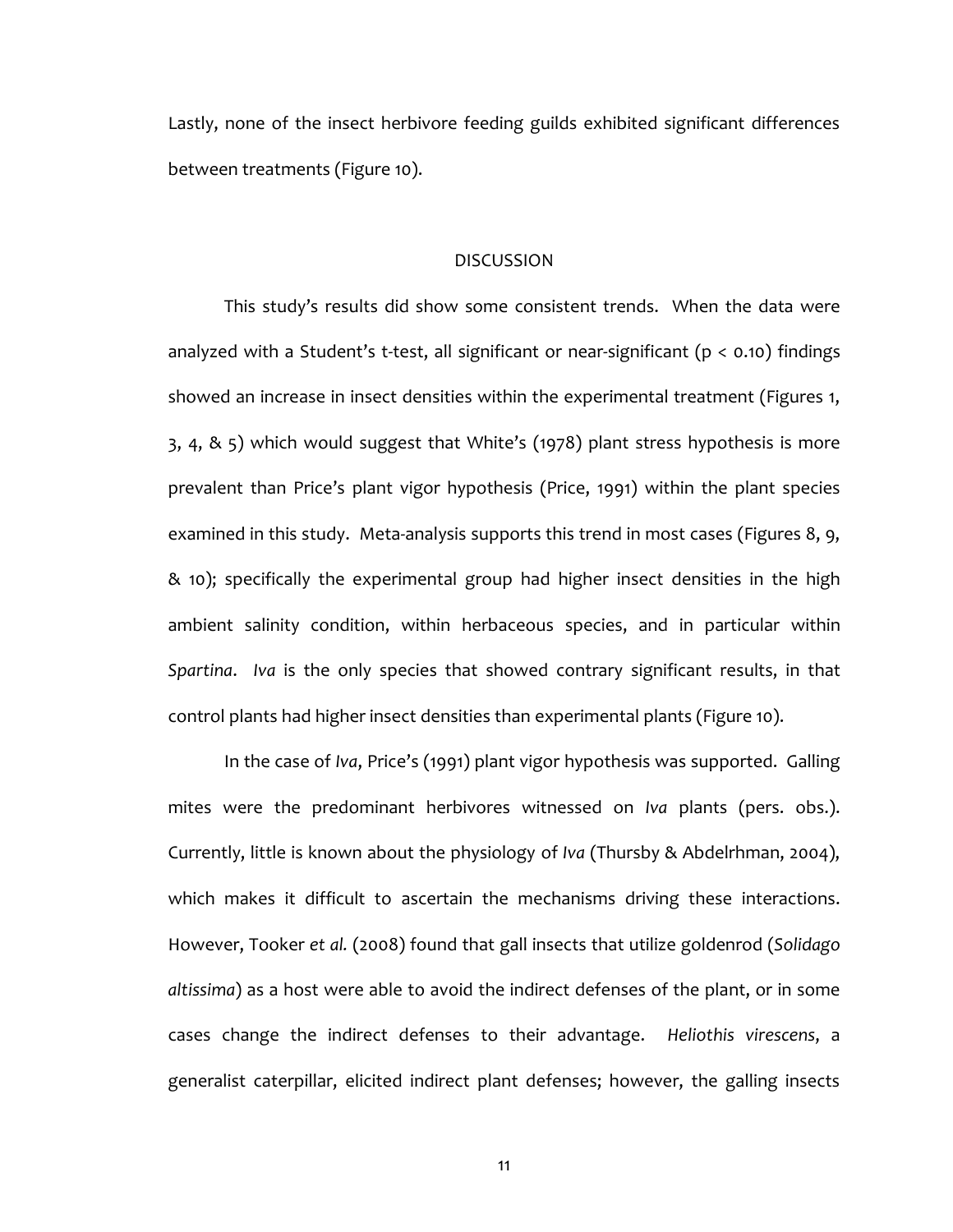examined did not. It was found that *Eurosta solidaginis* (Diptera: Tephritidae) was able to limit the release of volatile chemicals when *H. virescens* was present as well, and there was no increase of volatile chemicals when *E. solidaginis* existed in the absence of chewing herbivores. It is hypothesized that by manipulating the amount of secondary volatile chemicals, especially when other herbivores are present, that *E. solidaginis* were less susceptible to potential predators, since the plant is not releasing cues that it is being harmed by the galling insects (Tooker *et al.*, 2008).

Hacker and Bertness (1995) found that *Iva* plants that were indirectly salt stressed by the removal of black rush, *Juncus gerardi*, were morphologically and physiologically affected by the stress. Plants in high salinity had lower leaf and flower production, as well as stem growth (Hacker & Bertness, 1995). Physiologically, they exhibited lower photosynthetic and transpiration rates (Hacker & Bertness, 1995). These data suggest that increased salinity was a more powerful stressor to *Iva* than flooding and anoxic soil effects (Hacker & Bertness, 1995). These findings support the idea that *Iva* suffers from severe biological trade-offs in high stress conditions.

In the current study, galling insects or mites could be modifying their environment, indirectly decreasing predation (Tooker *et al.*, 2008) in the control plants. Also, since these galling insects can avoid indirect plant defenses the increased levels of defensive chemicals potentially present in less-stressed plants (White, 1978) may have no affect on insect herbivores. Since *Iva* does exhibit moderately extreme responses to stress (Hacker & Bertness, 1995), it is reasonable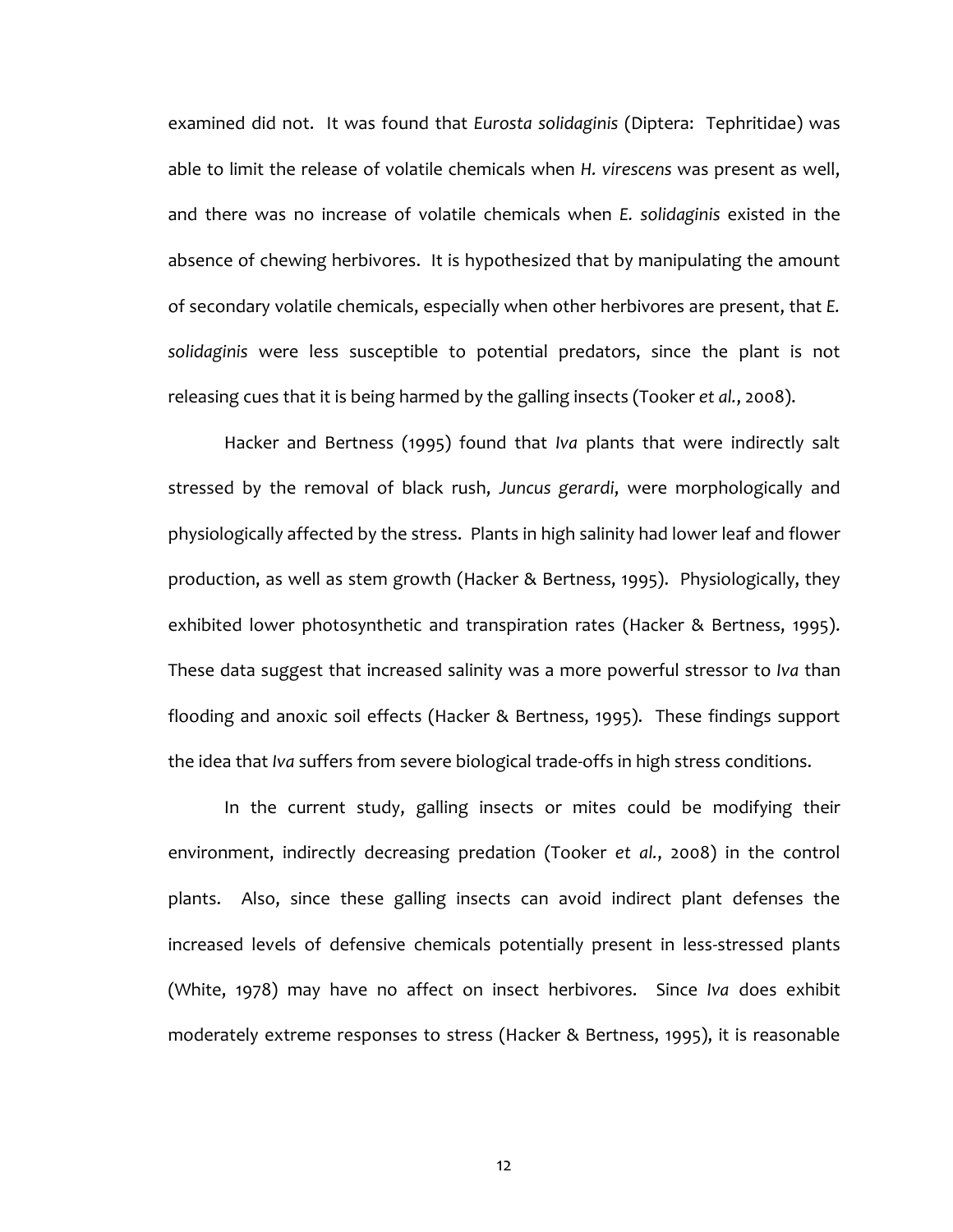that these responses may adversely affect insect herbivores, particularly ones that live inside plant tissues.

All other statistically significant herbivore responses supported White's (1978) plant stress hypothesis. There are a number of reasons why increased salinity could be more important to herbaceous coastal plant species in higher salinity areas. Many studies investigating community resilience to stressors have shown that community responses can vary based on the amplitude and the persistence of the stressor (Harrison, 1979). It appears that by increased salinity may push these smaller coastal plants over a stress threshold that causes them to respond physiologically or morphologically. These changes, in turn, benefit some insect herbivores.

Though salt stress results in increased insect densities in these examples, each plant species has different mechanisms for inducing these similar herbivore responses. Though few studies have examined herbivore responses in *Batis*, studies on its physiology have been performed (e.g. Kuramoto & Brest, 1979; Antlfinger & Dunn, 1983; Debez *et al.*, 2010). Antlfinger and Dunn (1983) found that *Batis* excludes some salt at the root, and Debez *et al.* (2010) found that *Batis* otherwise compartmentalizes salt in vacuoles. Batis seems to use Na<sup>+</sup> to control internal solute concentrations instead of amino acids (Debez et al, 2010), so it is unlikely that herbivores are increasing in density due to this adaptation. Instead, the predominant herbivore found on *Batis* (i.e. a stem borer, pers. obs.) seems to be increasing in density due to morphological changes induced by plant stress. The "toughness" of *Batis* stems was not examined in this study; however, field observations suggest that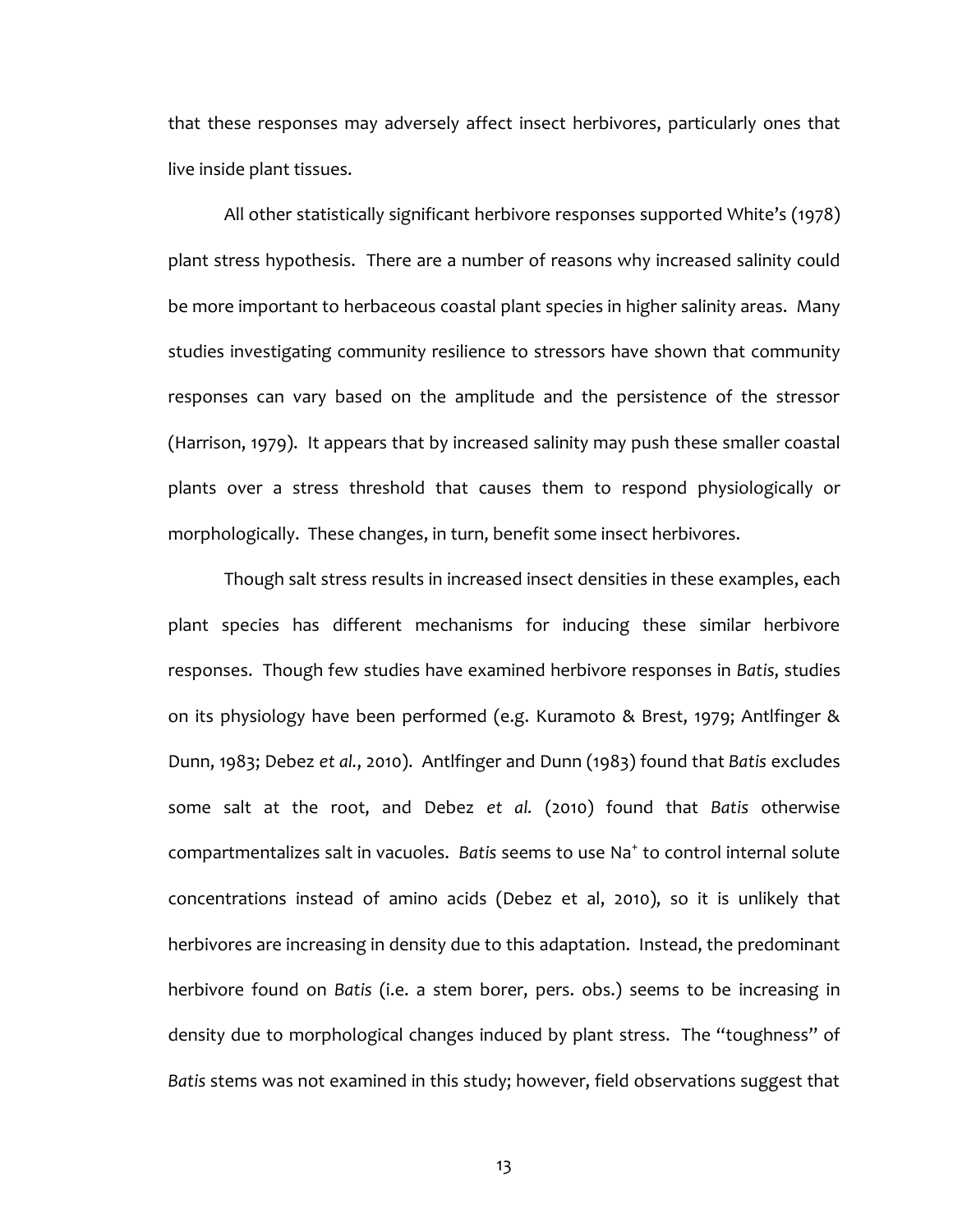stressed *Batis* may exhibit the similiar morphological changes in response to stress (pers. obs.) as *Borrichia* which could be beneficial to this stem boring herbivore. For instance, Moon and Stiling (2000) found that *Borrichia* plants that received fertilizer and/or shading exhibited a significant increase in the number of green, lush stems when compared to the control plants. Moon and Stiling (2006) found that *Pissonotus quadripustulatus* (Homoptera: Delphacidae) preferentially oviposted in *Borrichia* host plants that were of lower quality, because eggs were protected from parasitism by *Anagrus sp.* (Hymenoptera: Mymaridae).

Past studies of stress effects on *Borrichia* herbivores have also been variable. Albarracin and Stiling (2006) found no significant differences in herbivore densities or egg parasitism by *Anagrus sp.* (Hymenoptera: Mymaridae) due to increased ambient salt stress. However, when galls created by *Asphondylia borrichiae* (Diptera: Cecidomyidae) were examined (Moon & Stiling, 2002a ; Stiling & Moon, 2005a), the galls were more prevalent on healthy, green stems located in ambient salinity, likely due to *A. borrichiae*'s ability to more easily penetrate the lush, green stems over the tougher, woody variety with their ovipositors (Moon & Stiling, 2002a; Moon & Stiling, 2005). Gall densities also decreased as salt levels were increased (Moon & Stiling, 2002a; Moon & Stiling, 2005). *Pissonotus quadripustulatus* densities as a whole were variable between the control, intermediate, and high salt treatments (Moon & Stiling, 2005), which suggests that though they prefer to oviposit on stressed plants (Moon & Stiling, 2000) that they reside and feed upon plants of varying stress levels equally.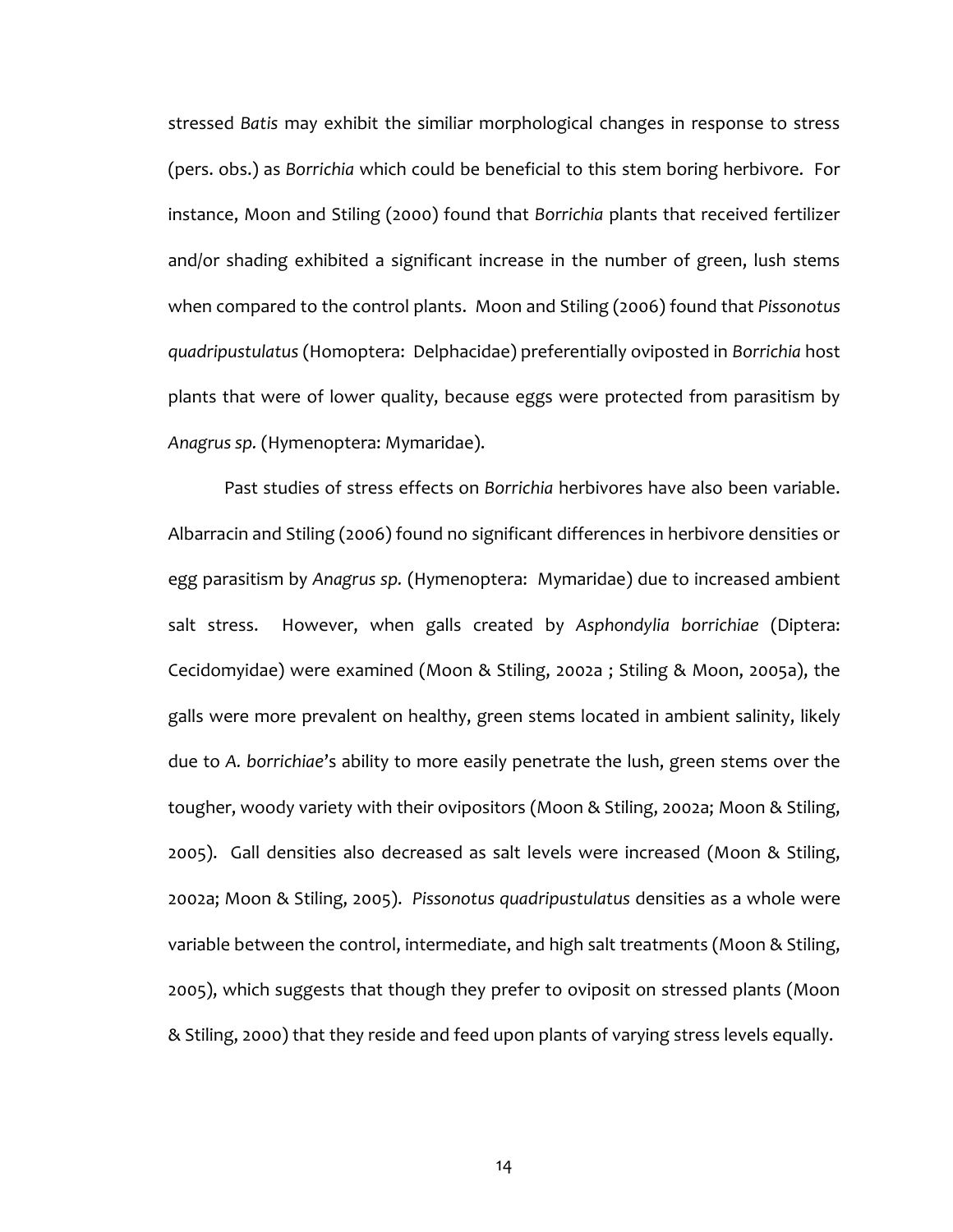*Spartina* herbivores have also exhibited mixed responses to stress in past studies (e.g. Denno *et al.*, 1986; Bowdish & Stiling, 1998; Goranson *et al.*, 2004). Goranson *et al.* (2004) found contrasting responses from two separate leaf chewing insects: *Orchelimum fidicinum* (Orthoptera: Tettigoniidae) and *Orphulella pelidna* (Orthoptera: Acrididae). *Orchelimum fidicinum* located on *Spartina* plants within high ambient salinity conditions significantly decreased when compared to low ambient salinity plants; whereas, *Orp. pelidna* densities on high ambient salinity plants increased significantly when compared to the plants in low ambient salinity (Goranson *et al.*, 2004). Bowdish and Stiling (1998) found that artificially increased salt had no significant affect on *Prokelisia marginata* (Homoptera: Delphacidae) densities though they noticed decreased *P. marginata* densities within back-marsh areas which exhibit higher ambient salinity conditions. Denno *et al.* (1986) showed that *P. marginata* densities were lower on "inferior" host plants, and they exhibit smaller body size on less nutritious plants. This phloem-feeding insect inserts its beak-like mouthparts into the phloem of the plant and ingests free amino acids flowing through the vascular tissue (Brodbeck & Strong, 1987). Since many marsh plants accumulate amino acids to offset osmotic imbalances (Bowdish & Stiling, 1998), it is reasonable that phloem-feeder densities could be expected to increase in high stress conditions. The current study somewhat contradicts past research but ultimately supports White's (1978) plant stress hypothesis in the cases where herbivores responded to the salt treatment.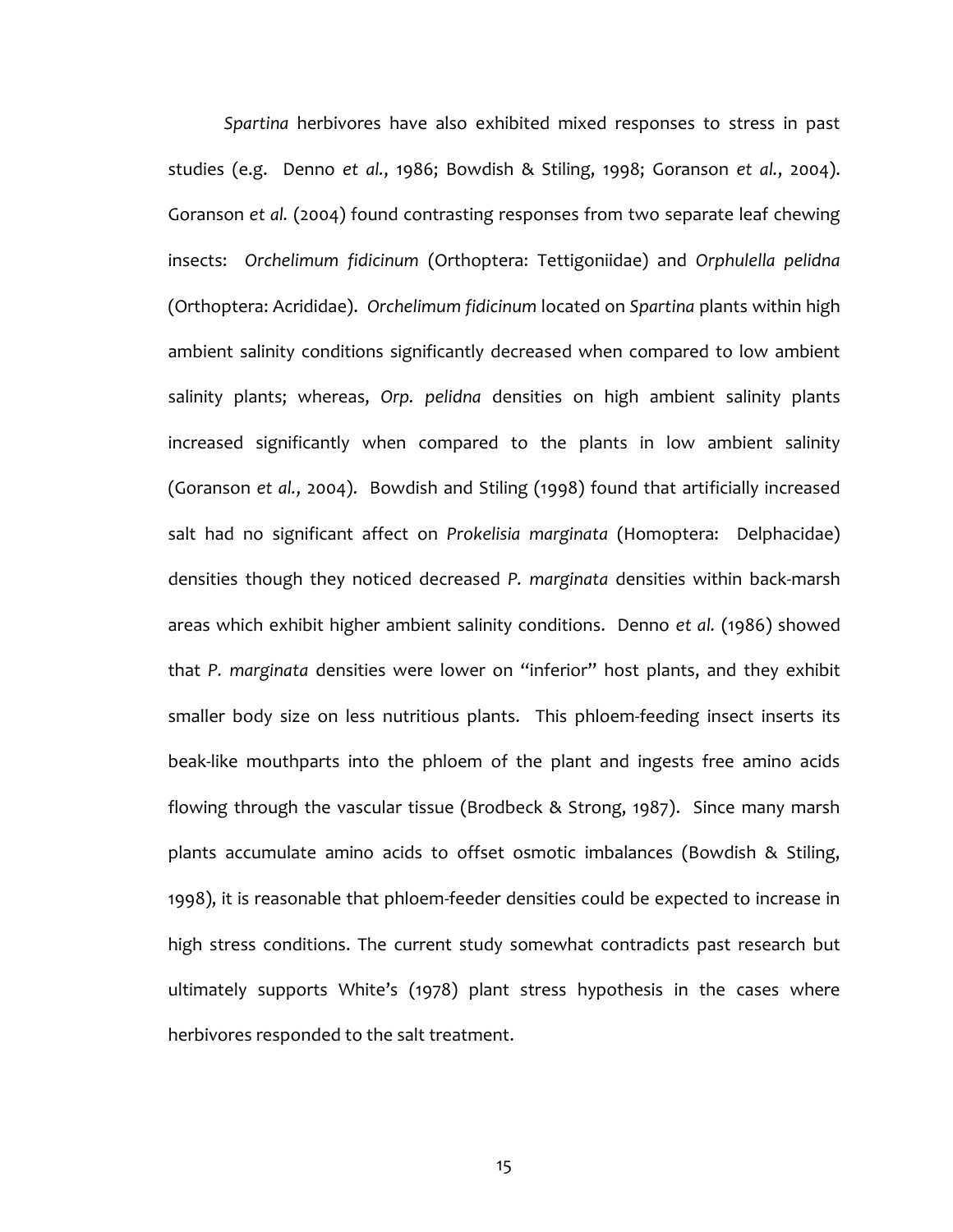When taken individually, each plant species mentioned reacts variably to increased stress conditions. Some exhibit morphological differences (e.g. Moon & Stiling, 2000), while others primarily exhibit physiological changes (e.g. Debez *et al.*, 2010; Hacker & Bertness, 1995). Alternatively, stress could also affect predator densities positively or negatively (Stiling & Moon, 2005a, 2005b), thereby masking herbivore responses to stress. Despite these differences, this study has shown that insects generally increase on plants that are stressed, thereby supporting White's (1978) plant stress hypothesis. These generalities are further strengthened since this study has shown the same trends within and between both traditional statistics (i.e. comparisons with a Student's t-test) as well as using meta-analysis as a tool. By performing large, multi-species community studies and utilizing meta-analysis when appropriate, thereby eliminating much of the variation caused by methodological logistics, ecological generalities may be found more easily than they have been in the past.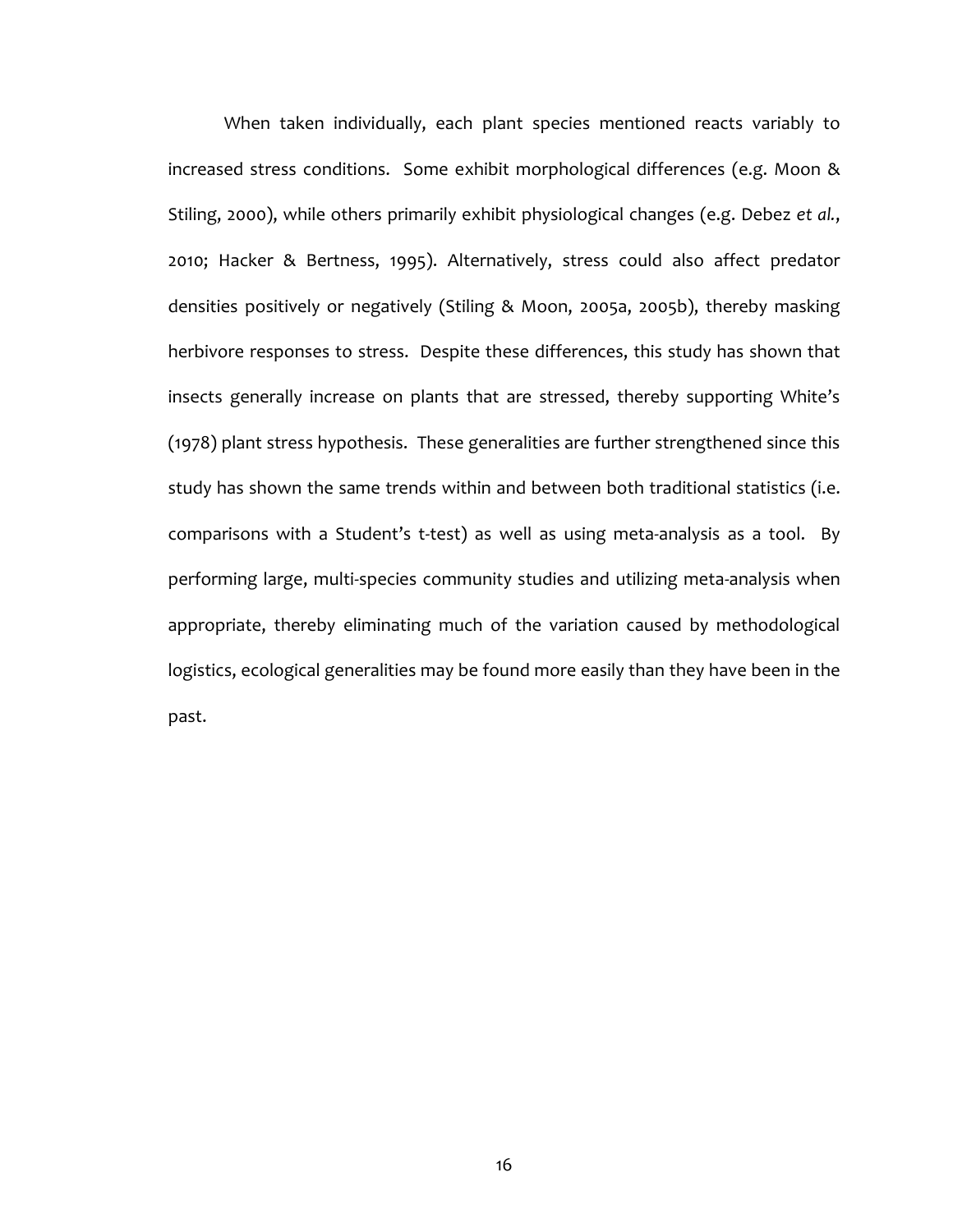Appendix 1: Figures



Figure 1.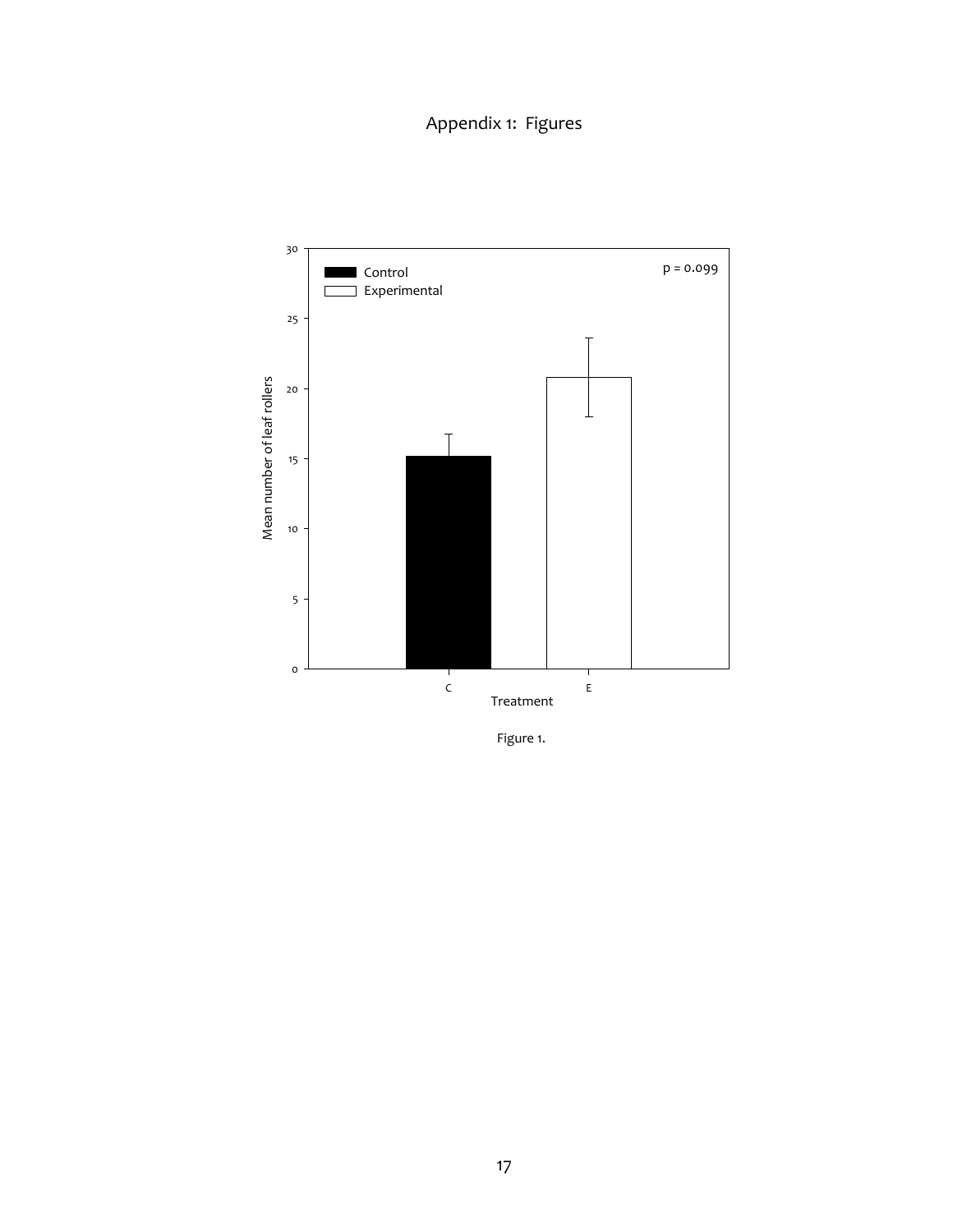

Figure 2.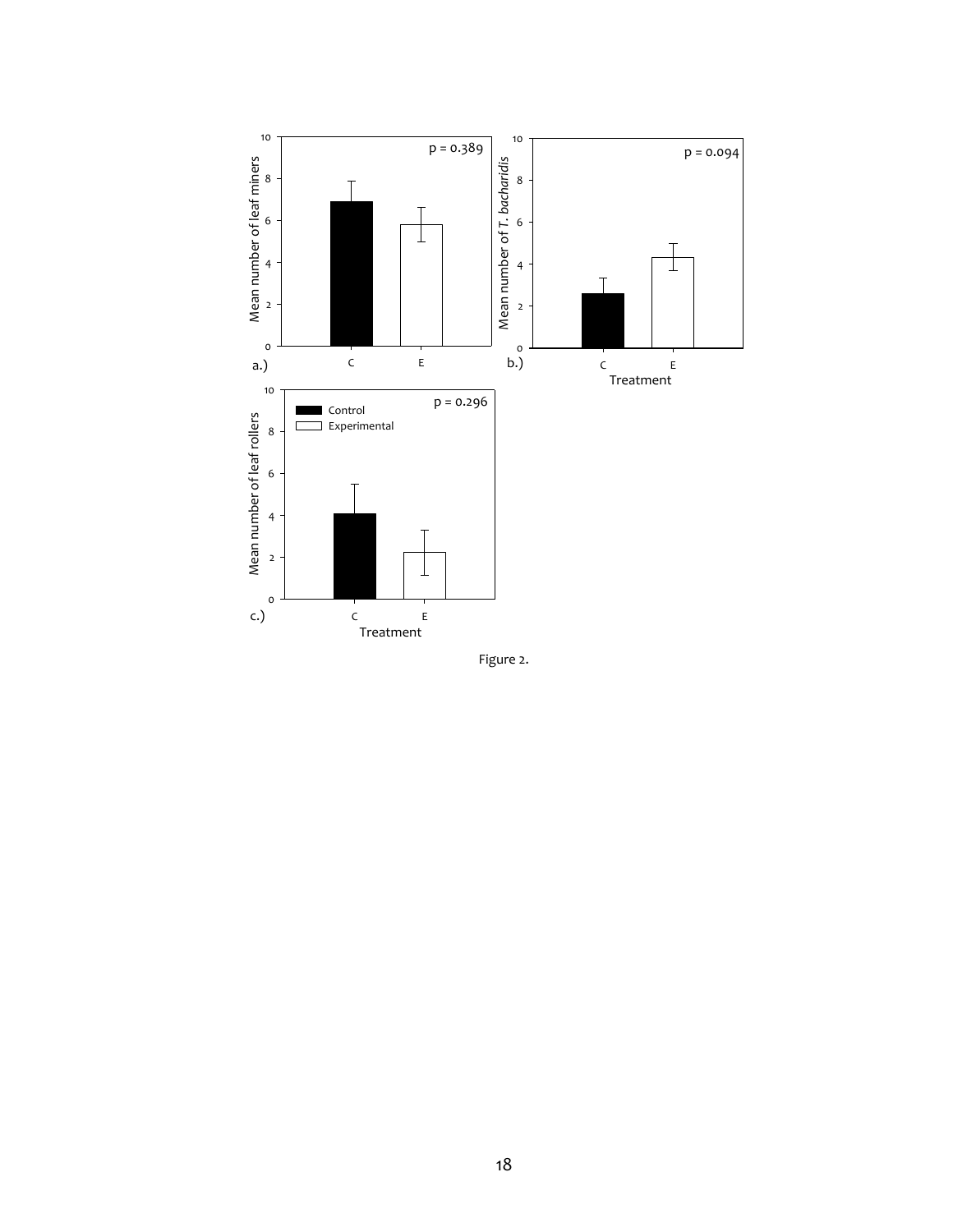

Figure 3.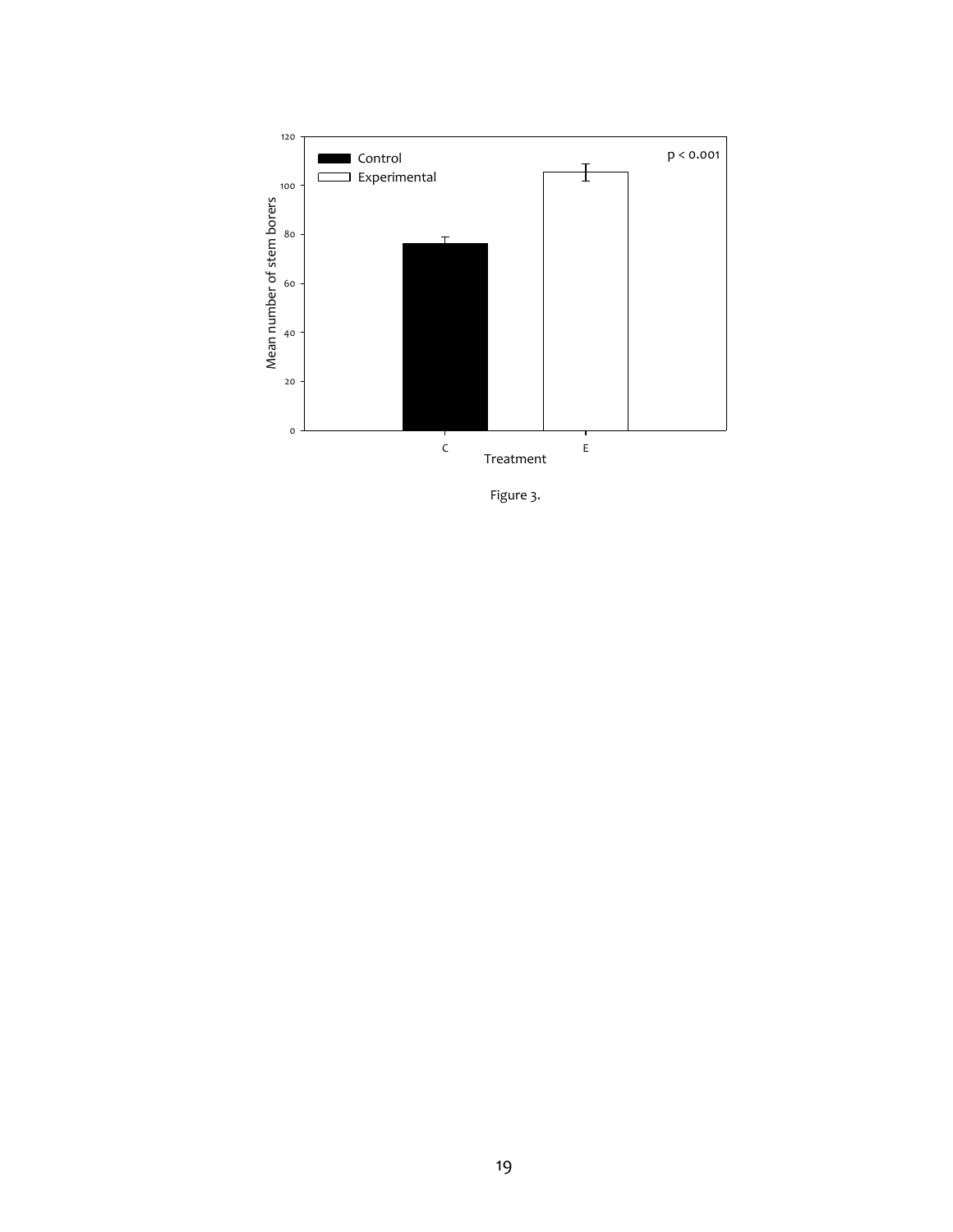

Figure 4.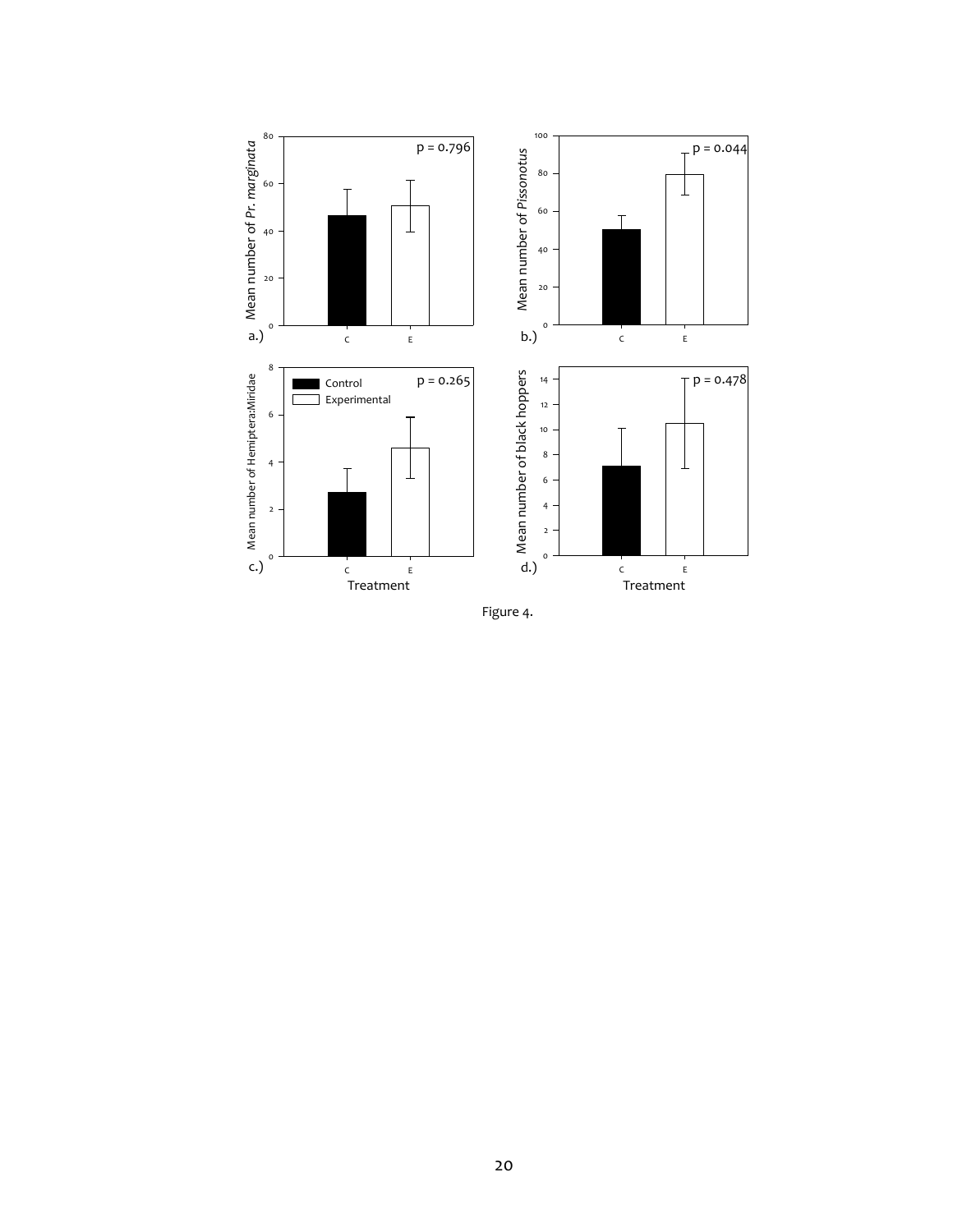

Figure 5.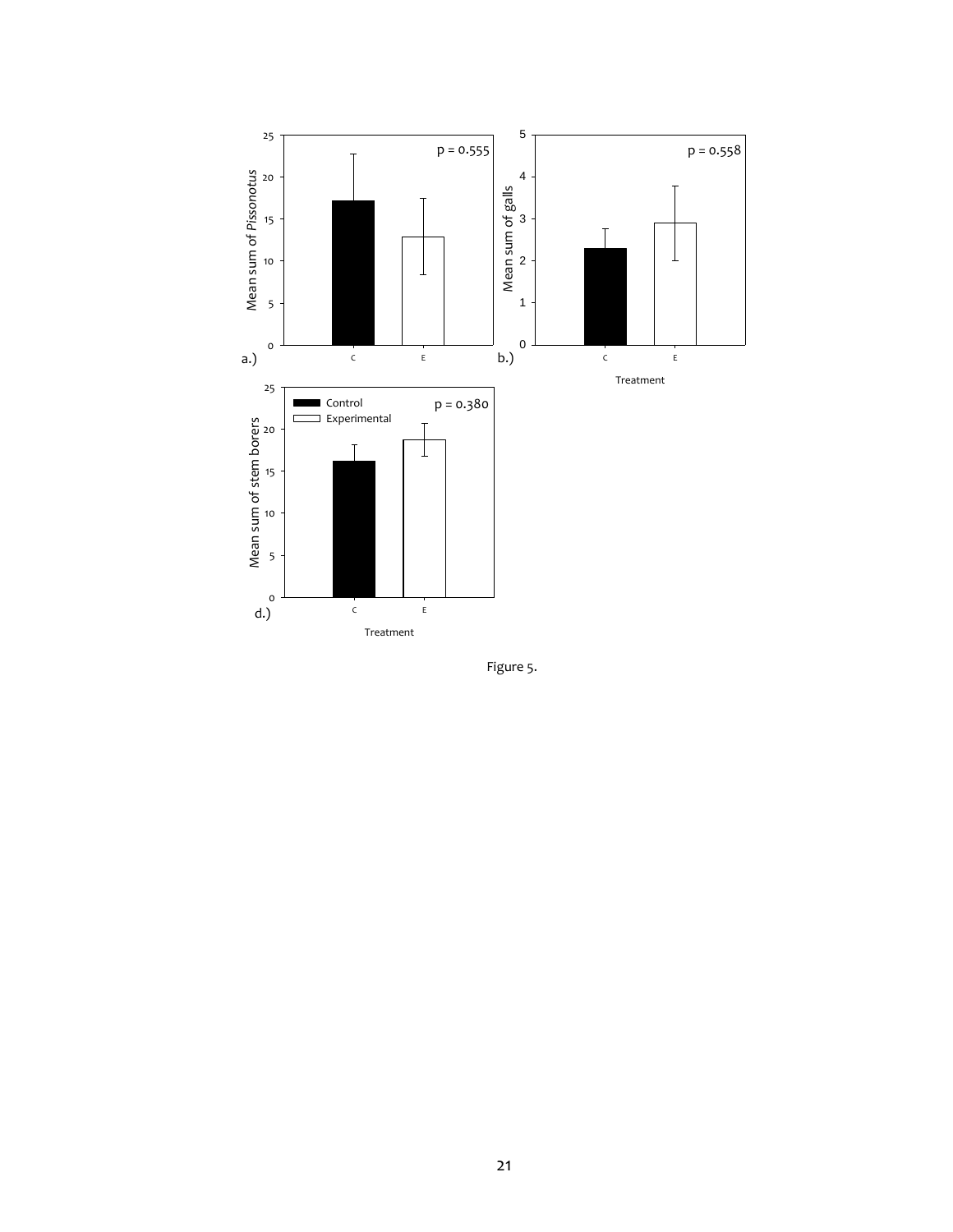

Figure 6.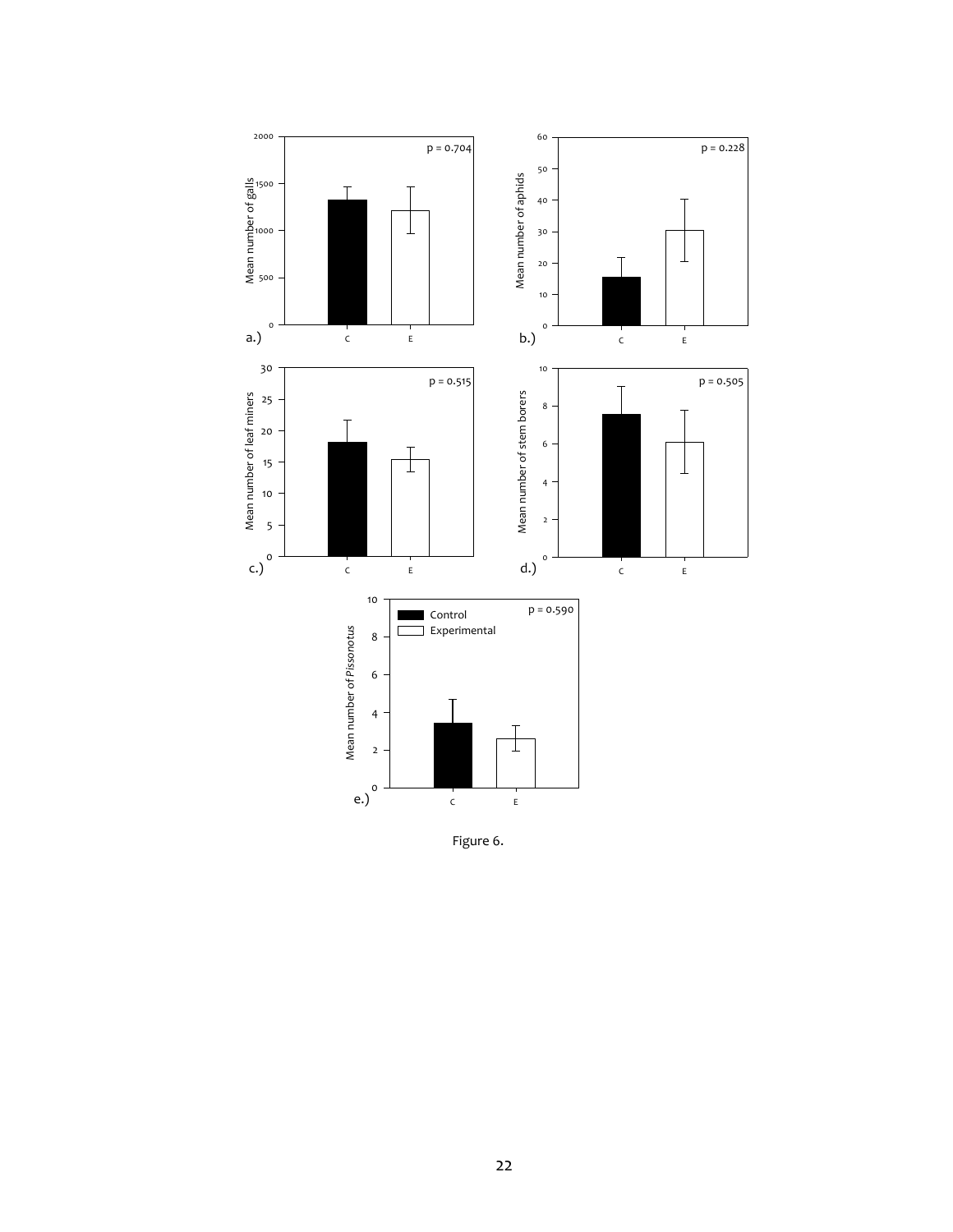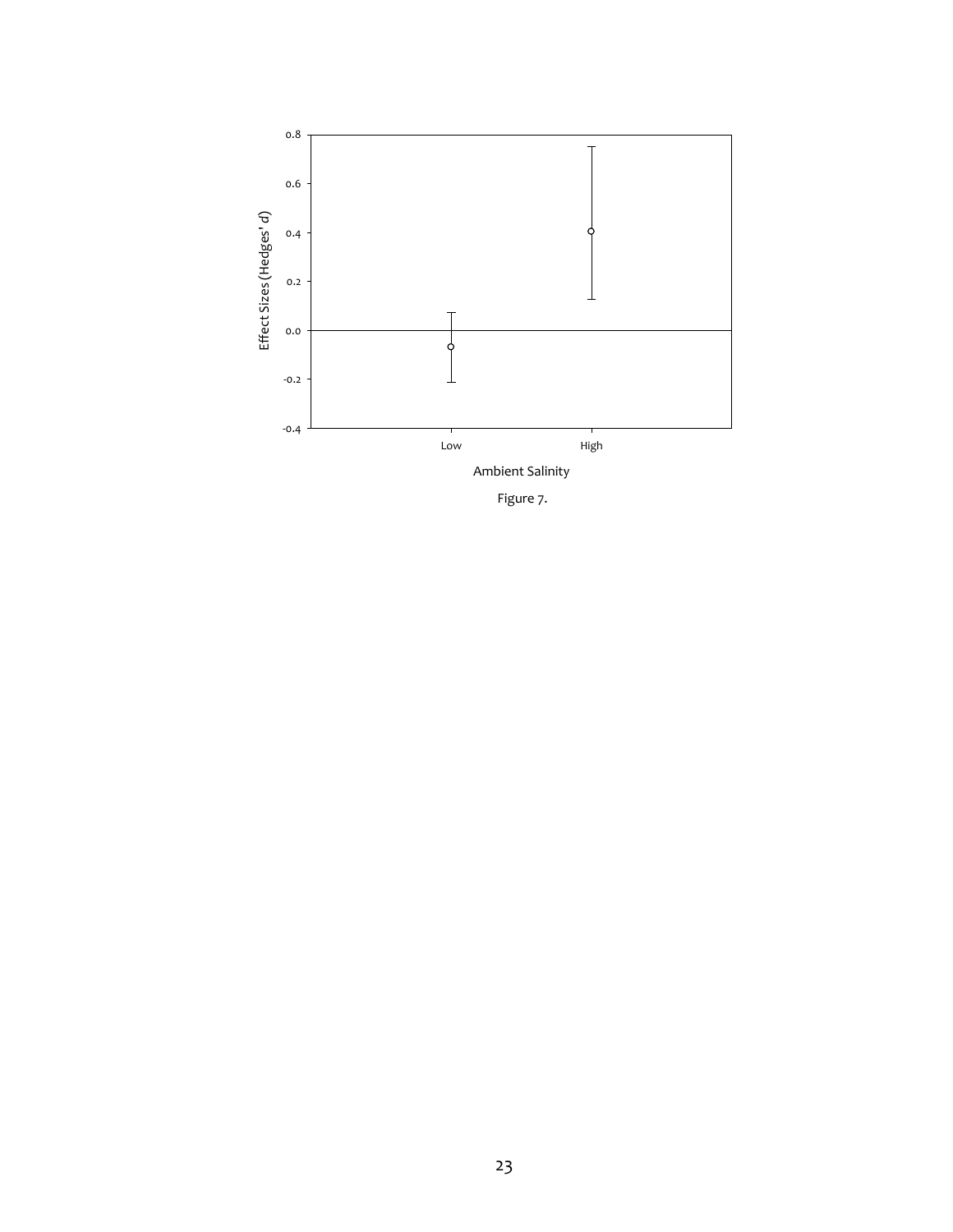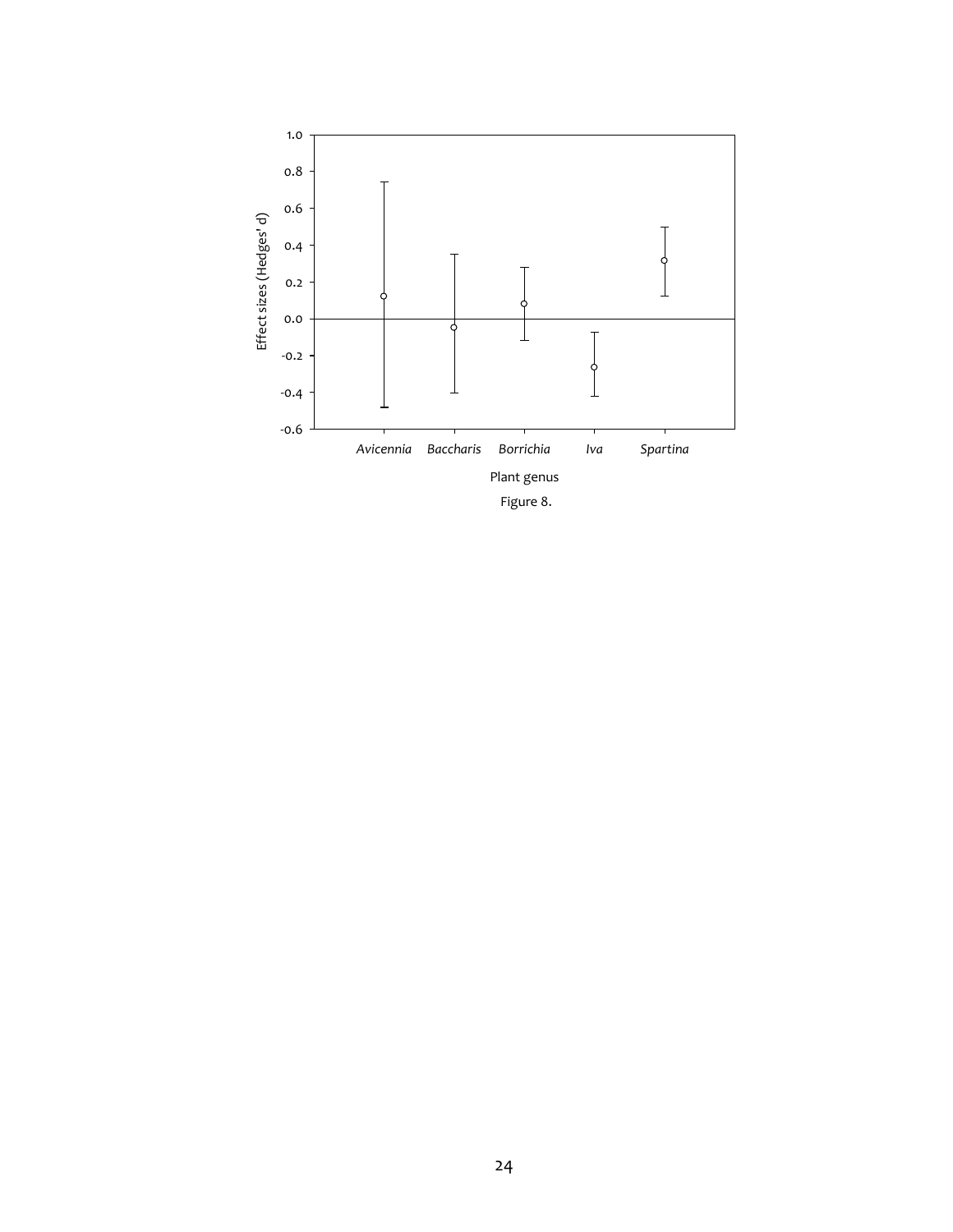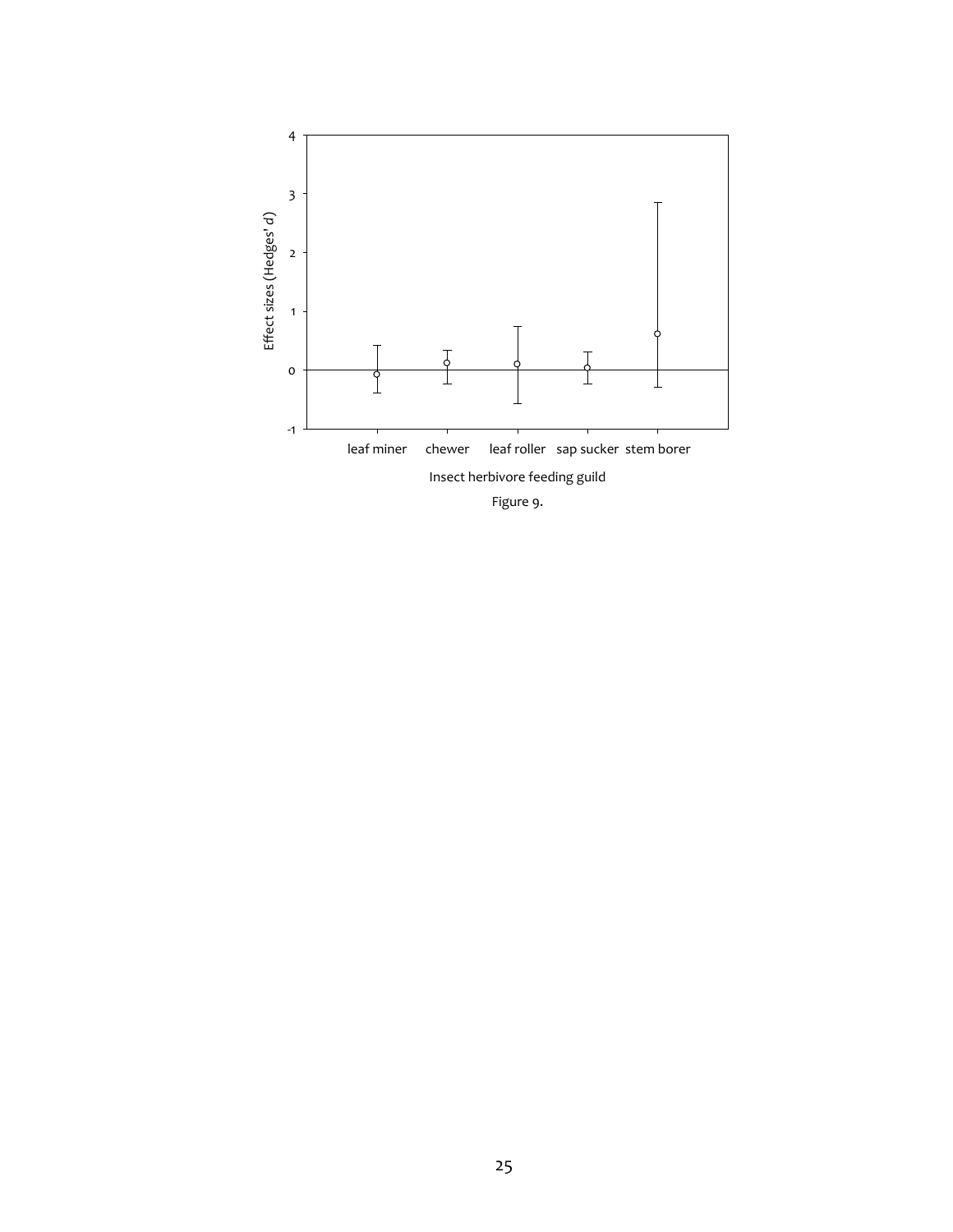## LITERATURE CITED

- Adams, D.C., J. Gurevitch, and M.S. Rosenberg. Resampling tests for meta-analysis of ecological data. Ecology 78: 1277 – 1283.
- Albarracin, M.T., and P. Stiling. 2006. Bottom-up and top-down effects on insect herbivores do not vary among sites of different salinity. Ecology 87: 2673 – 2679.
- Antlfinger, A.E. 1981. The genetic basis of microdifferentiation in natural and experimental populations of *Borrichia frutescens* in relation to salinity. Evolution 35: 1056 – 1068.
- Antlfinger, A.E., and E.L. Dunn. 1983. Water use and salt balance in three salt marsh succulents. American Journal of Botany 70: 561 – 567.
- Bacheller, J.D., and J.T. Romeo. 1992. Biotic and abiotic stress effects on nitrogen chemistry in the salt marsh cordgrass *Spartina alterniflora* (Poaceae). Chemoecology 3: 74 – 80.
- Bowdish, T.I., and P. Stiling. 1998. The influence of salt and nitrogen on herbivore abundance: direct and indirect effects. Oecologia 113: 400-405.
- Brodbeck, B., and D.R. Strong. 1987. Amino acid nutrition of herbivorous insects and stress to host plants. *In* P. Barbosa, J.C. Schultz (eds), Outbreaks of insect pests. pp 347 – 364. Academic Press, New York, NY, USA.
- Cavalieri, A.J. 1983. Proline and glycinebetaine accumulation by *Spartina alterniflora* Loisel. In response to NaCl and nitrogen in a controlled environment. Oecologia 57: 20 – 24.
- Cavalieri, A.J., and A.H. Huang. 1979. Evaluation of praline accumulation in the adaptation of diverse species of marsh halophytes to the saline environment. American Journal of Botany 66: 307 – 317.
- Cazenave, A., and R. Nerem. 2004. Present-day sea level change: observations and causes. Reviews in Geophysics 42: 1 - 20.
- Chapman, V.J. 1974. Salt marshes and salt deserts of the world. *In* R.J. Reimold & W.H. Queen (eads.) Ecology of Halophytes. Academic Press, Inc., New York, New York, U.S.A.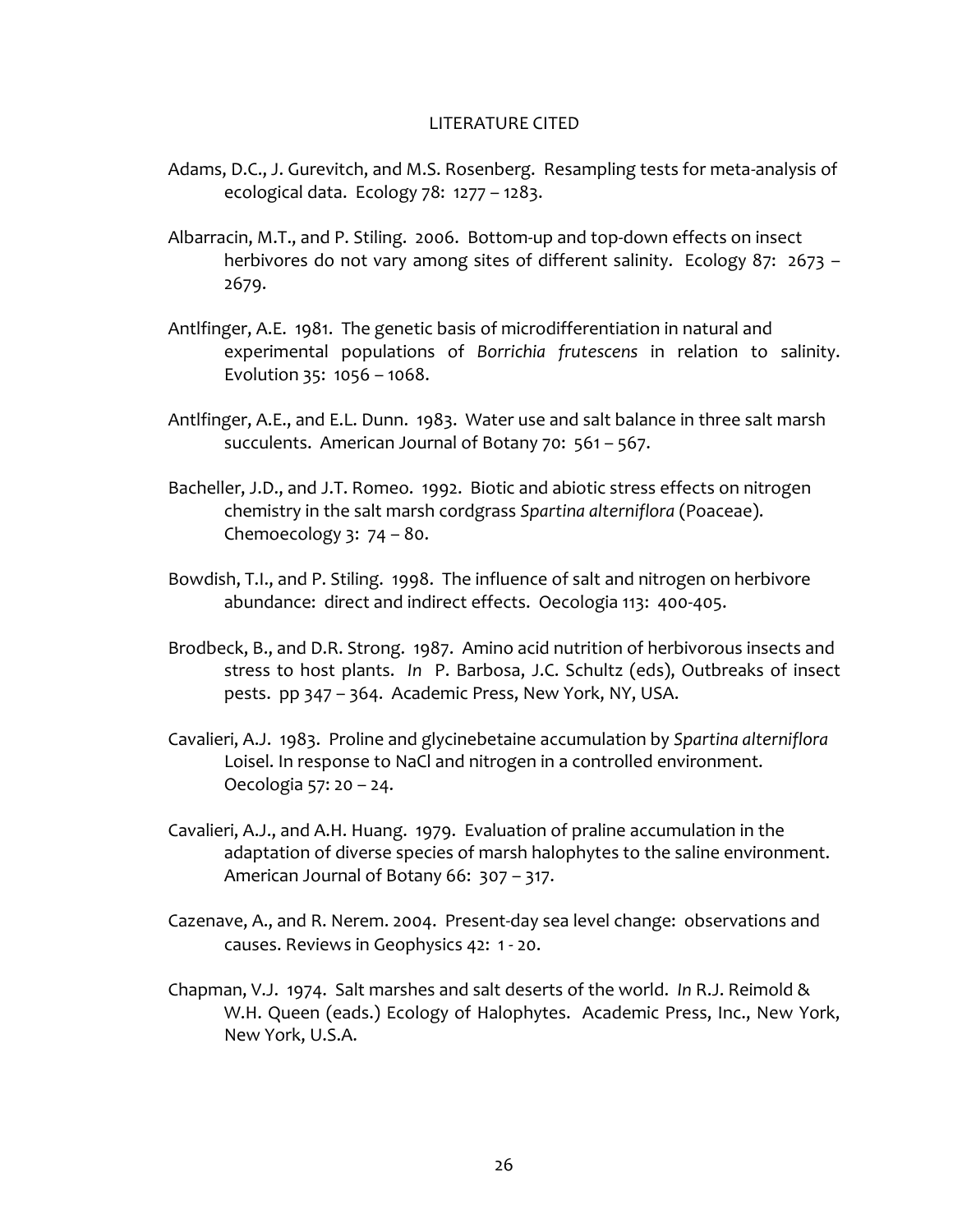- Church, J., J. Gregory, P. Huybrechts, M. Kuhn, K. Lambeck, M. Nhuan, D. Qin, and P. Woodworth. 2001. Changes in sea level. *In* Houghton, J. *et al.*.(Eds.), Climate Change 2001: The Scientific Basis (Published for the Intergovernmental Panel on Climate Change). pp. 639-693. Cambridge University Press, Cambridge, United Kingdom, and New York, NY, USA, (Chapter 11).
- Church, J., and N. White. 2006. A 20<sup>th</sup> century acceleration in global sea-level rise. Geophysical Research Letters 33: L01602.
- Cobb, N.S., S. Mopper, C.A. Gehring, K. Christensen, and T.G. Whitham. 1997. Increased moth herbivory associated with environmental stress of pinyon pine at local and regional levels. Oecologia 109: 389-397.
- Day, J.W., and P.H. Templet. 1989. Consequences of sea-level rise: Implications from the Mississippi delta. Coastal Management 17: 241 – 257.
- Debez, A., D. Saadaoui, I. Slama, B. Huchzermeyer, and C. Abdelly. 2010. Responses of *Batis maritima* plants challenged with up to two-fold seawater NaCl salinity. Journal of Plant Nutrition and Soil Science 173: 291 – 299.
- DeBruyn, L. 1995. Plant stress and larval performance of a dipterous gall former. Oecologia 101: 461-466.
- Denno, R.F., L.W. Douglass, and D. Jacobs. 1986. Effects of crowding and host plant nutrition on a wing-dimorphic planthopper. Ecology 67: 116-123.
- Ehrenfeld, J.G. 1990. Dynamics and processes of barrier island vegetation. Reviews in Aquatic Science 2: 437-480.
- Feller, I. 1995. Effects of nutrient enrichment on growth and herbivory of dwarf red mangrove (*Rhizophora mangle*). Ecological Monographs 65: 477-505.
- Feller, I., and W.N. Mathis. 1997. Primary herbivory by wood-boring insects along an architectural gradient on *Rhizophora mangle*. Biotropica 29: 440-451.
- Fernandes, G.W., and P.W. Price. 1988. Biogeographical gradients in galling species richness: tests of hypotheses. Oecologia 76: 161-167.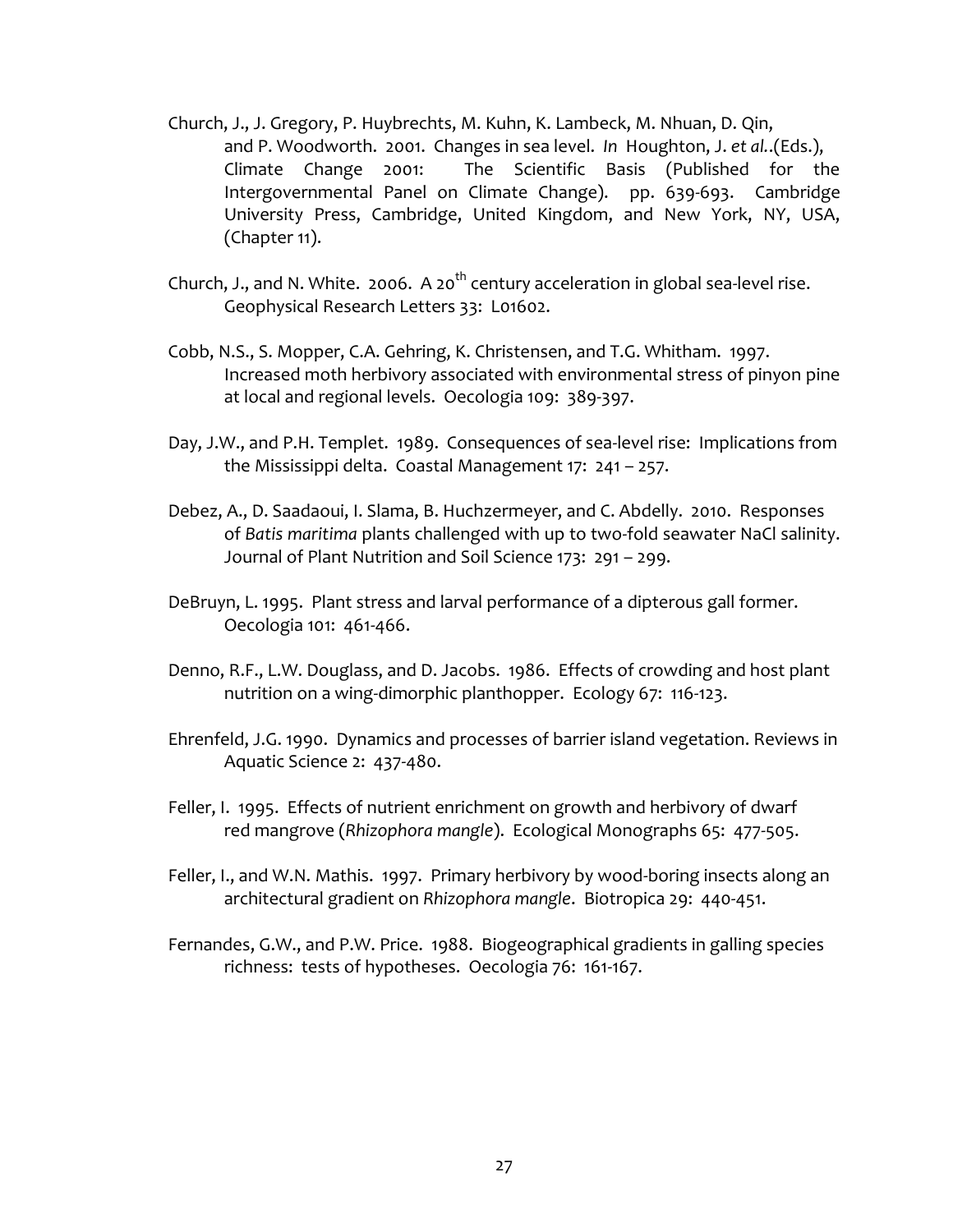- Fernandes, G.W., and P.W. Price. 1991. Comparisons of tropical and temperate galling species richness: the roles of environmental harshness and plant nutrient status. *In* P.W. Price, T.M. Lewinsohn, G.W. Fernandes, and W.W. Benson (Eds.). Plant-animal interactions: evolutionary ecology in tropical and temperate regions, pp. 91-115. John Wiley and Songs, New York, New York, USA.
- Gilman, E.L., J. Ellison, N.C. Duke, and C. Field. 2008. Threats to mangroves from climate change and adaptation options: A review. Aquatic Botany 89, 237- 250.
- Gonçalves-Alvim, S.J., M.C.F. Vaz dos Santos, and G.W. Fernandes. 2001. Leaf gall abundance on *Avicennia germinans* (Avicenniaceae) along an interstitial salinity gradient. Biotropica 33: 69-77.
- Goranson, C.E., C-K. Ho, and S.C. Pennings. 2004. Environmental gradients and herbivore feeding preferences in coastal salt marshes. Oecologia 140: 591 – 600.
- Hacker, S.D., and M.D. Bertness. 1995. Morphological and physiological consequences of a positive plant interaction. Ecology 76: 2165 – 2175.
- Hacker, S.D., and S.D. Gaines. 1997. Some implications of direct positive interactions for community species diversity. Ecology 78: 1990 – 2003.
- Harrison, G.W. 1979. Stability under environmental stress: Resistance, resilience, persistence, and variability. American Naturalist 113: 659 – 669.
- Holgate, S.J., and P.L. Woodworth. 2004. Evidence for enhanced coastal sea level rise during the 1990s. Geophysical Research Letters 31, L07305.
- Hunter, M.D., and P.W. Price. 1992. Playing chutes and ladders: heterogeneity and the relative roles of bottom-up and top-down forces in natural communities. Ecology 73: 724-732.
- Kuramoto, R.T., and D.E. Brest. 1979. Physiological response to salinity by four salt marsh plants. Botanical Gazette 140: 295 – 298.
- Lawton, J.H. 1999. Are there general laws in ecology? Oikos 84: 177 192.
- Mattson, W.J., and R.A. Haack. 1987. The role of drought stress in provoking outbreaks of phytophagous insects. *In* P. Barbosa and J.C. Schultz (Eds.). Insect outbreaks: ecological and evolutionary perspectives, pp. 365-394. Academic Press, Orlando, Florida, USA.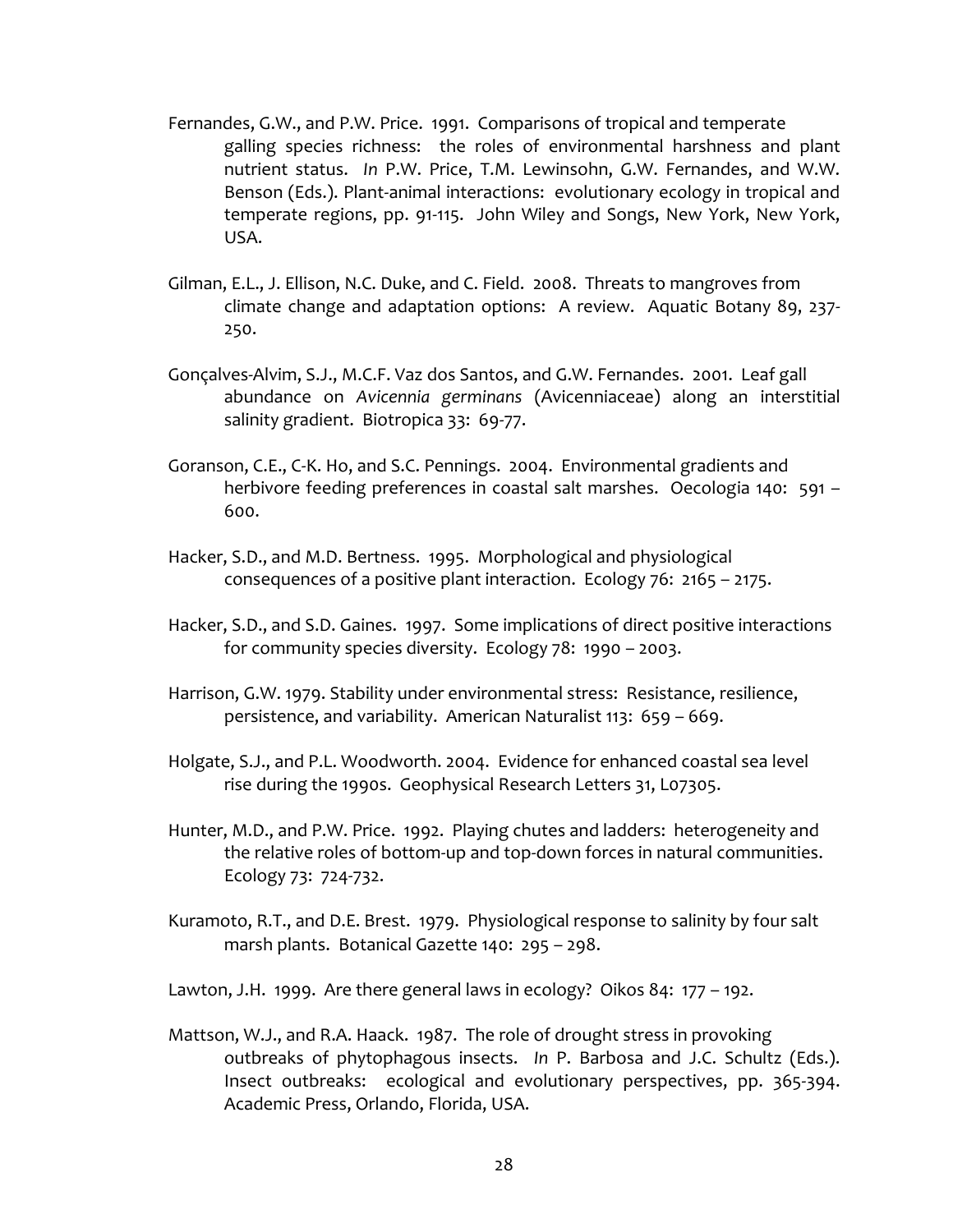- Menge, B.A., and J.P. Sutherland. 1987. Community regulation: Variation in disturbance, competition, and predation in relation to environmental stress and recruitment. American Naturalist 130: 730 – 757.
- Miller, W.B., and F.E. Egler. 1950. Vegetation of the Wequetequock-Pawcatuck tidal marshes, Connecticut. Ecological Monographs 20: 143-172.
- Moon, D.C., and P. Stiling. 2000. Relative importance of abiotically induced direct and indirect effects on a salt-marsh herbivore. Ecology 81: 470-481.
- Moon, D.C., P. Stiling. 2002a. The effects of salinity and nutrients on a tritrophic salt-marsh system. Ecology 83: 2465-2476.
- Moon, D.C., P. Stiling. 2002b. The influence of species identity and herbivore feeding mode on top-down and bottom-up effects in a salt marsh system. Oecologia 133: 243-253.
- Moon, D.C., P. Stiling. 2004. The influence of a salinity and nutrient gradient on coastal vs. upland tritrophic complexes. Ecology 85: 2709-2716.
- Moon, D.C., and P. Stiling. 2005. Effects of nutrients and parasitism on the density of a salt marsh planthopper suppressed by within-trophic-level interactions. Ecological Entomology 30: 642 – 649.
- Moon, D.C., and P. Stiling. 2006. Trade-off in oviposition strategy: choosing poor quality host plants reduces mortality from natural enemies for a salt marsh planthopper. Ecological Entomology 31: 236-241.
- Nixon, S.W. 1982. The ecology of New England high salt marshes: a community profile. U.S. Department of the Interior, Washington, D.C., U.S.A.
- Oosting, H.J., and W.D. Billings. 1942. Factors effecting vegetational zonation on coastal dunes. Ecology 23: 131-141.
- Pennings, S.C., and D.J. Moore. 2001. Zonation of shrubs in western Atlantic salt marshes. Oecologia 126: 587-594.
- Pennings, S.C., and C.L. Richards. 1998. Effects of wrack burial in salt-stressed habitats: *Batis maritima* in a southwest Atlantic salt marsh. Ecography 21: 630-638.
- Preszler, R.W., and P.W. Price. 1995. A test of plant-stress and plant-genotype effects on leaf-miner oviposition and performance. Oikos 74: 485-492.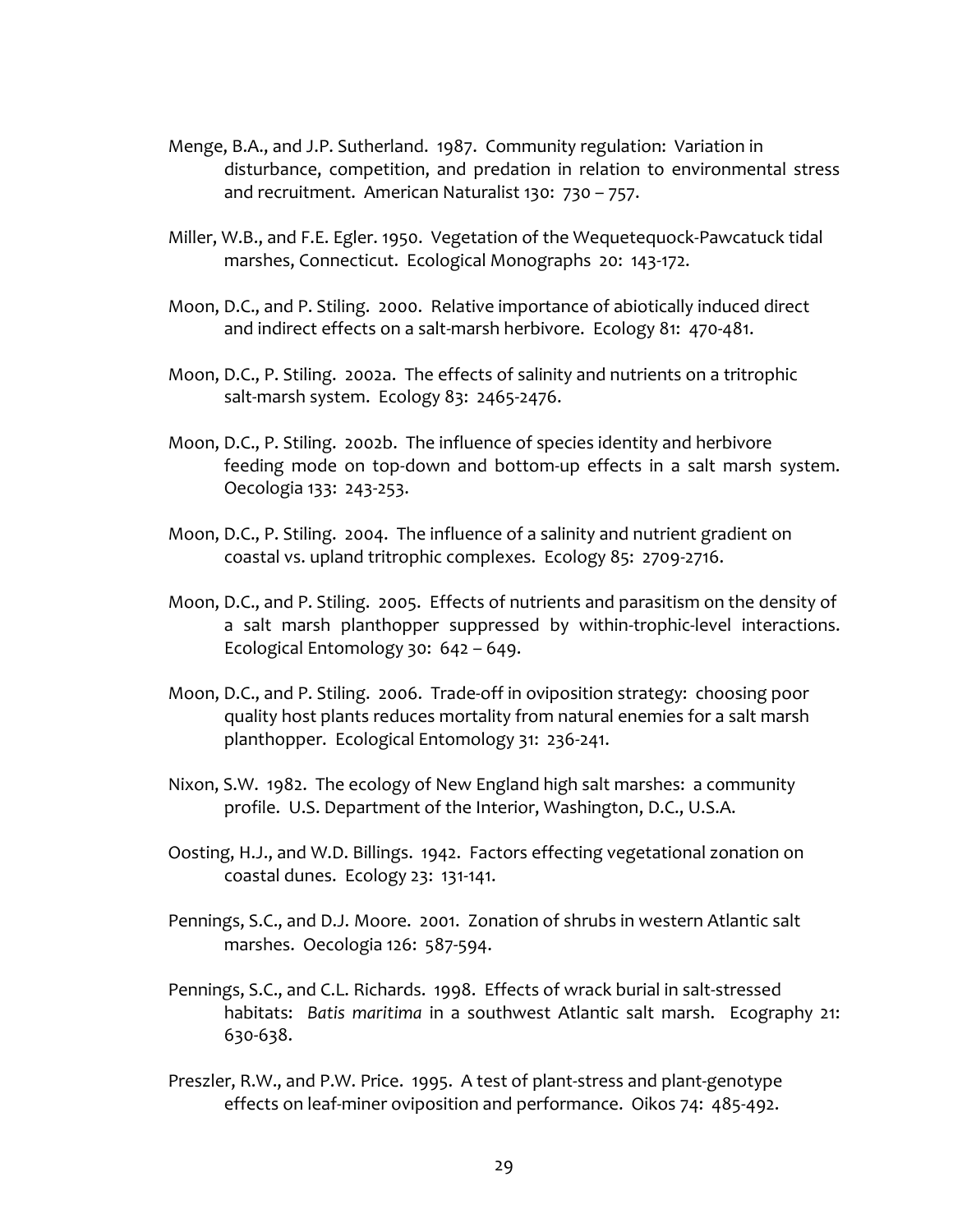Price, P. 1991. Plant vigor hypothesis and herbivore attack. Oikos 62: 244-251.

- Price, P., N. Cobb, T.P. Craig, G.W. Fernandes, J.K. Itami, S. Mopper, and W.H. Preszler. 1990. Insect herbivore population dynamics on trees and shrubs: view approaches relevant to latent and eruptive species and life table development. *In* E.A. Bernays (Ed.). Insect-plant interactions, pp. 1-38. CRC, Boca Raton, Florida, USA.
- Price, P., G.W. Fernandes, and G.L. Waring. 1987. Adaptive nature of insect galls. Environmental Entomology 16: 15-24.
- Price, P., H. Roininen, and J. Tahvanainen. 1997. Willow tree shoot module length and the attack and survival pattern of a shoot-galling sawfly, *Euura atra* (Hymenoptera: Tenthredinidae). Entomologica Fennica 8: 113-119.
- Raffa, K.E., and A.A. Berryman. 1982. Physiological differences between lodgepole pines resistant and susceptible to the mountain pine beetle and associated microorganisms. Environmental Entomology 11: 486-492.
- Rhoades, D.F. 1983. Herbivore population dynamics and plant chemistry. *In* R.F. Denno and M.S. McClure (Eds.). Variable plants and herbivores in natural and managed systems, pp. 155-220. Academic Press, New York, New York, USA.
- Ross, M.A., J.J. O'Brien, and L.D.S.L. Sternberg. 1994. Sea-level rise and the reduction in pine forests in the Florida Keys. Ecological Applications 4: 144 – 156.
- Rossi, A.M., and P. Stiling. 1998. The interactions of plant clone and abiotic factors on a gall-making midge. Oecologia 116: 170 – 176.
- Solomon, S., D. Qin, M. Manning, R.B. Alley, T. Berntsen, N.L. Bindoff, Z. Chen, A. Chidthaisong, J.M. Gregory, G.C. Hegerl, M. Heimann, B. Hewitson, B.J. Hoskins, F. Joos, J. Jouzel, V. Kattsov, U. Lohmann, T. Matsuno, M. Molina, N. Nicholls, J. Overpeck, G. Raga, V. Ramaswamy, J. Ren, M. Rusticucci, R. Somerville, T.F. Stocker, P. Whetton, R.A. Wood, and D. Wratt. 2007. Technical summary. *In* Solomon, S. *et al.* (Eds.), Climate Change 2007: The Physical Science Basis. Contribution of Working Group I to the Fourth Assessment Report of the Intergovernmental Panel on Climate Change. Cambridge University Press, Cambridge, United Kingdom and New York, New York, USA.
- Sousa, W.P. 1979. Disturbance in intertidal boulder fields: The non-equilibrium maintenance of species diversity. Ecology 60: 1225 – 1239.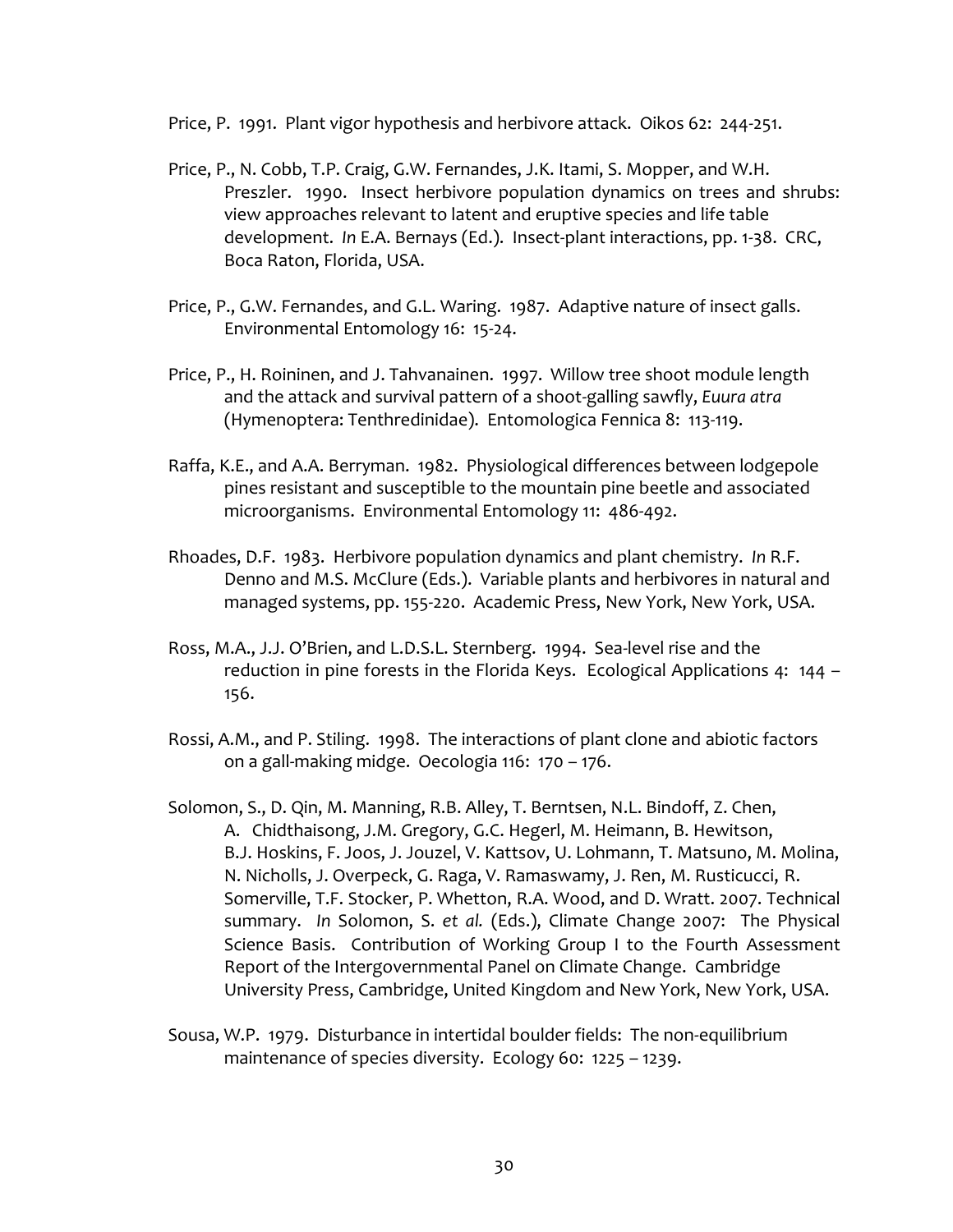- Stalter, R., and W.E. Odum. 1993. Maritime communities. P. 117-163. *In* W.M. Martin, S.G. Boyce, and C. Echternacht (Eds.) Biodiversity of the Southeastern United States: Lowland Terrestrial Communities. John Wiley and Sons, New York, New York, USA.
- Stiling, P., and D.C. Moon. 2005a. Are trophodynamic models worth their salt? Top down and bottom-up effects along a salinity gradient. Ecology 86: 1730 – 1736.
- Stiling, P., and D.C. Moon. 2005b. Quality or quantity: The direct and indirect effects of host plants on herbivores and their natural enemies. Oecologia 142: 413 – 420.
- Stiling, P., and A.M. Rossi. 1996. Complex effects of genotype and environment on insect herbivores and their enemies. Ecology 77: 2212 – 2218.
- Suárez, N., M.A. Sobrado, and E. Medina. 1998. Salinity effects on the leaf water relations components and ion accumulation patterns in *Avicennia germinans* (L.) L. seedlings. Oecologia 114: 299-304.
- Thomas, R., E. Rignot, G. Casassa, P. Kanagaratnam, C. Acuna, T. Akins, H. Brecher, E. Frederick, P. Gogineni, W. Krabill, S. Manizade, H. Ramamoorthy, A. Rivera, R. Russell, J. Sonntag, R. Swift, J. Yungel, and J. Zwally. 2004. Accelerated sea-level rise from West Antarctica. Science 306: 255-258.
- Thursby, G.B., and M.A. Abdelrhman. 2004. Growth of the marsh elder Iva frutescens in relation to duration of tidal flooding. Estuaries and Coasts 27: 217 – 224.
- Tolliver, K.S., D. Martin, and D.R. Young. 1997. Freshwater and saltwater flooding response for woody species common to barrier island swales. Wetlands 17: 10-18.
- Tooker, J.F., J.R. Rohr, W.G. Abrahamson, and C.M. DeMoraes. 2008. Gall insects can avoid and alter indirect plant defenses. New Phytologist 178: 657 – 671.
- White, T.C.R. 1970. The nymphal stage of *Cardiaspina densitexta* (Homoptera: Psyllidae) on leaves of *Eucalyptus fasciculosa*. Australian Journal of Zoology 18: 273-293.
- White, T.C.R. 1976. Weather, food, and plagues of locusts. Oecologia 22: 119-134.
- White, T.C.R. 1978. The importance of a relative shortage of food in animal ecology. Oecologia 33: 71-86.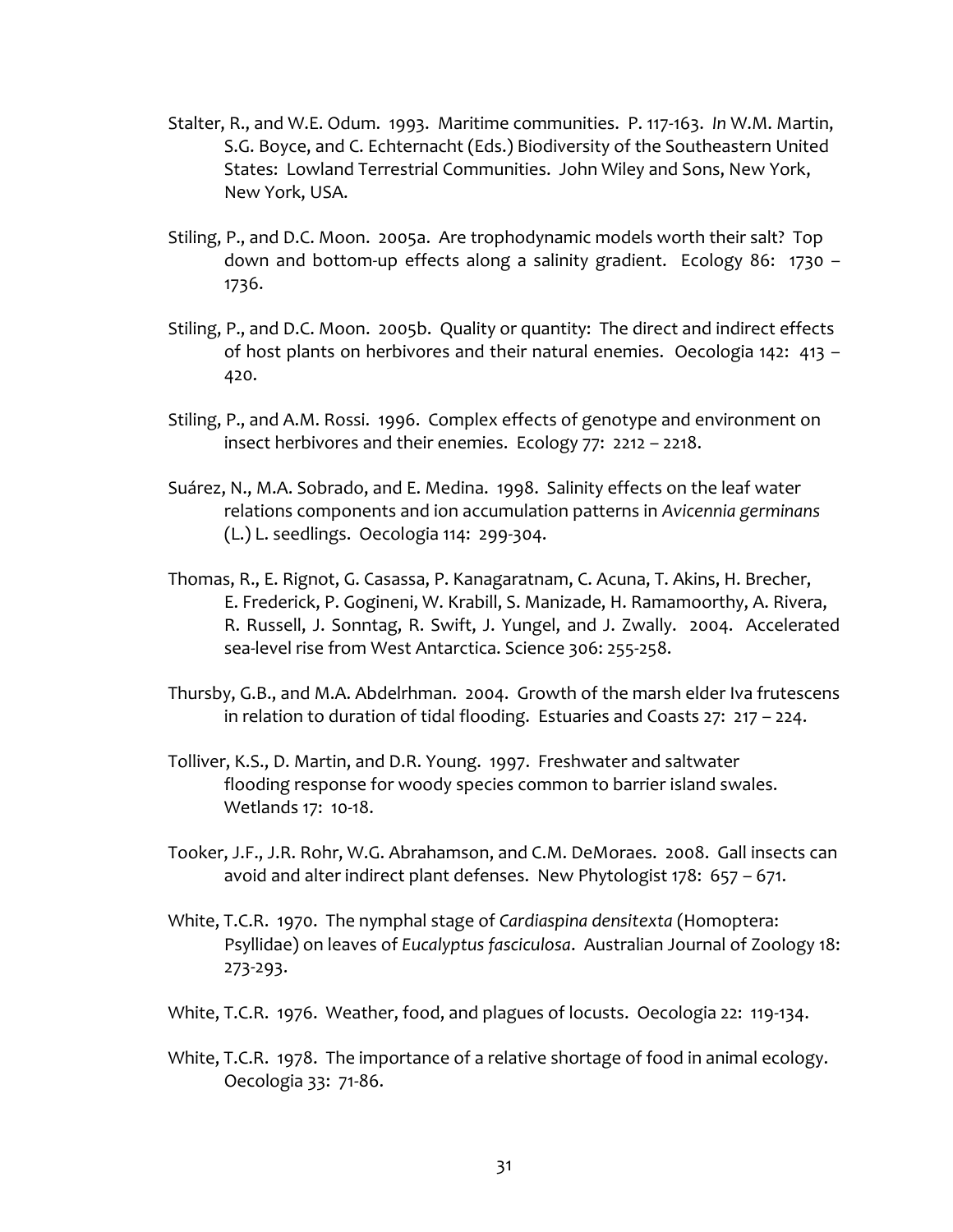- White, T.C.R. 1984. The abundance of invertebrate herbivores in relation to the availability of nitrogen in stressed food plants. Oecologia 63: 90-105.
- Zedler, J.B. 1982. The ecology of Southern California coastal salt marshes. U.S. Department of Interior. FWS-OBS-81-54.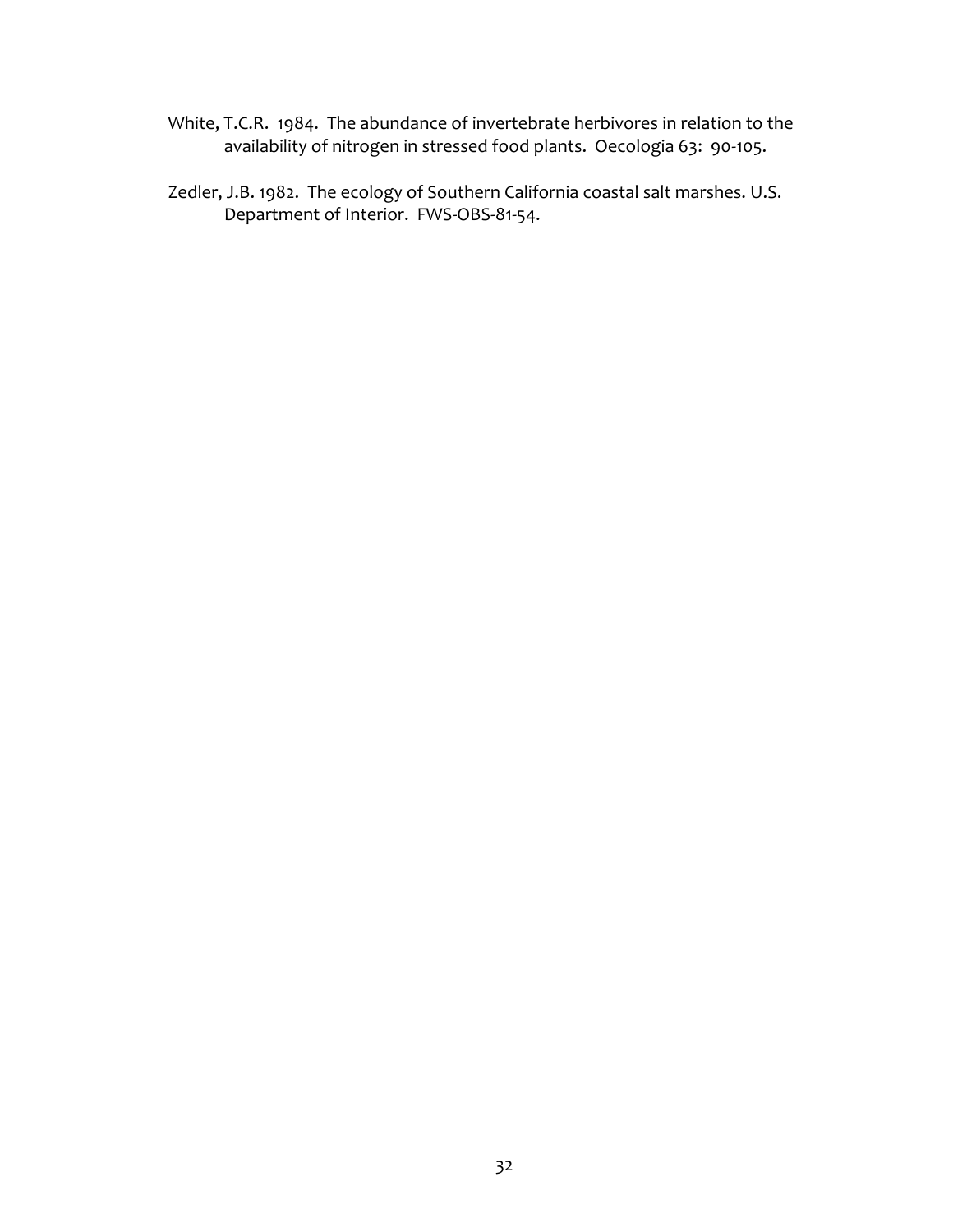## CHAPTER 2

Assessing salt stress effects at the organismal and molecular level in salt marsh plants

# **ABSTRACT**

The primary objective of this study was to determine if assays of soluble protein content and catalase concentrations could be utilized to more accurately quantify stress effects in six coastal plant species (*Avicennia germinans*, *Baccharis halimifolia*, *Batis maritima*, *Borrichia frutescens*, *Iva frutescens*, and *Spartina alterniflora*). Stress has been identified as one of the primary factors influencing the structure of food webs. Even though stress has been identified as being highly important to community structures, a dichotomy exists in the methods used by field biologists and those used by physiological or molecular biologists. Field researchers primarily rely on measurements of morphological changes in the plant to attempt to quantify stress response, which is both time-intensive and variable. Parameters such as leaf and flower production, stem growth, and leaf area generally correlate with overall health of the plant; however, a more efficient and consistent method for assessing stress would be ideal. In this study, stem growth was significantly higher for the experimental plants for *Baccharis* and *Iva*, and significantly higher on control plants for *Batis*. Leaf production was significantly higher in the control plants for *Borrichia* and significantly higher in experimental *Iva* plants, while stressed *Borrichia*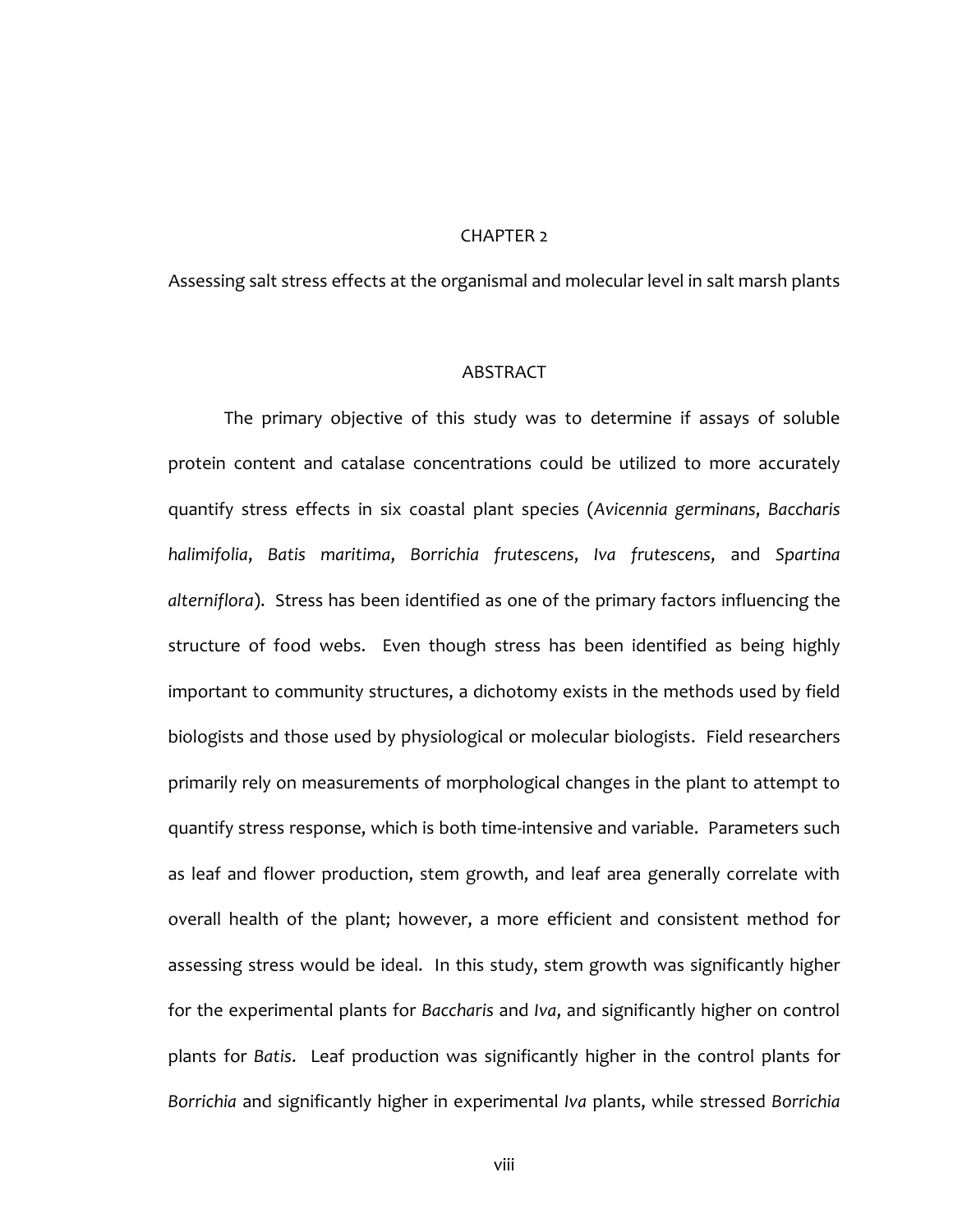stem densities were significantly lower than control plants. Measures of total soluble protein content in the leaves were significantly higher in stressed *Batis* plants, and catalase concentrations did not differ between treatments for any of the plant species examined. Lack of significant responses in catalase levels may have been due to plants maintaining elevated levels of the enzyme to combat consistent stressful conditions. More intense sampling efforts of both organismal and potential molecular markers should be examined in to determine their applicability in future studies.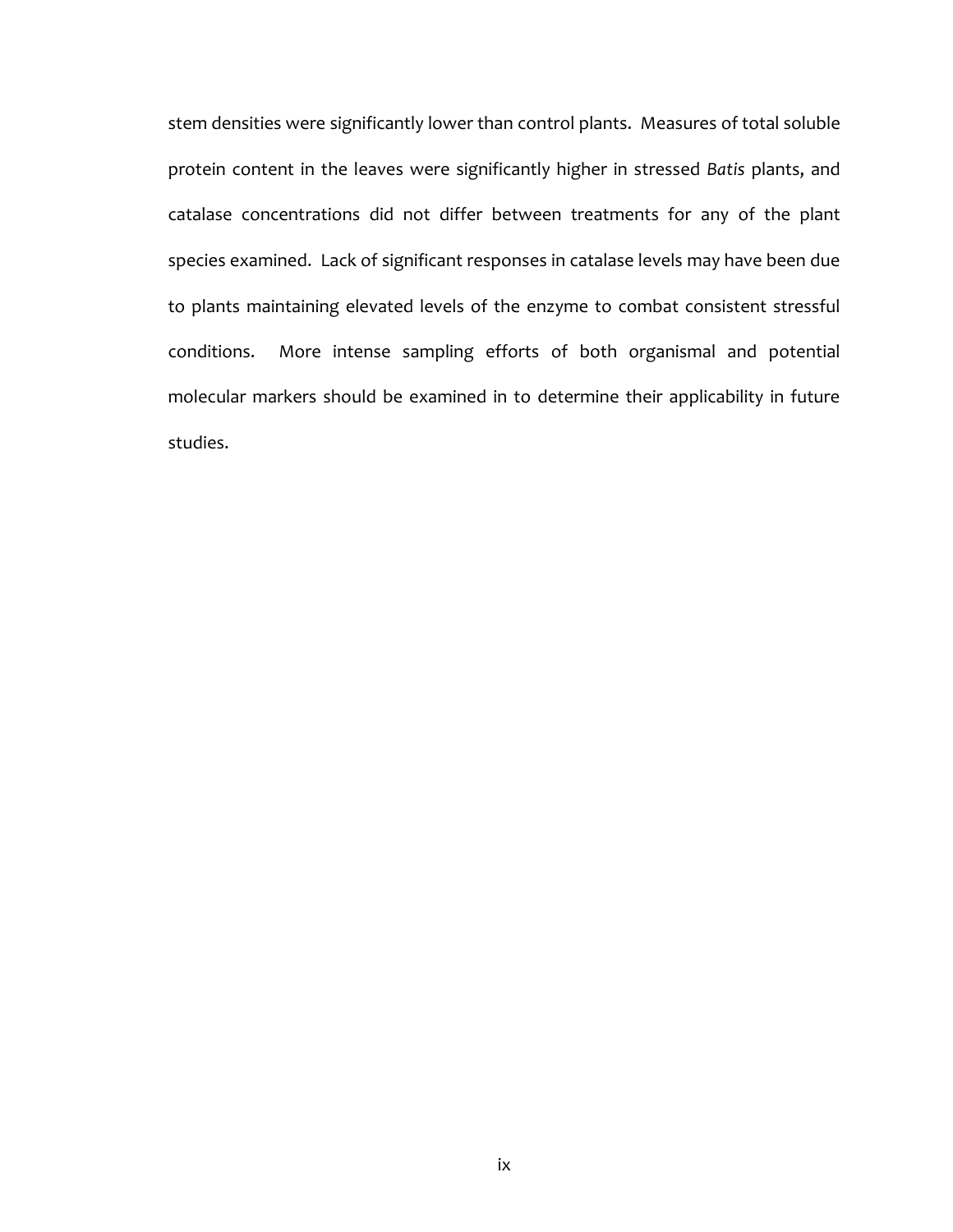#### INTRODUCTION

Stress is an important component structuring food webs (Sousa, 1979; Menge & Sutherland, 1987; Hacker & Gaines, 1997), and it is important to be able to detect if organisms are stressed and obtain accurate measures of these stress effects. Field researchers typically measure morphological changes in the plant structure as an attempt to quantify stress responses (Gonçalves-Alvim *et al.*, 2001; Pennings & Moore, 2001; Moon & Stiling, 2002, 2005). These methods can provide evidence that plants are living in high stress conditions; however, they tend to be time consuming and variable (pers. obs.). Fortunately, biotechnological advancements have allowed for the detection of reactive oxygen species (ROS) which are produced when plants (and other organisms) are stressed (Ferrat *et al.*, 2003). Biotic and abiotic stressors (Rijstenbill *et al.*, 1994) can trigger this release of ROS; including the metabolization of pollutants (Stegeman *et al.*, 1992; Cossu *et al.*, 1997).

Responses to counteract the presence of ROS in stressful conditions involve the up-regulation of antioxidant enzymes, including superoxide dismutase (SOD) and catalase (CAT), among others (Ferrat *et al.*, 2003). These enzymes convert ROS into less reactive compounds (Ferrat *et al.*, 2003). In particular, SOD transforms the reactive superoxide ion  $(O_2)$  into a more stable hydrogen peroxide  $(\mathsf{H}_2 O_2)$  compound. CAT furthers the disassembly by catalyzing the reaction of hydrogen peroxide into water and oxygen (Ferrat *et al.*, 2003). The occurrence of these ROS detoxification pathways in cells proved to be highly beneficial to this study, because the enzyme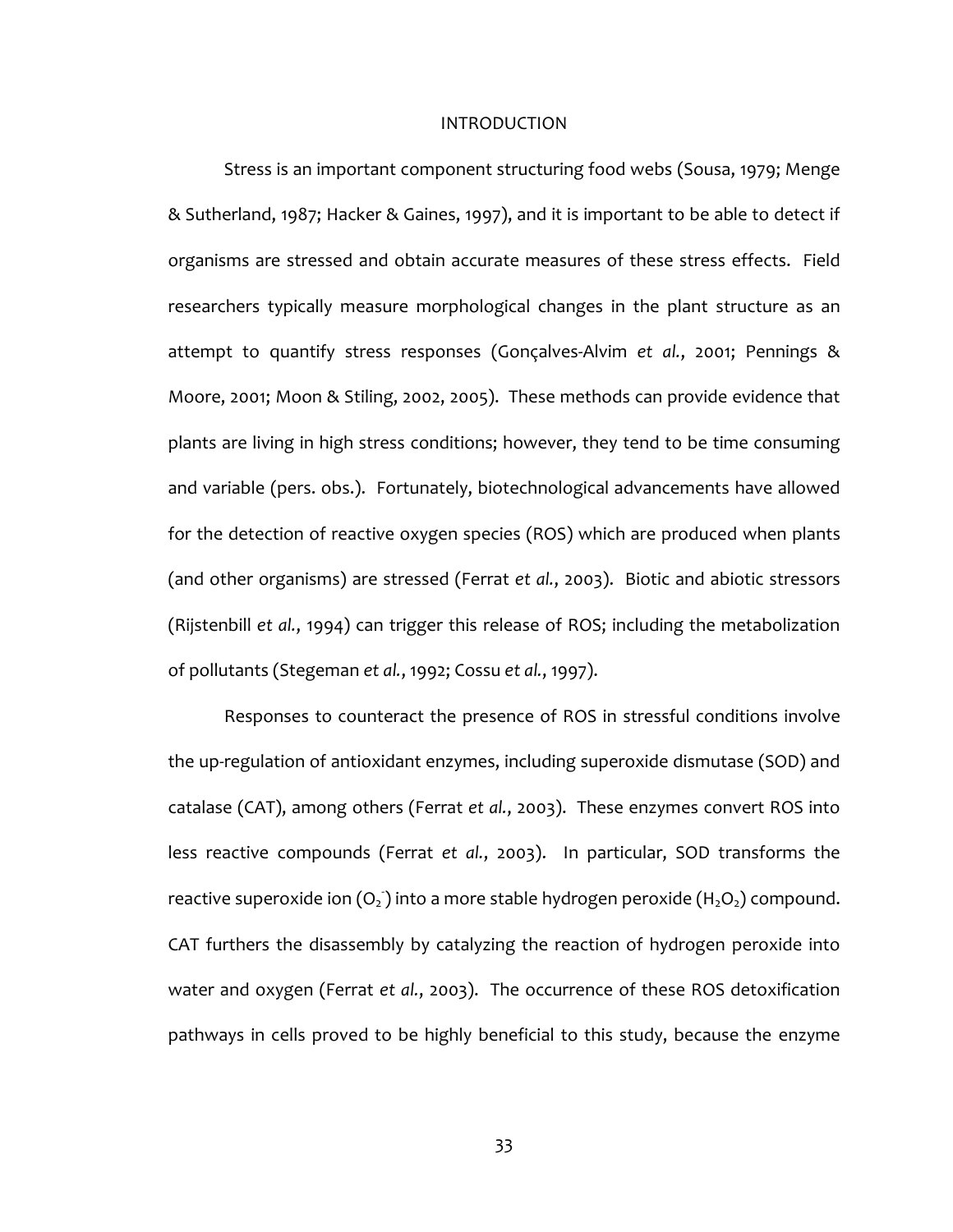concentrations could be assessed, quantified, and hypothetically assist in determining whether a plant is stressed.

Plants have many other mechanisms, both biochemical and morphological, for coping with various stress conditions (Baisakh *et al.*, 2006; Parida *et al.*, 2004; Parida & Das, 2005); however, field biologists have tended to rely strongly on morphological changes in plant growth and/or structure, such as leaf area, plant growth, leaf and flower production, or stem morphology (Gonçalves-Alvim *et al.*, 2001; Moon & Stiling, 2000). Numerous studies have found that salinity significantly affects each of these morphological parameters in a variety of plants (Barbour, 1978; Lin & Sternberg, 1992; Smith & Snedaker, 1995; Moon & Stiling, 2000; Gonçalves-Alvim *et al.*, 2001; Richards *et al.*, 2005; Brown & Pezeshki, 2007). These methods can provide evidence that a plant is living in stressed conditions; however, data regarding the physiological mechanisms of stress can not be gauged via these procedures (Verslues *et al.*, 2006) and determining the cause of certain responses to stress is ambiguous without further data collection.

This portion of the study examined both the growth parameters as well as total soluble protein and CAT concentrations of six common coastal plants: *Avicennia germinans*, *Baccharis halimifolia*, *Batis maritima*, *Borrichia frutescens*, *Iva frutescens*, and *Spartina alterniflora*. Ultimately, these data regarding plant growth, plant health, and antioxidant enzyme production were utilized to give an in-depth cross-species examination of a salt marsh system stressed by elevated salinity levels. Determining plant stress conditions in the field has historically involved time consuming data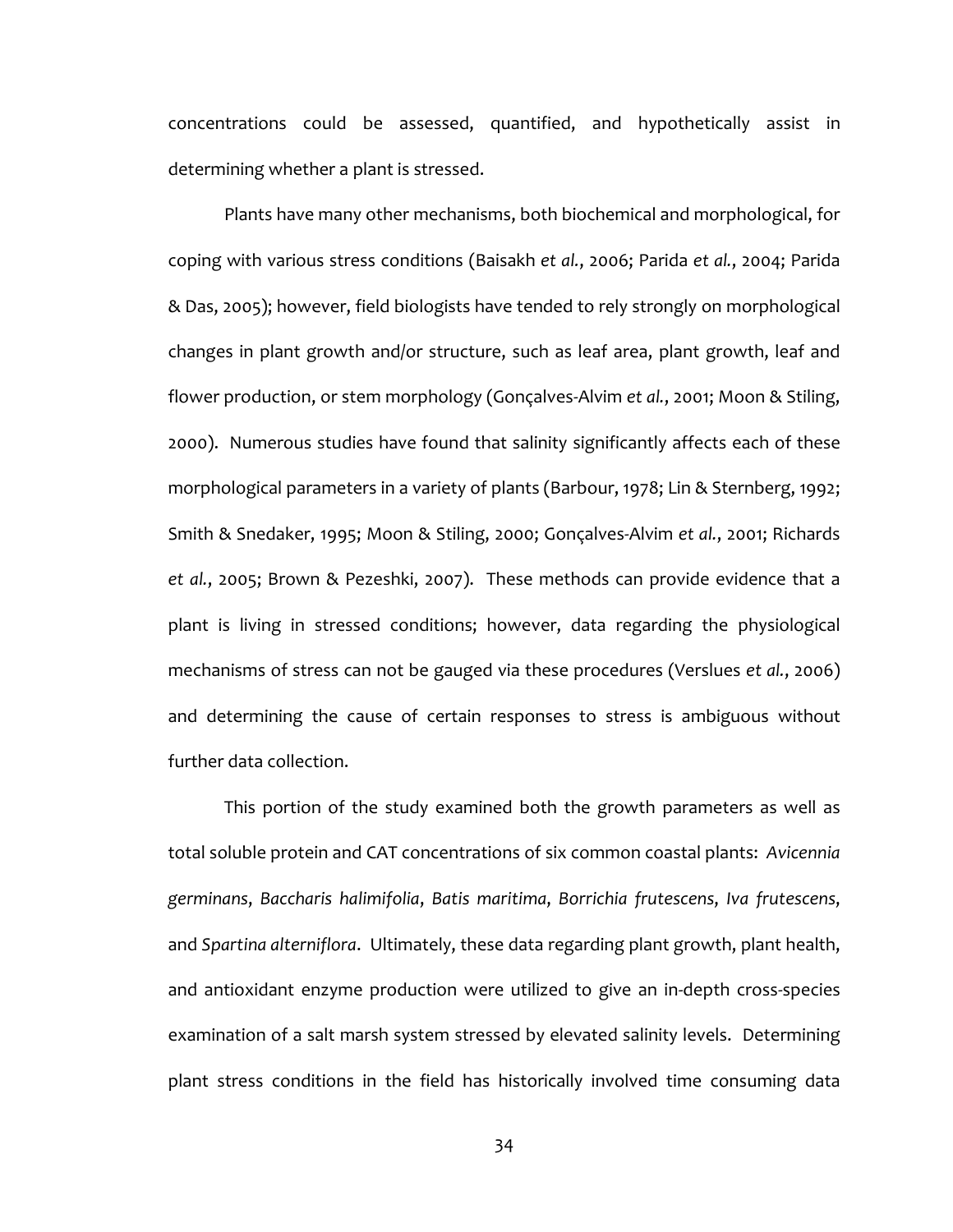collection methods (Gonçalves-Alvim *et al.*, 2001; Pennings & Moore, 2001; Moon & Stiling, 2002, 2005), ideally CAT responses should mimic those found with the morphological properties of the plant and provide a good stress biomarker for future research.

# MATERIALS AND METHODS

Twenty *Avicennia germinans*, *Baccharis halimifolia*, and *Iva frutescens* shrubs (respectively; each 1-2 m tall) were haphazardly flagged at the study site, located east and west of Hwy. A1A (approximately 29º40'41" N, 81º13'10" W) in the Guana-Tolomato-Matanzas National Estuarine Research Reserve (GTMNERR). In addition to these shrub species, twenty 1-m $^2$  monoculture plots of each herbaceous species were haphazardly established. These species included: *Borrichia frutescens*, *Batis maritima*, and *Spartina alterniflora*. Ten of the shrubs and plots were randomly chosen as control and experimental groups, respectively, and each shrub or plot was separated from other shrubs or plots by approximately 3m. Plants and plot sizes were chosen so that the biomass of all replicates of all species were approximately equivalent.

Salt stress on the plants was accomplished by broadcasting 1.3 kg/m<sup>2</sup> NaCl on the soil around all experimental plants or within experimental plots monthly according to the methods of Bowdish and Stiling (1998). This quantity of salt should increase the interstitial soil salinity around the plants by 20-30% (Moon & Stiling, 2000; 2002), and actual soil salinities were found to increase by 25.3 – 31.4%.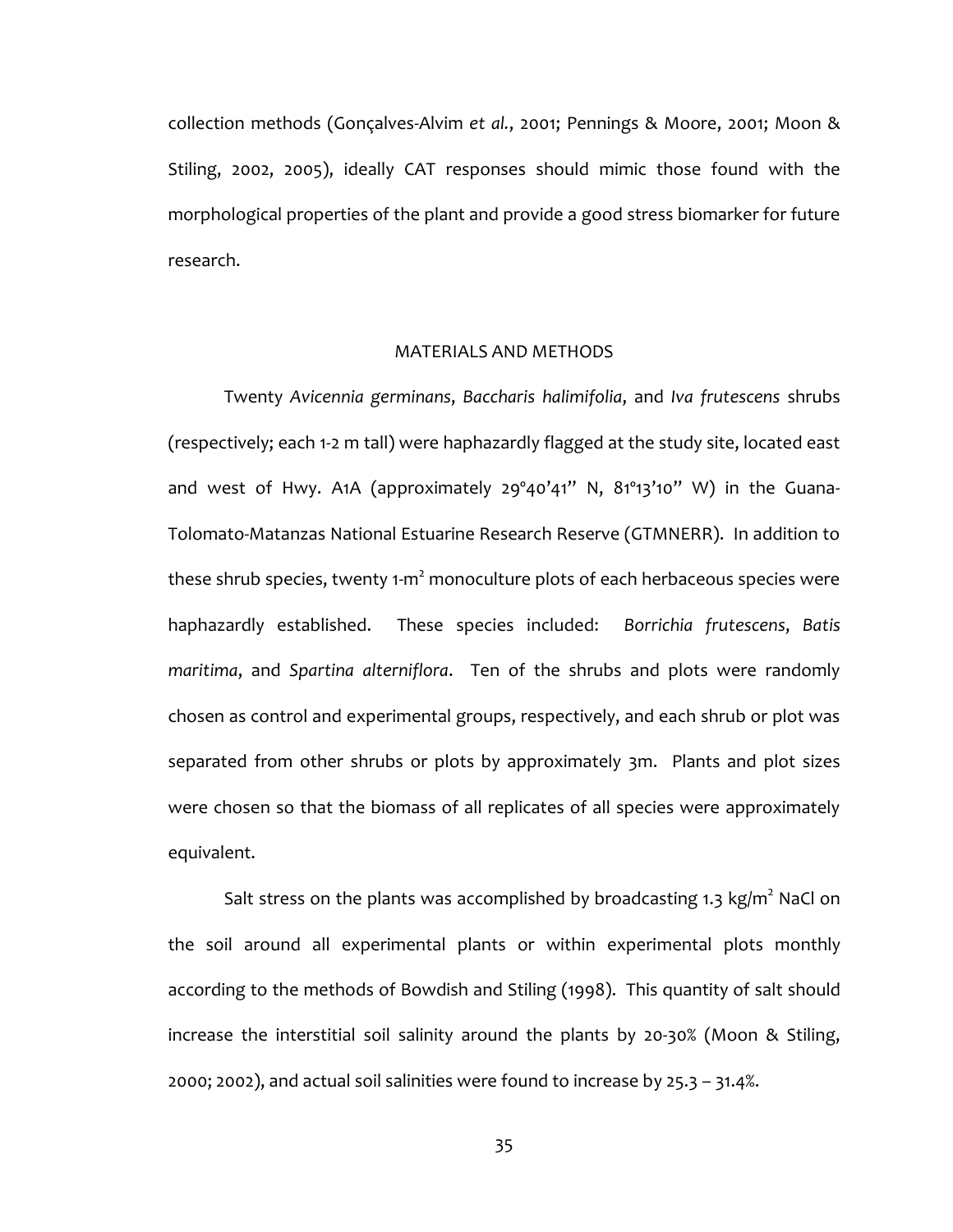Plant responses to the addition of salt were monitored by assessing plant growth, leaf production, and flower production. For the shrubs, five branch terminals were flagged and monitored at the beginning, middle, and end of the experiment. For the herbaceous species, haphazardly chosen stems or culms were monitored on the same schedule. To assess plant growth of the shrubs, the length from the tip of the branch to the first node (approximately 10 cm) was determined on 5 branch terminals and these values were averaged for ten randomly selected plants of each species. Ten haphazardly chosen stems or blades from ten randomly selected plots of each herbaceous species were measured from soil to tip to assess the effects on plant growth, and these values were averaged to represent the changes in growth of each respective plot.

Leaf production was assessed by counting the number of leaves on each of the sampling units mentioned above (e.g. branch terminals for the shrubs and stems for the herbaceous species). In the case of *Spartina*, the number of blades per 10 culms was counted. In the appropriate flowering season for each plant, flowers on each of these 5 sampling units were counted, except in the case of *Spartina* where the flowers on 10 stems were counted. Flowers on *Batis* were not counted in this study. Finally, plant density was assessed in herbaceous plots by counting all stems present in a haphazardly selected quarter (25%) of the plot at the beginning, middle, and the end of the study to determine if plant densities changed. Since monocultures of *Batis* were difficult to come by, the quarter-plot densities of *Salicornia virginica* within *Batis* plots were also monitored.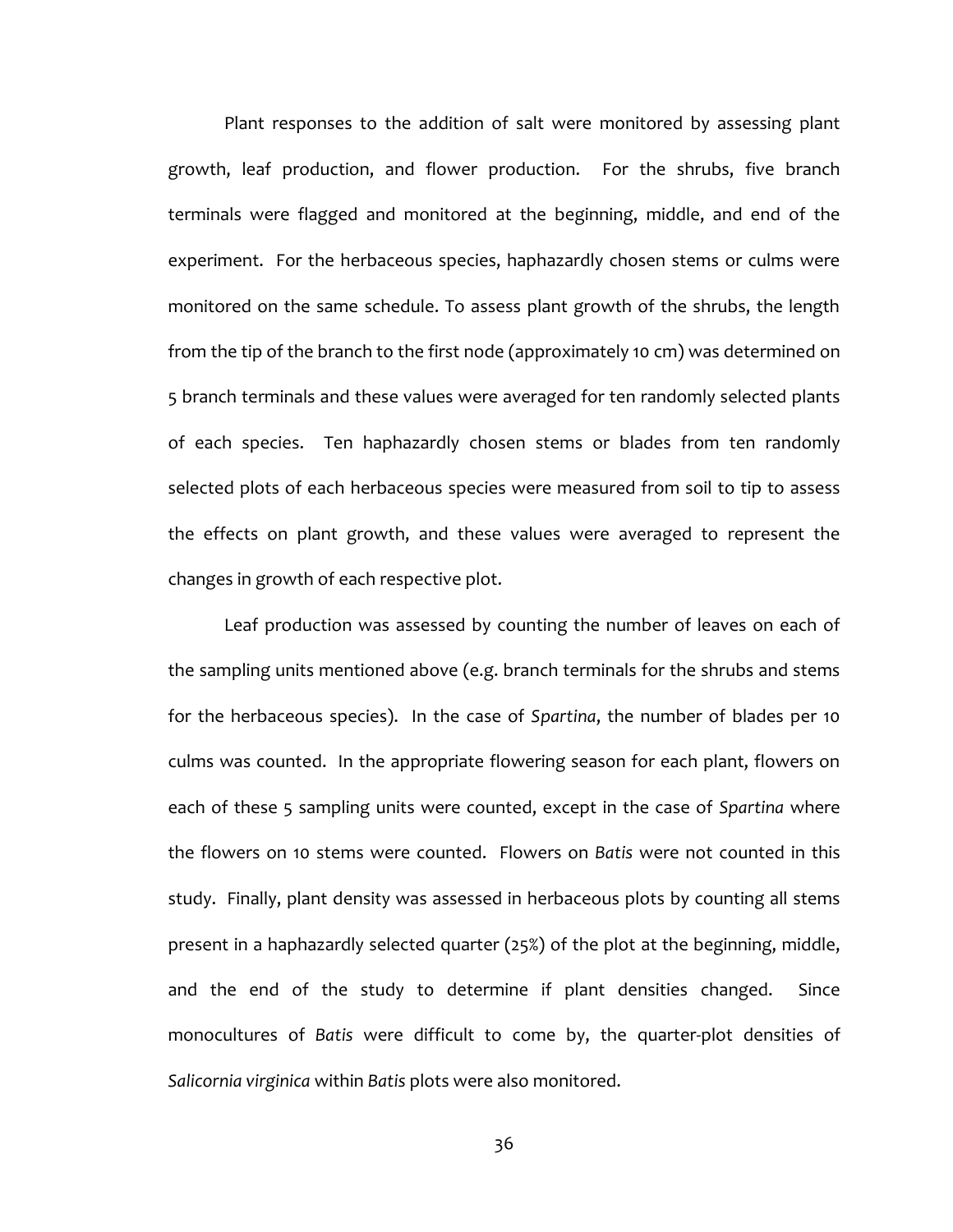Other stress indicators include SOD and CAT activity. These stress enzymes were monitored at the beginning, middle, and end of the study. Multiple undamaged, fully extended, haphazardly chosen leaves, stems, or blades were collected from 10 randomly chosen plants per species at the beginning, middle, and end of the experiment. The samples were kept on dry ice in the field to prevent enzyme denaturing. The samples were stored at -80℃ until assays on these stress enzymes were processed.

Frozen plant samples (0.500 g wet mass, n=5/species/treatment) were thawed to room temperature. Enzymes were extracted in 500 μL of buffer (50 mM potassium phosphate buffer (pH 7.5) containing 1% (w/v) polyvinylpolypyrrolidone (PVP)-40, 0.25% Triton X-100, 0.04% protease inhibitor cocktail). Samples were homogenized with a Fast Prep-24 bead homogenizer with 10 zinc beads for 20s at 4.0 m/s. Protein, CAT, and SOD content was quantified from the resulting supernatant.

A Pierce® BCA Protein Assay Kit (Pierce Biotechnology, Rockford, IL, USA) was used to quantify total soluble protein (TSP) present in the samples.  $\,$  An Amplex $^\circ$  Red Catalase Assay Kit (Molecular Probes, Eugene, OR, USA) was used to quantify CAT activity in samples. A Superoxide Dismutase Assay Kit (Cayman Chemical Company, Ann Arbor, MI, USA) was used to quantify SOD activity in samples; however, this data was not useable due to the leaf pigmentation of all leaves confounding the spectrophotometric readings associated with the kit. All kits were utilized within the constraints of the manufacturer's instructions. Enzyme activity was normalized to the protein concentration and units were expressed in U mg protein $^{\text{-}1}$ .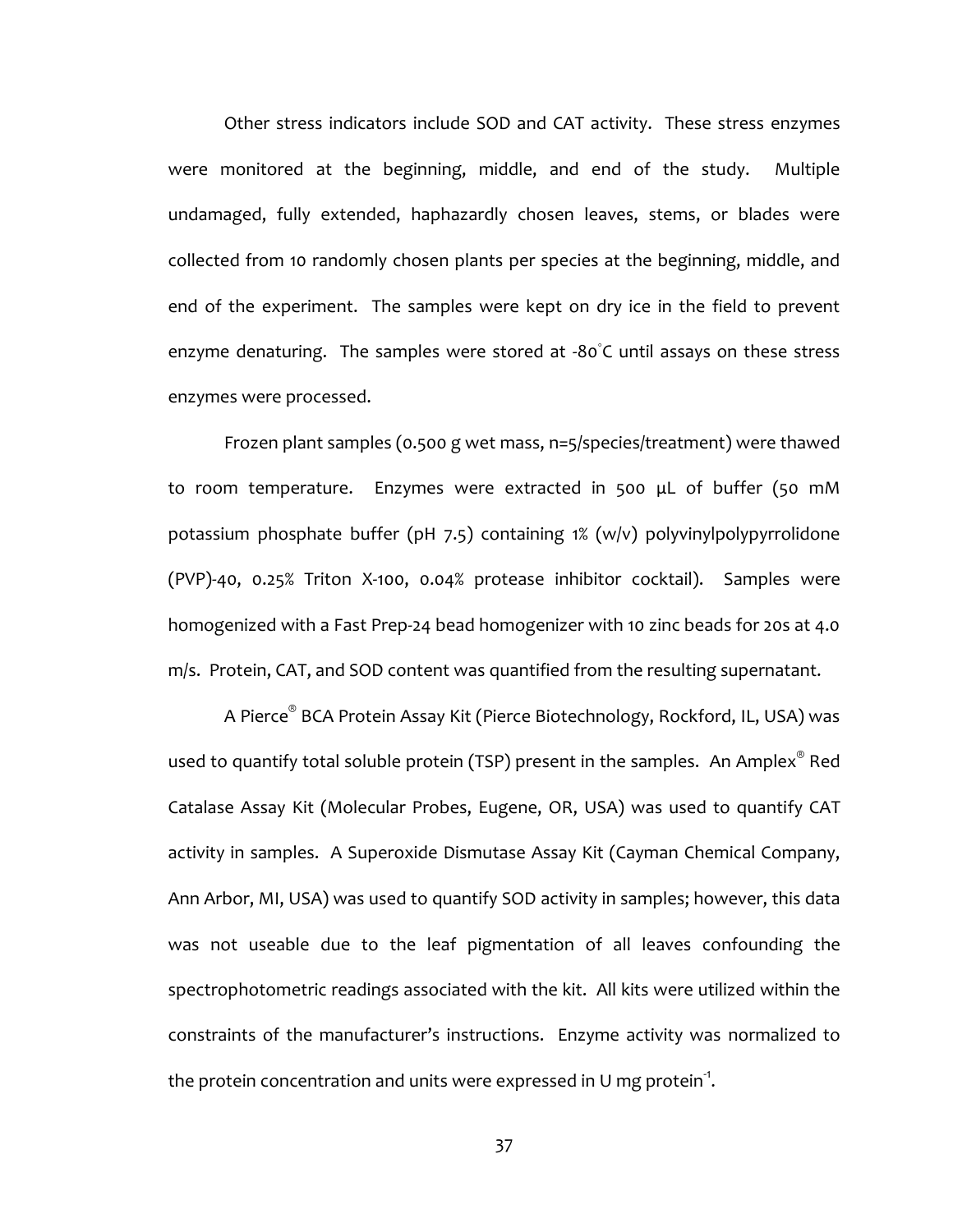#### RESULTS

The percent change in stem length for *Baccharis* was significantly higher (p = 0.049) on the experimental plants, *Batis* stems exhibited less regrowth in the experimental plots (p = 0.041), and *Iva* control stems were significantly shorter than experimental stems ( $p = 0.037$ ); while all other plant species stem lengths did not significantly vary from the control plants (Figure 10). The percent change in leaf number for *Iva* was significantly higher (p = 0.003) in the experimental plants, and *Borrichia* exhibited lower leaf growth percentages (p = 0.014) in the experimental plots, while all other plant species did not vary from control values (Figure 11). The mean number of flowers on both shrub and herbaceous plants did not vary between treatments (Figure 12); however, *Borrichia* quarter-plot densities were significantly higher within the control plots ( $p = 0.031$ ), though both decreased from initial densities (Figure 13). No other quarter-plot counts of herbaceous species varied between treatments (Figure 13).

For the assay data, the percent TSP by mass for *Batis* was significantly higher in both the July ( $p < 0.0001$ ; Figure 14) and November sampling period ( $p = 0.047$ ; Figure 15) within the experimental plants; however, all other protein values did not vary between treatments (Figures 14 & 15). None of the CAT concentrations varied significantly between treatments in either sampling period (Figures 16 & 17).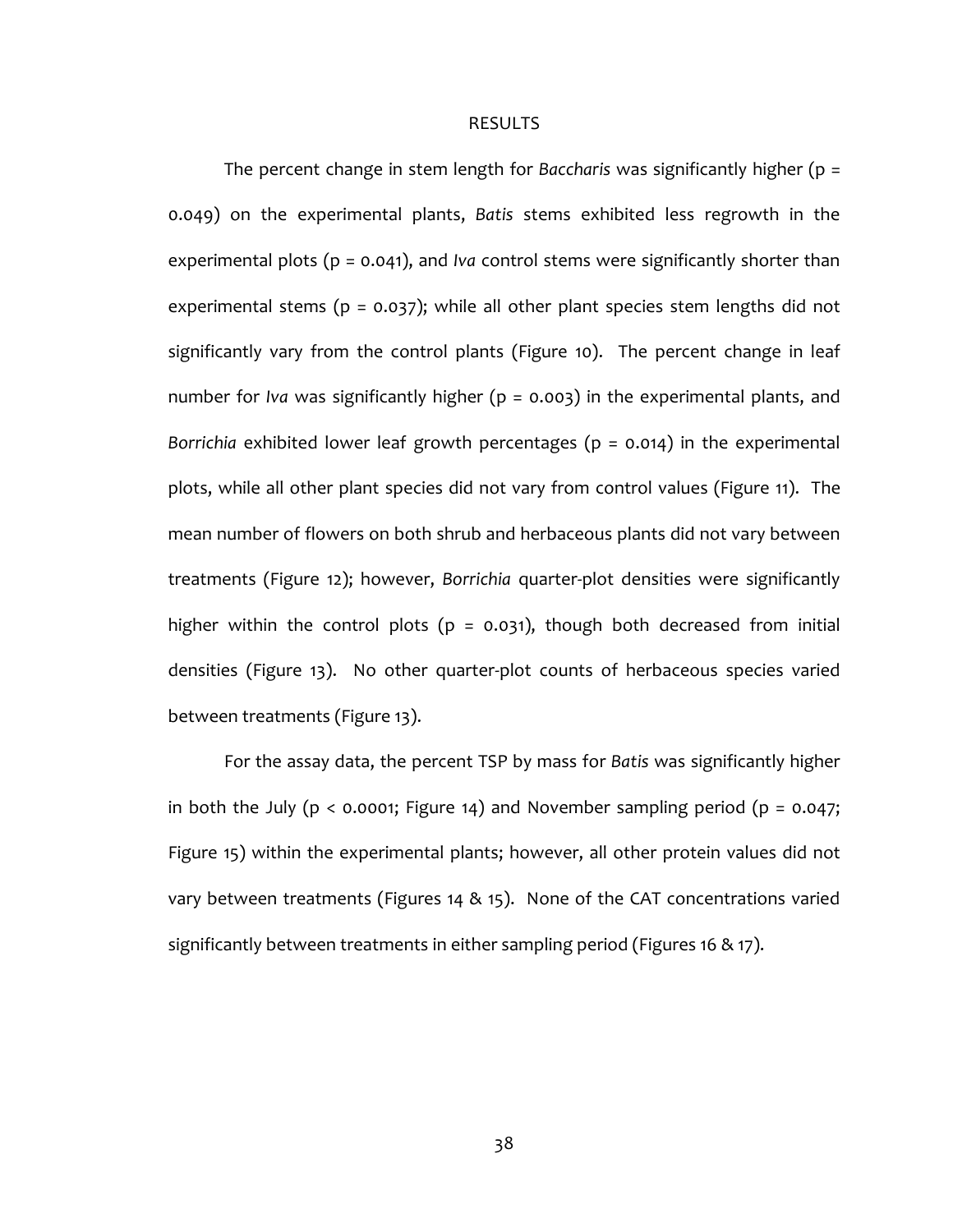# DISCUSSION

As mentioned in the previous chapter, each of the plants included in this study exist along a natural salinity gradient (Oosting & Billings, 1942; Ehrenfeld, 1990; Stalter & Odum, 1993). *Baccharis* is the least salt tolerant with *Iva*, *Borrichia*, *Spartina*, *Batis*, and *Avicennia* each increasing in salinity tolerance, respectively (Tolliver *et al.*, 1997; Pennings & Richards, 1998; Suárez *et al.*, 1998; Pennings & Moore, 2001; Moon & Stiling, 2004). Though each of these plants are able to tolerate salt, it should be noted that each species grows best at the lower end of its respective tolerance level (Tolliver *et al.*, 1997; Pennings & Richards, 1998; Suárez *et al.*, 1998; Pennings & Moore, 2001; Moon & Stiling, 2004). *Batis* is considered an obligate halophyte, growing best in approximately 200 mM NaCl (7 ppt) concentrations (Debez *et al.*, 2010), though it can grow in hypersaline conditions as well (Antlfinger & Dunn, 1979, 1983; Pennings & Richards, 1998). *Avicennia* tolerates a broad range of salinities as well, ranging from nearly fresh (Lugo & Snedaker, 1974) to hypersaline (Suárez *et al.*, 1998); however, stressed plants tend to exhibit stunted growth and sclerophyllic leaves (Gonçalves-Alvim *et al.*, 2001). *Borrichia* exhibits an increase in stressed "woody" stems when salt levels are artificially increased, while green "fleshy" stems are prevalent in plants in lower salinity (Moon & Stiling, 2000). *Spartina*'s salt tolerance is similar to *Borrichia*'s; however, it tends to exist in saltier conditions due to competition (Pennings & Moore, 2001). Stressed *Iva* plants also exhibit stunted growth compared to plants growing in areas of lower salinity (Hacker & Bertness,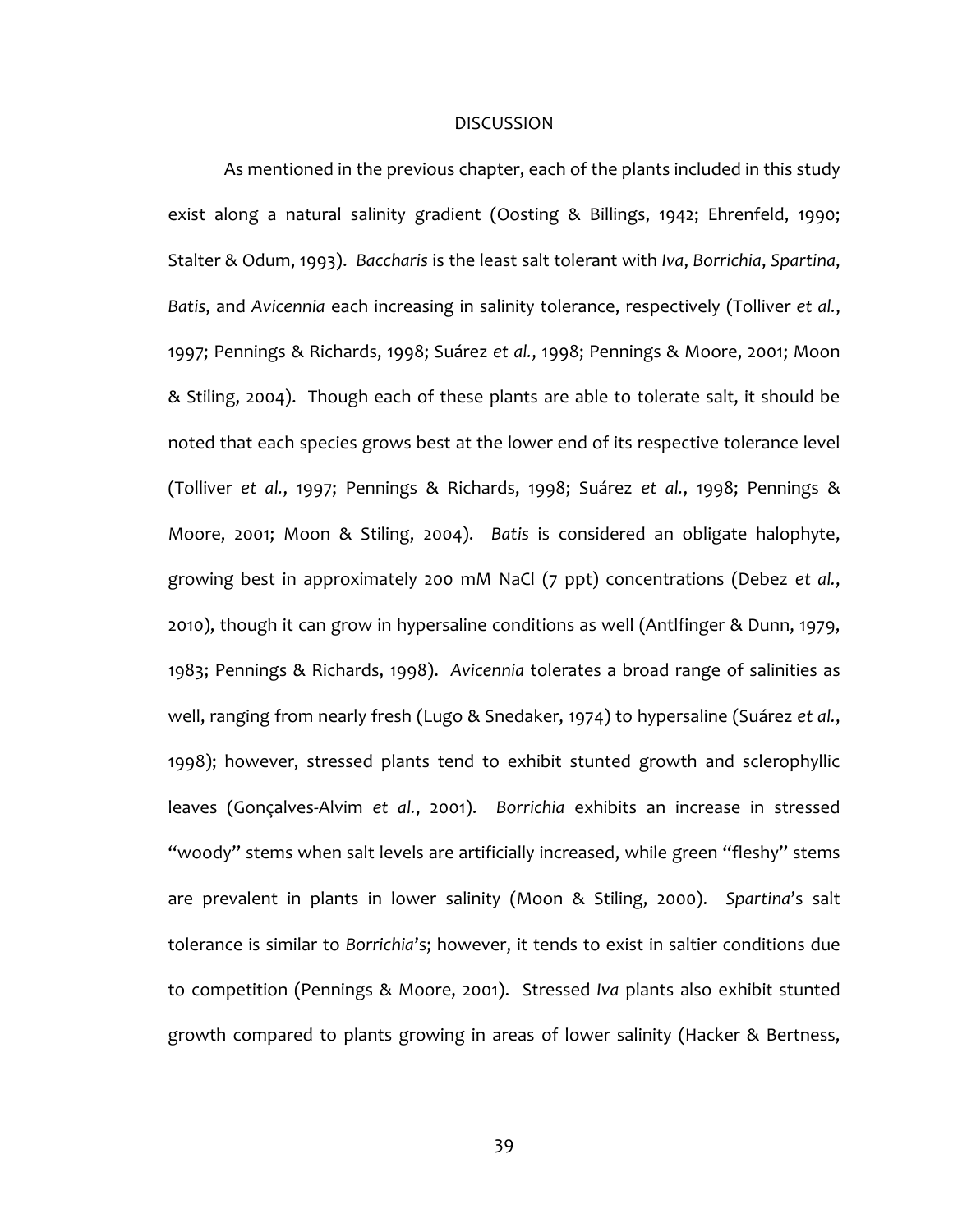1995). *Baccharis* tends to be the least salt tolerant of all of the plants examined in this study and has been seen in purely fresh water areas (pers. obs.).

All plant stress response variables examined in this study varied between treatments only rarely (Figures 10, 11, 13, & 14). Stressed *Iva* exhibited a significantly higher percent change in stem length ( $p = 0.037$ ) and no significant differences in percent leaf changes and flower densities (Figure 10), which is contradictory to past studies. Hacker and Bertness (1995) found that *Iva* plants subjected to salt stress indirectly by removing surrounding *Juncus gerardi* (black rush) plants exhibited significantly lower growth, leaf area, and flower density. Thursby and Abdelrhman (2004) found that *Iva* living in areas subject to long and frequent flooding stress were shorter and exhibited less secondary growth in stems.

*Batis* exhibited less regrowth (p = 0.041) throughout the study in the experimental plots (Figure 10) and contained significantly higher TSP levels (p < 0.0001 & p = 0.047, respectively) in both post-treatment sampling periods (Figures 14 & 15). Debez *et al.* (2010) found that proline levels in *Batis* increased significantly in the shoots of the plant in the presence of salt. Though TSP is not a direct indication of free amino acid concentration, proteins have been found that accumulate in direct response to salt stress, as well as other forms of stress (Hurkman *et al.*, 1989; Pareek *et al.*, 1997; Ali *et al.*, 1999; Ashraf & Harris, 2004). It was hypothesized that the saltstress proteins may provide a storage site for nitrogen during periods of high stress that could be utilized when stressful conditions diminish (Singh *et al.*, 1997; Ashraf & Harris, 2004), in addition to directly offsetting osmotic stress by increasing internal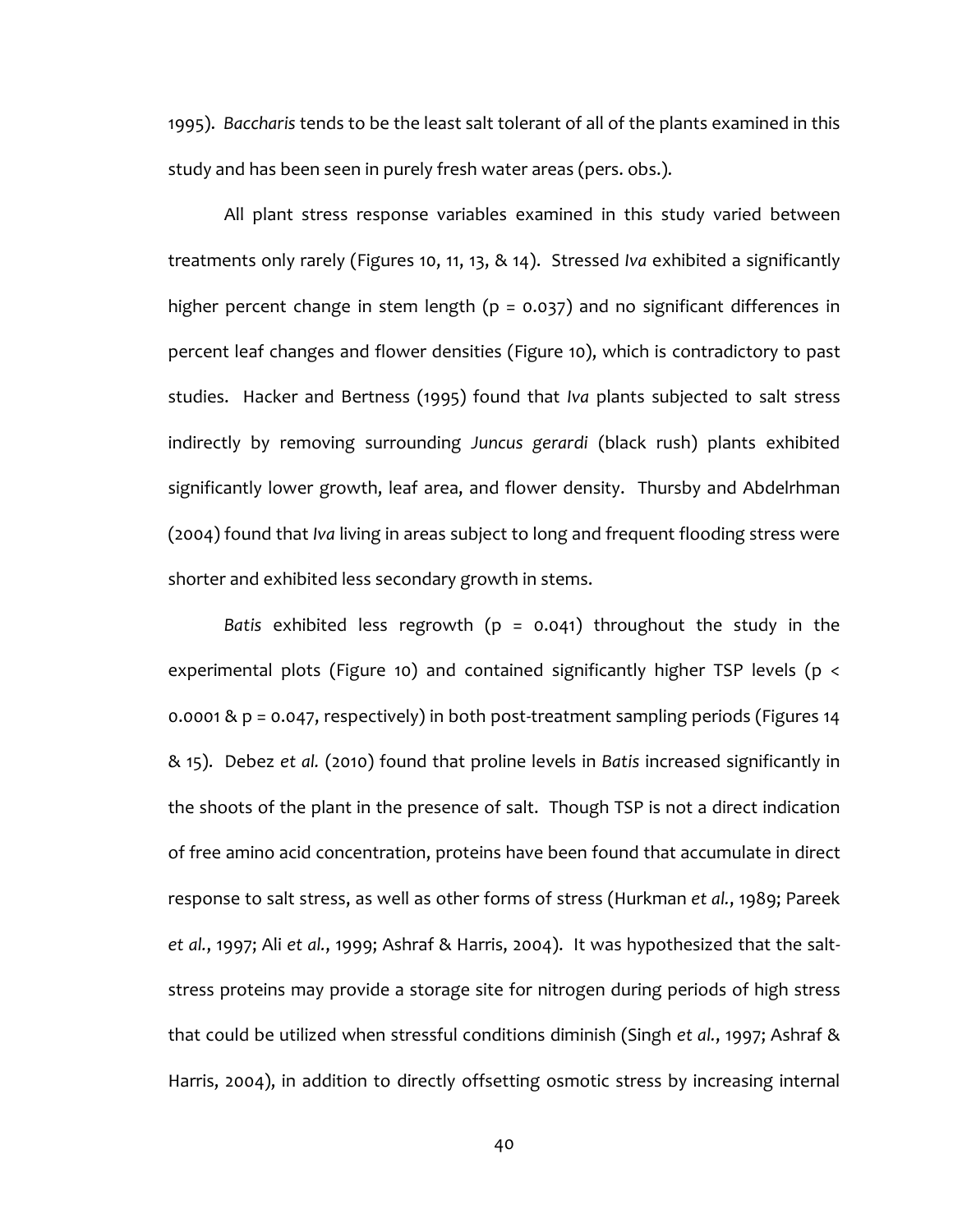solute concentrations (Ashraf & Harris, 2004). Pennings and Richards (1998) found that *Batis* stressed indirectly by the removal of wrack were significantly smaller and produced less biomass than less stressed plants, so it is logical that these physiological effects may be occurring as well.

*Borrichia* regrew significantly fewer leaves during the field season (p = 0.014; Figure 11) and had significantly lower ( $p = 0.031$ ; Figure 13) stem densities within experimental plots. The stem density findings contradict Albarracin and Stiling's (2006) study that found higher *Borrichia* stem densities in sites with higher ambient salinity conditions, and Stiling and Moon (2005) found no significant difference in stem densities or leaf numbers between treatments. Though not directly examined in this study, Moon and Stiling (2000) found that stressed *Borrichia* stems exhibit "woody," thicker stems than plants that are not stressed. The vast majority of the stems at this study site were of the woody variety (pers. obs.). Albarracin and Stiling (2006) did not directly examine stem woodiness as a stress indicator of *Borrichia* at their sites, so this could account for the difference between their findings and those from this study.

Numerous studies have found that the morphological parameters examined are typically good indicators of salt stress (Brown & Pezeshki, 2007; Richards *et al.*, 2005; Gonçalves-Alvim *et al.*, 2001; Moon & Stiling, 2000; Smith & Snedaker, 1995; Lin & Sternberg, 1992; Barbour, 1978), and Moon and Stiling (2000; 2002) and Bowdish and Stiling (1998) found the amount of salt used in this study significantly stressed many of the plants used in this study.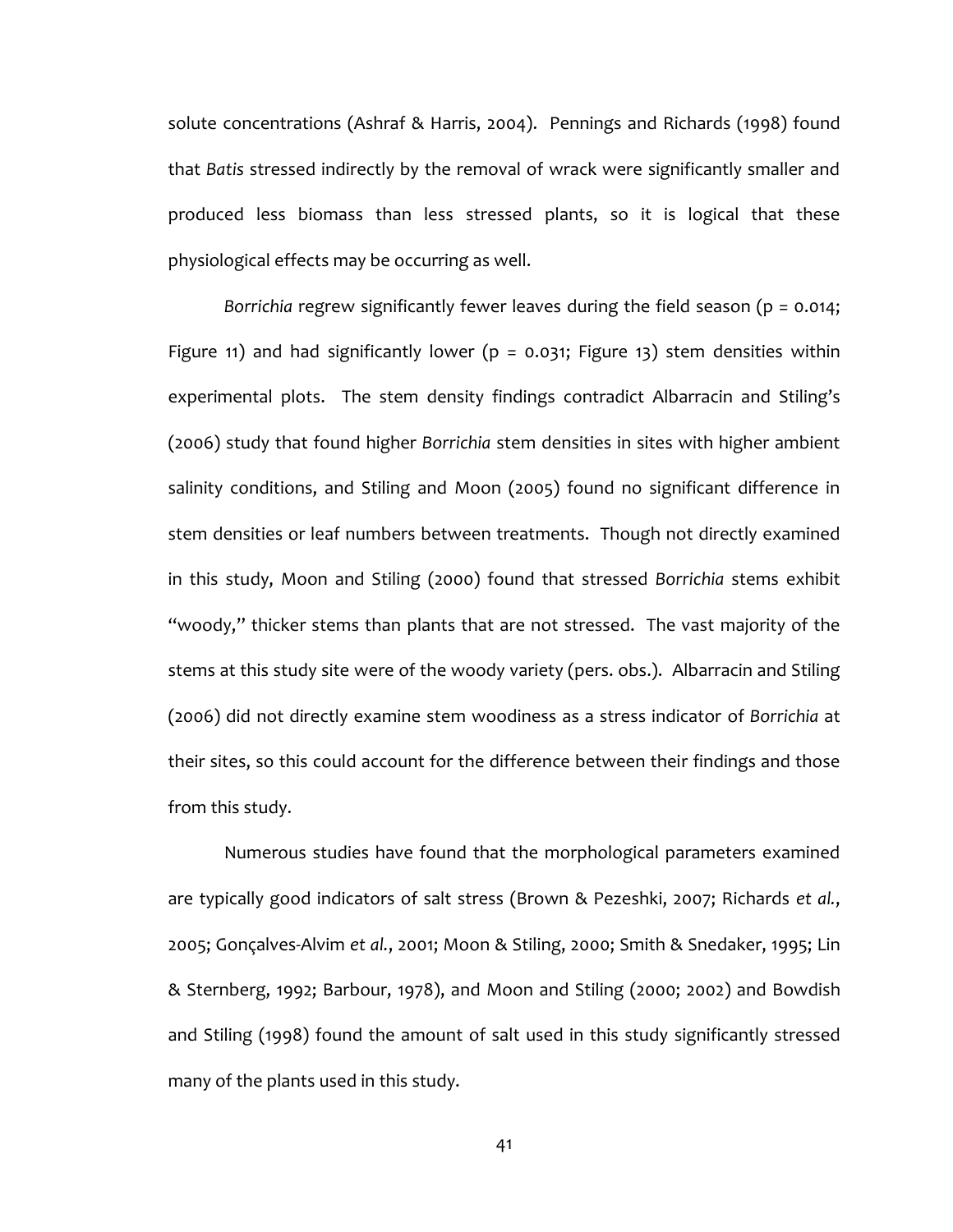Though this study found no significant differences in CAT concentrations between treatments (Figures 16 & 17), antioxidant enzymes have been used to quantify stress in organisms ranging from bacteria to animals (e.g. Storz *et al.*, 1990; Ferrat *et al.*, 2003; Jebara *et al.*, 2005; Parida & Das, 2005; Ross & Van Alstyne, 2007; Ross *et al.*, 2010). Since CAT is a ubiquitous enzyme in stressful conditions, the lack of significant results in this study could be due to individual differences in the responses of antioxidant enzymes in the study plants (Menezes-Benavente *et al.*, 2004; Sekmen *et al.*, 2007). Both SOD and CAT were found to be up-regulated in *Plantago maritima*, a salt-tolerant plant (Sekmen et al., 2007) and *Oryza sativa*, an intermediately saltsensitive rice species (Menezes-Benavente *et al.*, 2004), when subjected to certain salinity regimes for approximately one week. Enzyme activities did not vary significantly in *P. maritima* plants subjected to 100 mM NaCL, but they significantly increased at 200 mM NaCL concentrations (Sekmen et al., 2007). Contrarily, SOD and CAT activities in salt-sensitive *P. media*, a salt-sensitive plant, decreased with increasing salinity (Sekmen et al., 2007). Menezes-Benavente *et al.* (2004) showed that 6-week-old *O. sativa* plants exhibited diurnal variations in CAT-A and CAT-C concentrations, and that increased salt concentrations inhibited the accumulation of CAT-A. Takemura *et al.* (2000) showed that mangroves (*Bruguiera gymnorrhiza*) grown from propagules in fresh water and transplanted to salt water experienced an immediate increase in both CAT and SOD activities. After 10 days, activities of these enzymes were five times greater in 250 mM NaCl and 8 times greater in 500 mM NaCl. The activity of SOD was maintained up to 1000 mM NaCL, while CAT activities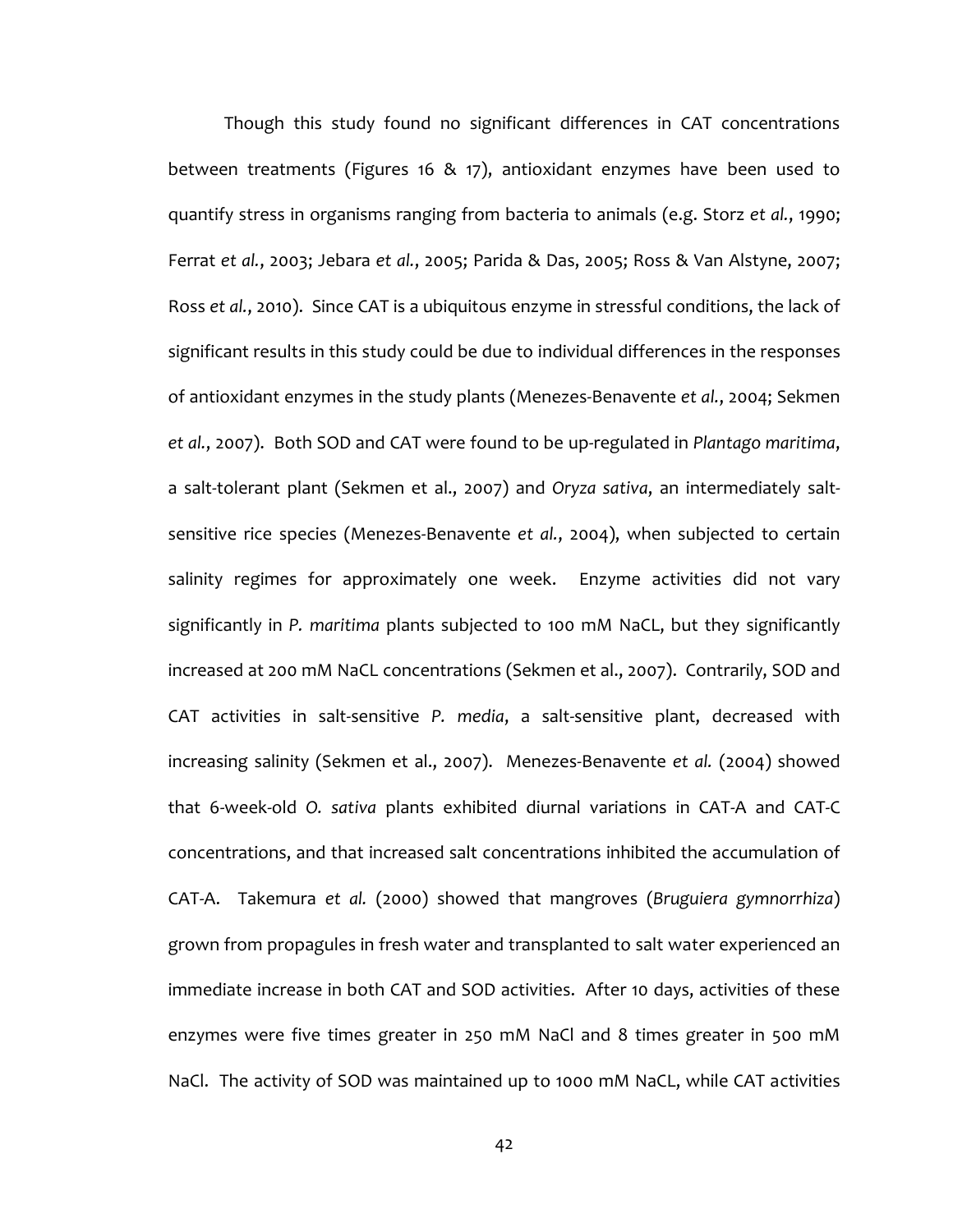were maintained at 500 mM NaCl and inhibited at 1000 mM NaCl. These studies show that enzyme concentrations and activities can be variable even within the same plant species (e.g. *P. maritima* and *O. sativa*), though salt-tolerant plants all upregulated CAT and/or SOD activities when salinity levels got high enough (Takemura *et al.*, 2000; Menezes-Benavente *et al.*, 2004; Sekmen *et al.*, 2007). In salt-sensitive species, antioxidant enzyme activity has been found to be down-regulated (Menezes-Benavente *et al.*, 2004), likely due to oxidative damage from ROS.

Since these studies are relatively short in duration, and the salt levels utilized in each study were held constant once administered (Takemura *et al.*, 2000; Menezes-Benavente *et al.*, 2004; Sekmen *et al.*, 2007), it is difficult to assess the enzyme activities in a system where abiotic factors are constantly changing (pers. obs.). Potentially, the plants utilized in this study could immediately combat ROS as stressful conditions arise if they accumulated and maintained antioxidant enzymes. If this does occur, responses enzyme activity responses in this study could have been masked since even control plants would have elevated enzyme activities.

In addition to general up-regulation of CAT and other antioxidant enzymes, each of the plant species examined have different physiological mechanisms for dealing with stress, many of which may not involve the parameters examined in this study. For example, *Avicennia* is known to possess salt glands that allow the plant to exude salt through the leaves, as well as excluding salt at the root level (Súarez *et al.*, 1998). Since salt is being directly removed from the plant by these mechanisms, *Avicennia* may not have to maintain high levels of antioxidant enzymes to combat salt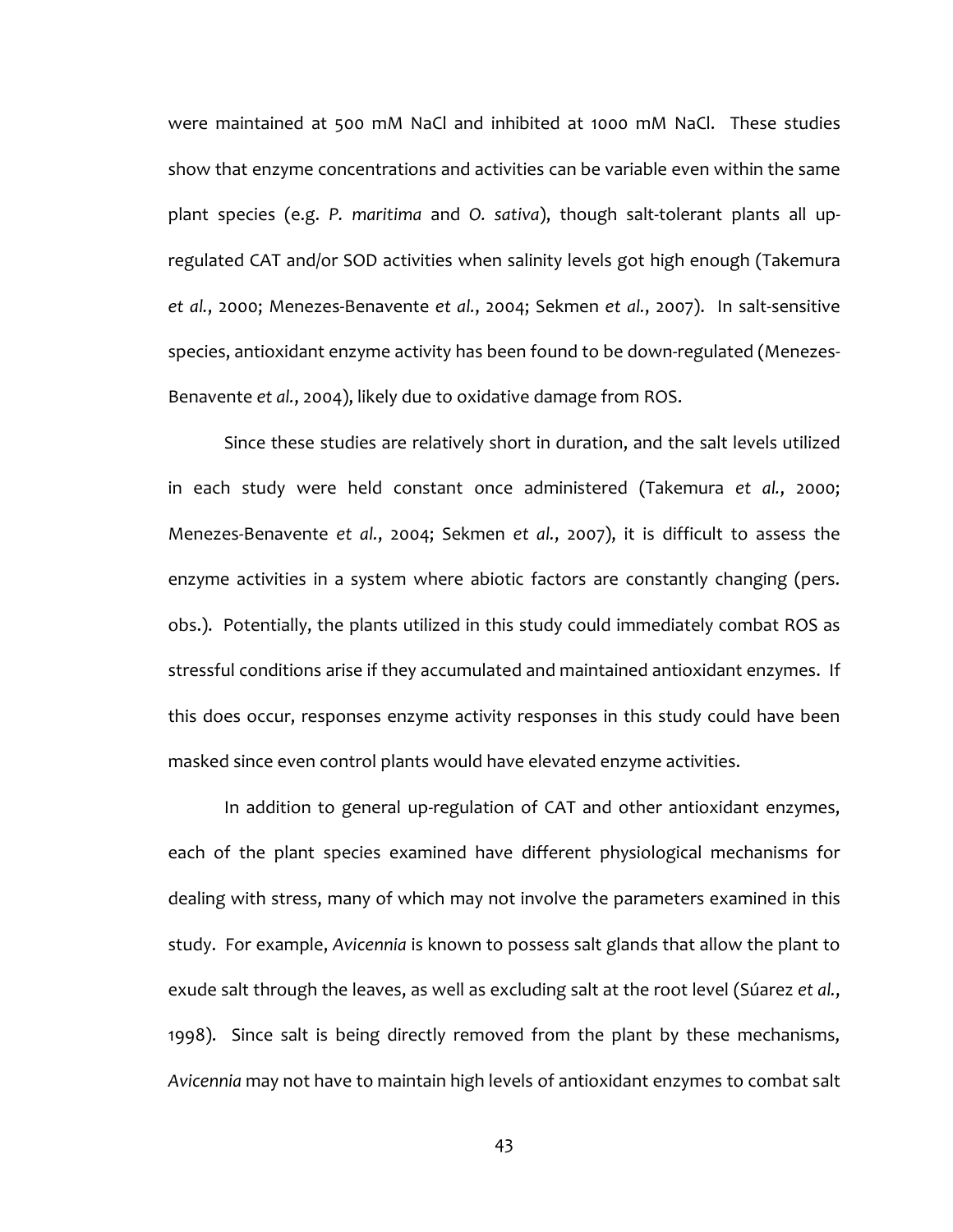stress-related ROS levels. Similarly, *Batis* is known to compartmentalize salt into vacuoles (Flowers & Colmer, 2008), and *Spartina* exudes salt through its leaves (Denno *et al.*, 1986) thereby decreasing the damage caused by increased salt levels and the need for elevated antioxidant enzyme levels.

Plant pigmentation obscured results from the SOD assay kit, so another method would have to be used to analyze SOD concentrations in these plants. Other parameters that could be examined in addition to CAT and SOD include: free amino acid concentration, lipid peroxidation, protein carbonylation, heat shock protein concentration, and the presence and concentration of phenolic compounds (Ferrat *et al.*, 2003). Utilizing all of these parameters would make our understanding of coastal community physiology more robust, and coupling these data with herbivore response variables (Chapter 1) will allow for a more accurate comprehension of exactly how increased salinities from global sea-level rise (Day & Templet, 1989; Ross *et al.*, 1994) will affect these areas.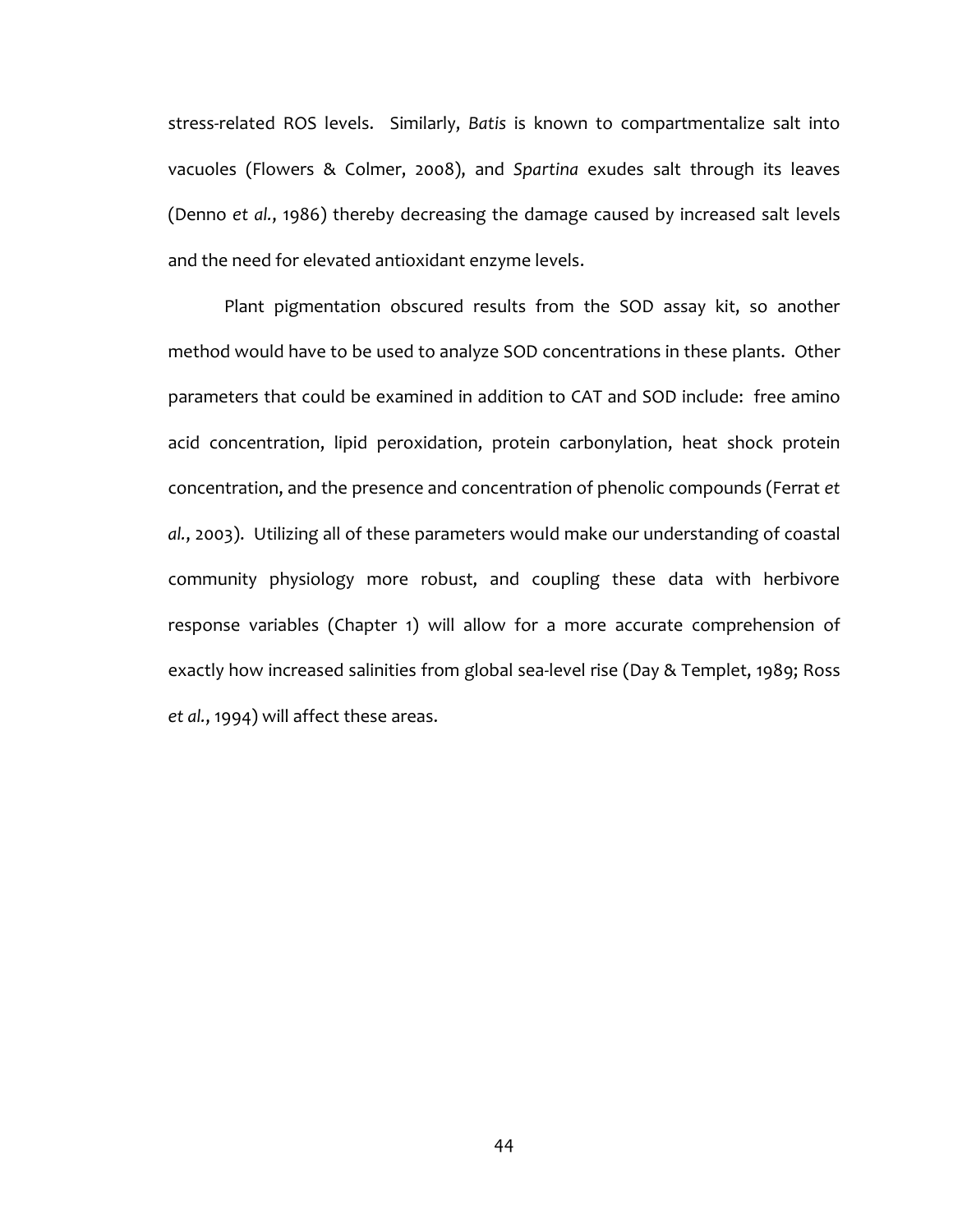

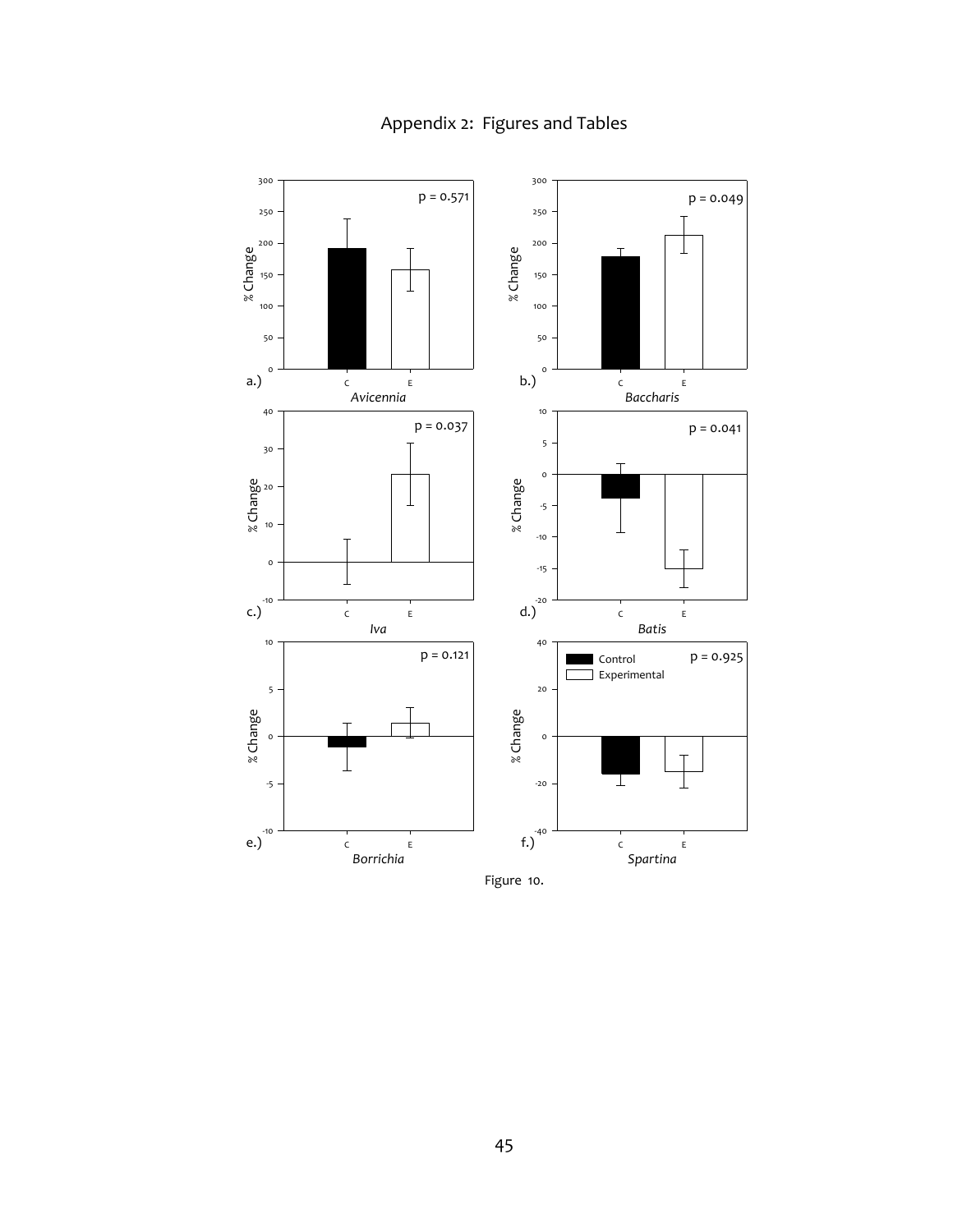

Figure 11.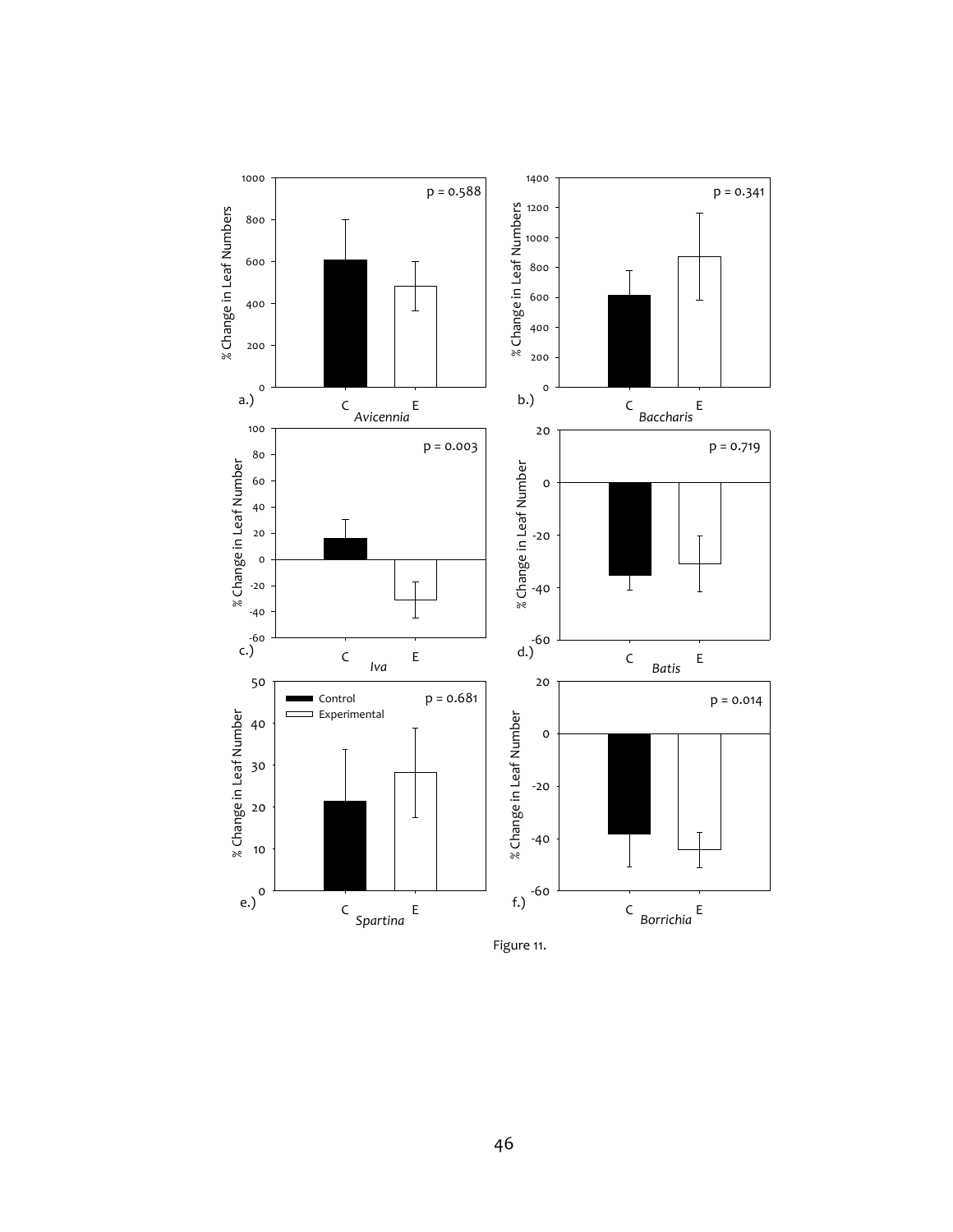

Figure 12.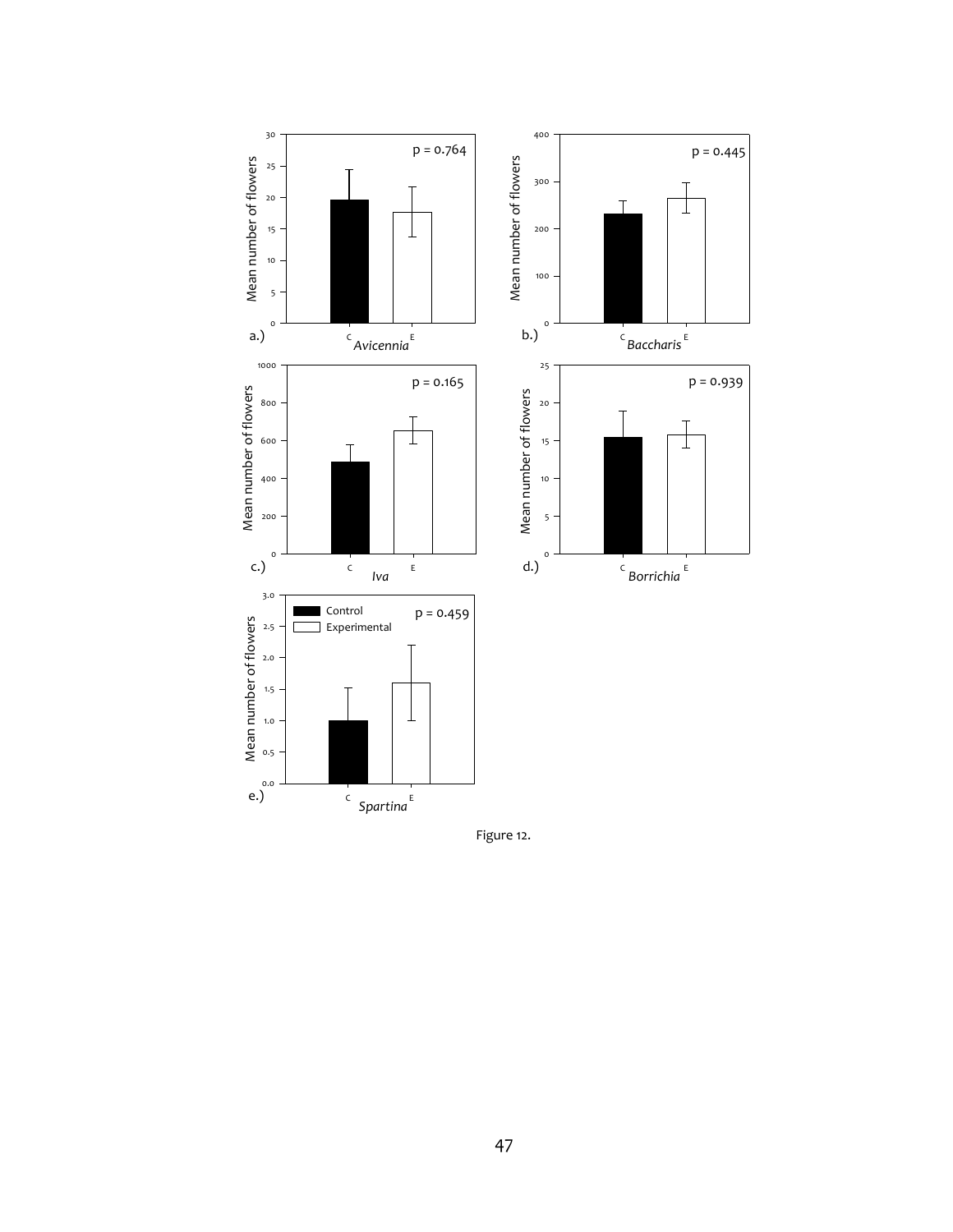

Figure 13.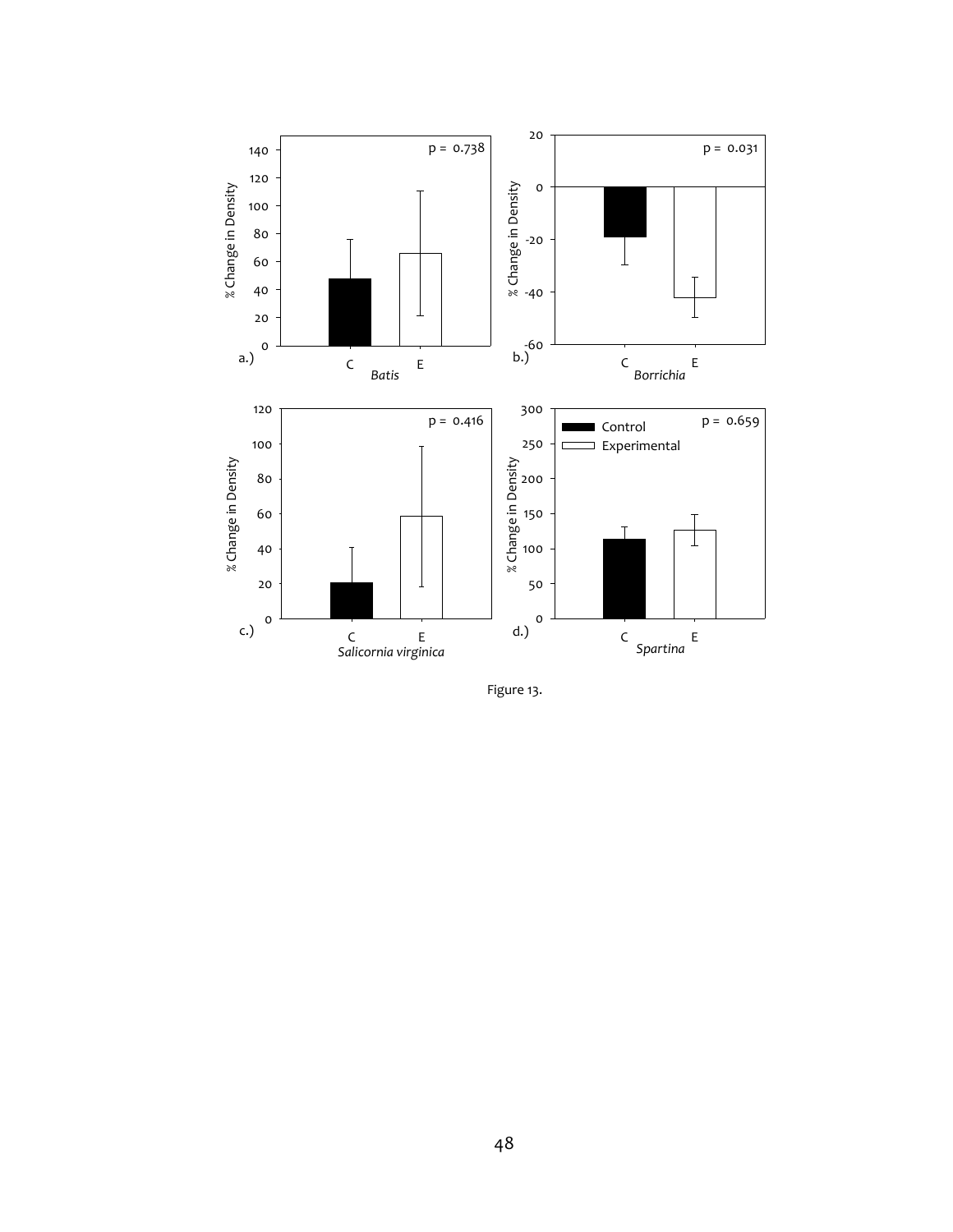

Figure 14.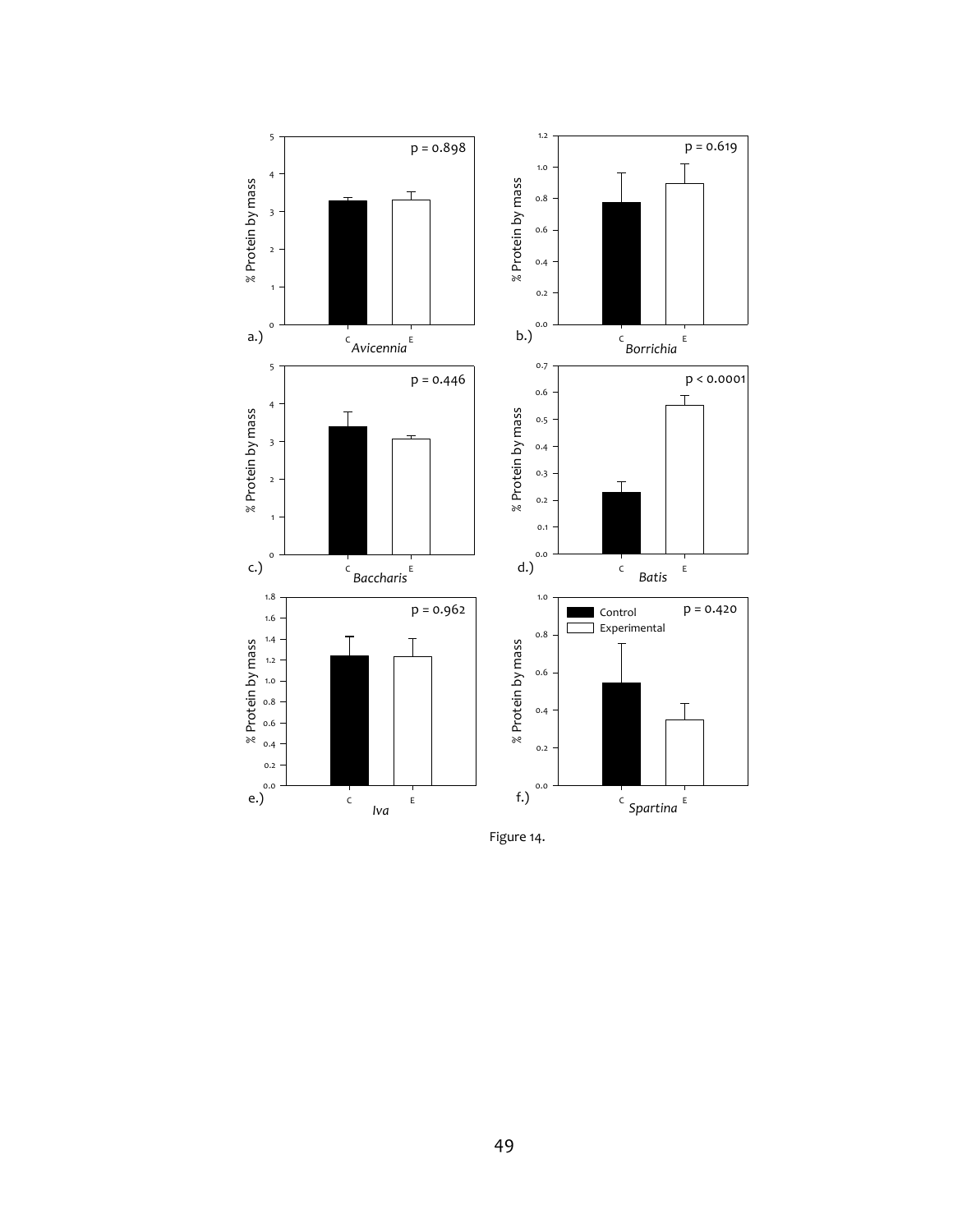

Figure 15.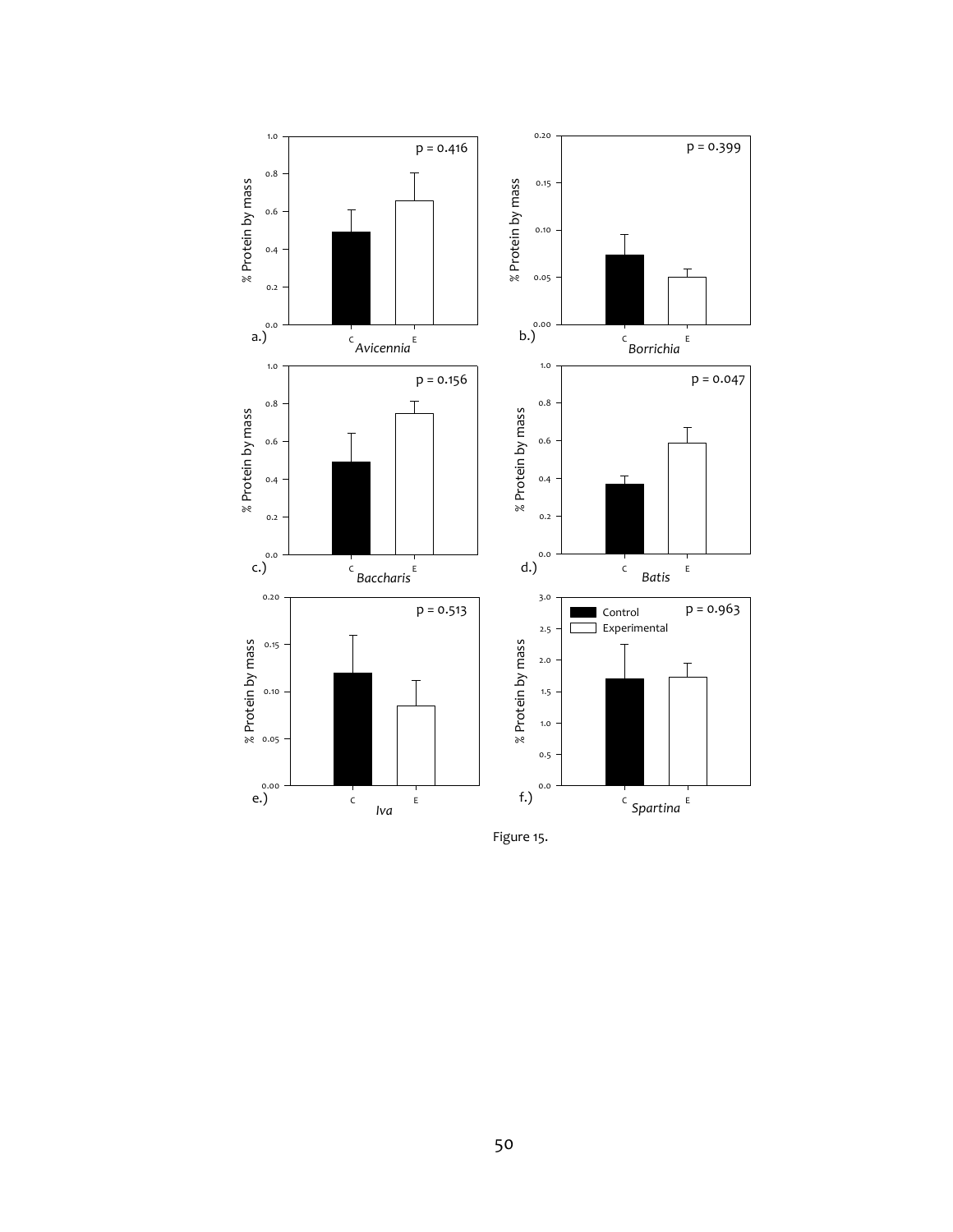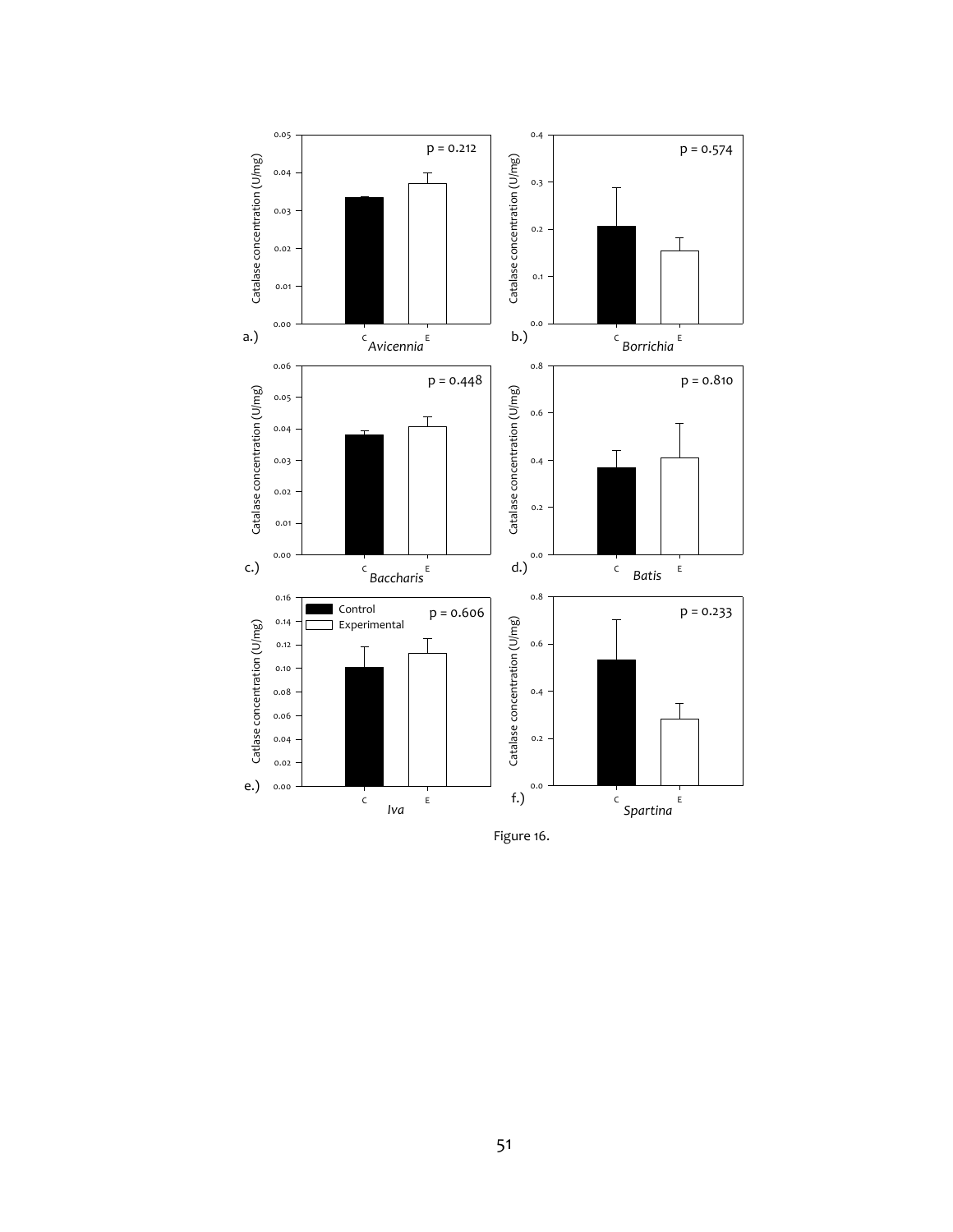

Figure 17.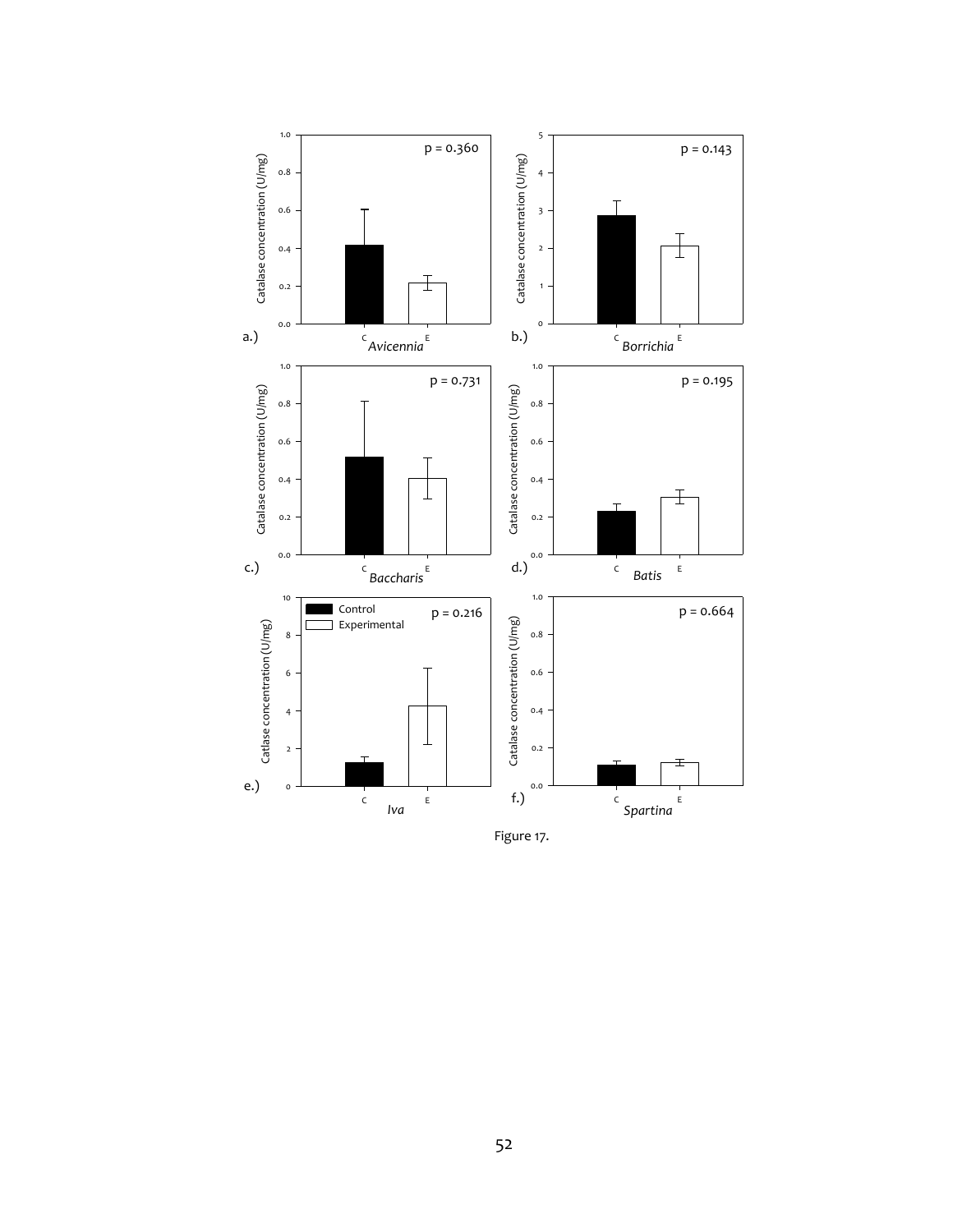# Literature Cited

- Albarracin, M.T., and P. Stiling. 2006. Bottom-up and top-down effects on insect herbivores do not vary among sites of different salinity. Ecology 87: 2673 – 2679.
- Ali, G., P.S. Srivastava, and M. Iqbal. 1999. Proline accumulation, protein pattern and photosynthesis in regenerants grown under NaCl stress. Plant Biology 42: 89 – 95.
- Antifinger, A.E., and E.L. Dunn. 1979. Seasonal patterns of  $CO<sub>2</sub>$  and water vapor exchange of three salt marsh succulents. Oecologia 43: 249 – 260.
- Antlfinger, A.E. and E.L. Dunn. 1983. Water use and salt balance in three salt marsh succulents. American Journal of Botany 70: 561 – 567.
- Ashraf, M., and P.J.C. Harris. 2004. Potential biochemical indicators of salinity tolerance in plants. Plant Science 166: 3 – 16.
- Baisakh, N., P.K. Subudhi, and N.P. Parami. 2006. cDNA-AFLP analysis reveals differential gene expression in response to salt stress in a halophyte Spartina alterniflora Loisel. Plant Science 170: 1141 – 1149.
- Barbour, M.G. 1978. The effect of competition and salinity on the growth of a salt marsh plant species. Oecologia 37: 97 – 99.
- Bowdish, T.I., and P. Stiling. 1998. The influence of salt and nitrogen on herbivore abundance: direct and indirect effects. Oecologia 113: 400-405.
- Brown, C.E., and S.R. Pezeshki. 2007. Threshold for recovery in the marsh halophyte *Spartina alterniflora* grown under the combined effects of salinity and soil drying. Journal of Plant Physiology 164: 274 – 282.
- Cossu, C., A. Doyotte, M.C. Jacquin, and P. Vasseur. 1997. Mécanismes de formation et effets des espèces réactives de l'oxygène. *In* L. Lagadic *et al.* (Eds.), Biomarqueurs en écotoxicologie Aspects fondamentaux. p. 419. Masson Edit, Paris, France.
- Day, J.W., and P.H. Templet. 1989. Consequences of sea-level rise: Implications from the Mississippi delta. Coastal Management 17: 241 – 257.
- Debez, A., D. Saadaoui, I. Slama, B. Huchzermeyer, and C. Abdelly. 2010. Responses of *Batis maritima* plants challenged with up to two-fold seawater NaCl salinity. Journal of Plant Nutrition and Soil Science 173: 291 – 299.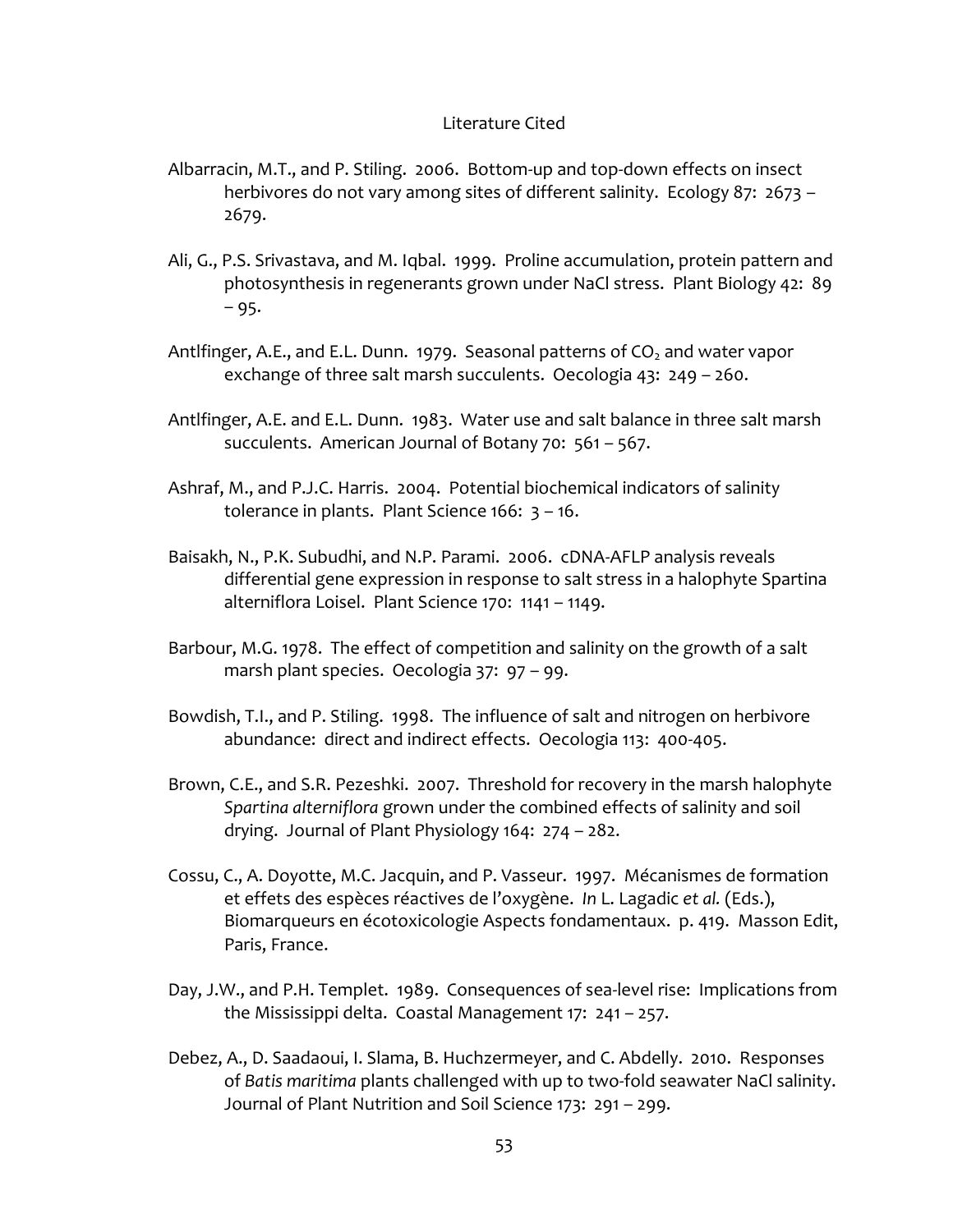- Denno, R.F., L.W. Douglass, and D. Jacobs. 1986. Effects of crowding and host plant nutrition on a wing-dimorphic planthopper. Ecology 67: 116-123.
- Ehrenfeld, J.G. 1990. Dynamics and processes of barrier island vegetation. Reviews in Aquatic Science 2: 437-480.
- Ferrat, L., C. Pergent-Martini, and M. Roméo. 2003. Assessment of the use of biomarkers in aquatic plants for the evaluation of environmental quality: Application to seagrasses. Aquatic Toxicology 65: 187 – 204.
- Flowers, T.J., and T.D. Colmer. 2008. Salinity tolerance in halophytes. New Phytologist 179: 945 – 963.
- Gonçalves-Alvim, S.J., M.C.F. Vaz dos Santos, and G.W. Fernandes. 2001. Leaf gall abundance on *Avicennia germinans* (Avicenniaceae) along an interstitial salinity gradient. Biotropica 33: 69-77.
- Hacker, S.D., and M.D. Bertness. 1995. Morphological and physiological consequences of a positive plant interaction. Ecology 76: 2165 – 2175.
- Hacker, S.D., and S.D. Gaines. 1997. Some implications of direct positive interactions for community species diversity. Ecology 78: 1990 – 2003.
- Hurkman, W.J., C.S. Fornar, and C.K. Tanaka. 1989. A comparison of the effect of salt on polypeptide and translatable mRNA in roots of a salt tolerant and salt sensitive cultivar of barley. Plant Physiology 90: 1444 – 1456.
- Jebara, S., M. Jebara, F. Limam, and M.E. Aouani. 2005. Changes in ascorbate peroxidase, catalase, guaiacol peroxidase and superoxide dismutase activities in common bean (*Phaseolus vulgaris*) nodules under salt stress. Journal of Plant Physiology 162: 929 – 936.
- Lin, G., and L. Sternberg. 1992. Effect of growth form, salinity, nutrient, and sulfide on photosynthesis, carbon isotope discrimination, and growth of red mangrove (*Rhizophora mangle* L.). Australian Journal of Plant Physiology 19: 509 – 517.
- Lugo, A., and C. Snedaker. 1974. The ecology of mangroves. Annual Review of Ecology, Evolution, and Systematics 5: 39 – 64.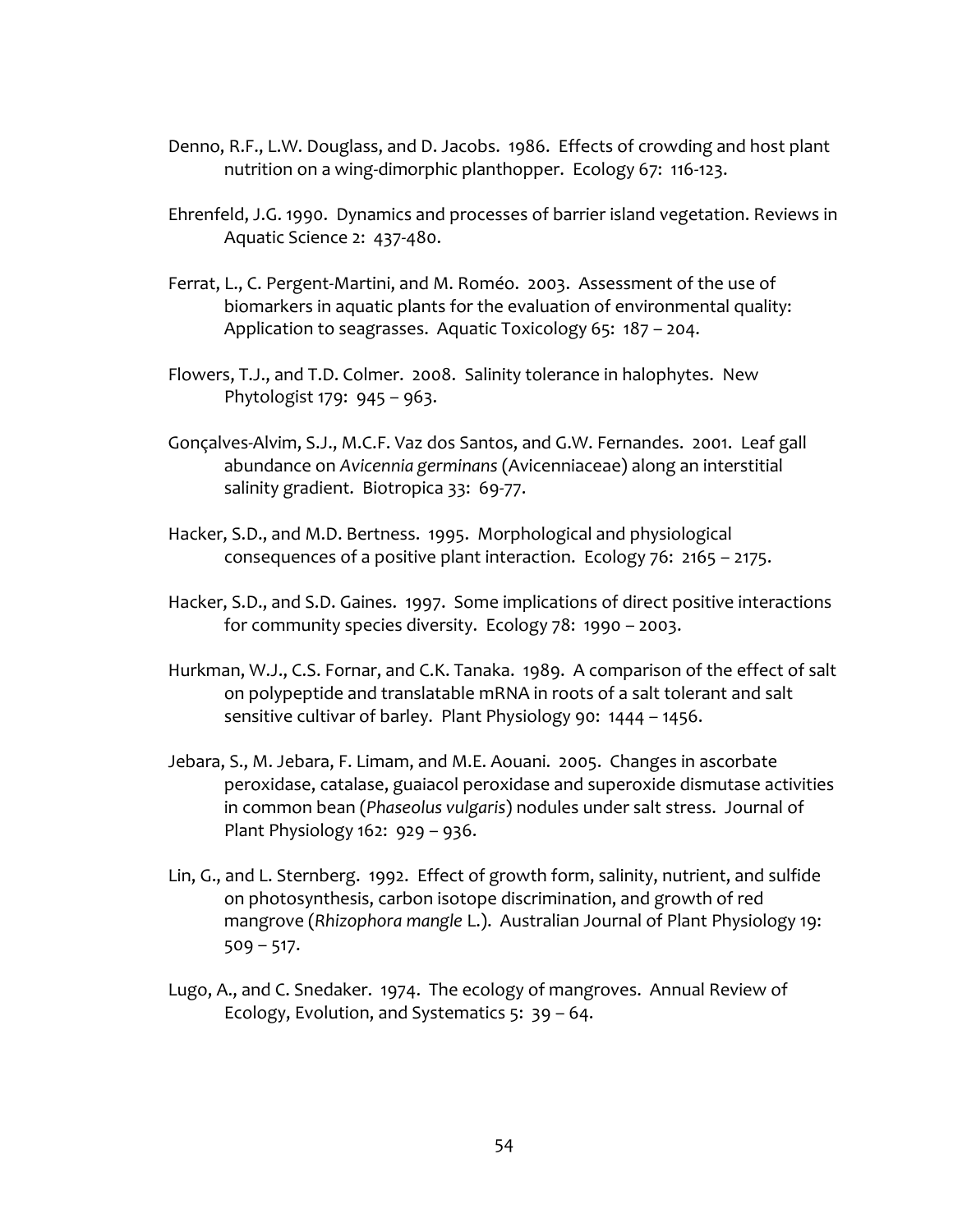- Menezes-Benavente, L., F.K. Teixeira, C.L.A. Kamei, and M. Margis-Pinheiro. 2004. Salt stress induces altered expression of genes encoding antioxidant enzymes in seedlings of a Brazilian *indica* rice (*Oryza sativa* L.). Plant Science 166: 323 – 331.
- Menge, B.A., and J.P. Sutherland. 1987. Community regulation: Variation in disturbance, competition, and predation in relation to environmental stress and recruitment. American Naturalist 130: 730 – 757.
- Moon, D.C., and P. Stiling. 2000. Relative importance of abiotically induced direct and indirect effects on a salt-marsh herbivore. Ecology 81: 470-481.
- Moon, D.C., and P. Stiling. 2002. The effects of salinity and nutrients on a tritrophic salt-marsh system. Ecology 83: 2465-2476.
- Moon, D.C., P. Stiling. 2004. The influence of a salinity and nutrient gradient on coastal vs. upland tritrophic complexes. Ecology 85: 2709-2716.
- Moon, D.C., and P. Stiling. 2005. Effects of nutrients and parasitism on the density of a salt marsh planthopper suppressed by within-trophic-level interactions. Ecological Entomology 30: 642 – 649.
- Oosting, H.J., and W.D. Billings. 1942. Factors effecting vegetational zonation on coastal dunes. Ecology 23: 131-141.
- Pareek, A., S.L. Singla, and A. Grover. 1997. Salt responsive proteins/genes in crop plans. In P.K. Jaiwal *et al.* (Eds.), Strategies for Improving Salt Tolerance in Higher Plants. pp. 365 – 391. Oxford and IBH Publication Co., New Delhi, India.
- Parida, A.K, and A.B. Das. 2005. Salt tolerance and salinity effects on plants: a review. Ecotoxicology and Environmental Safety 60: 324 – 349.
- Parida, A.K., A.B. Das, and B. Mittra. 2004. Effects of salt on growth, ion accumulation, photosynthesis, and leaf anatomy of the mangrove, *Bruguiera parviflora*. Trees Structure and Function 18: 167 – 174.
- Pennings, S.C., and Moore, D.J. 2001. Zonation of shrubs in western Atlantic salt marshes. Oecologia 126: 587-594.
- Pennings, S.C., and C.L. Richards. 1998. Effects of wrack burial in salt-stressed habitats: *Batis maritima* in a southwest Atlantic salt marsh. Ecography 21: 630 – 638.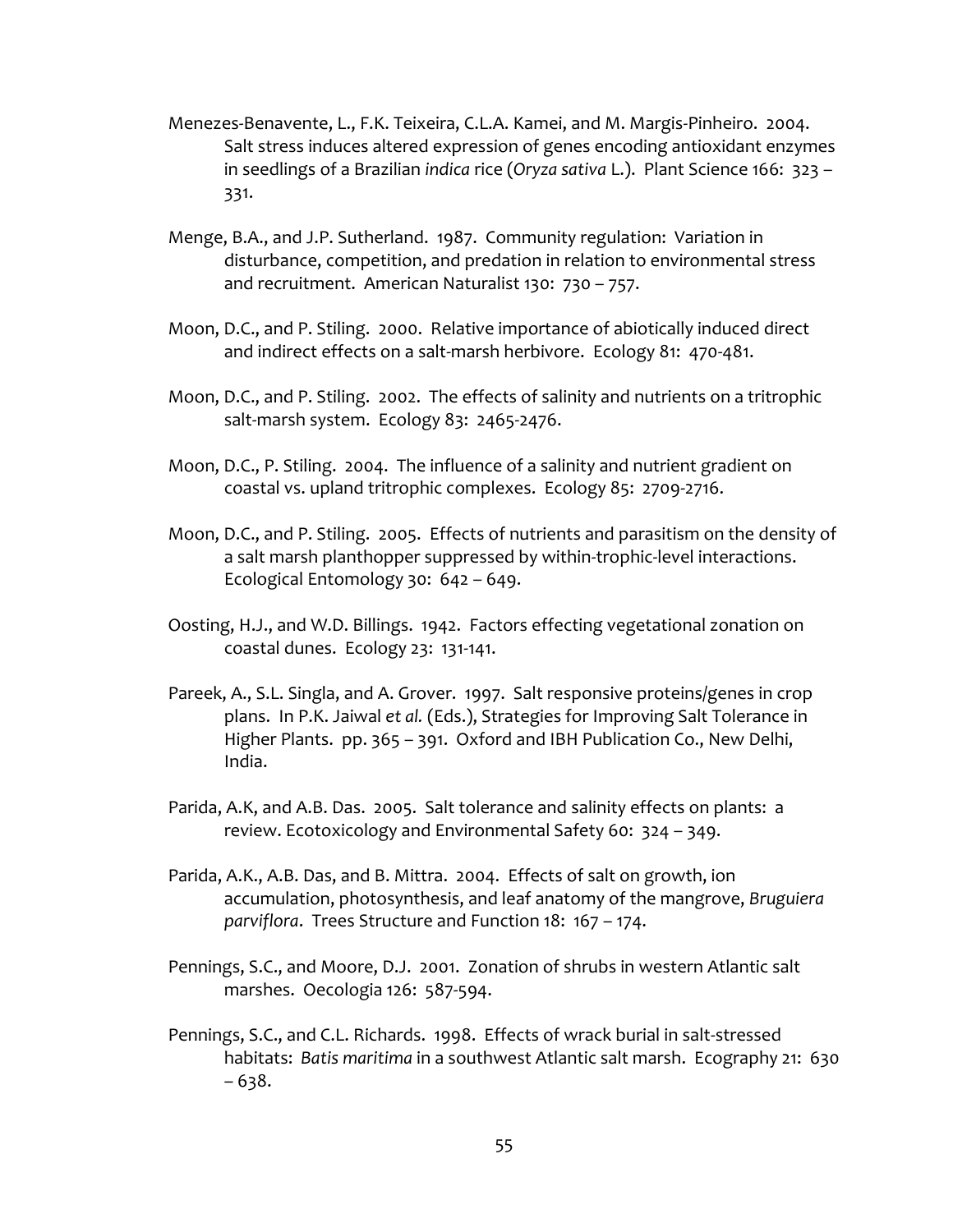- Richards, C.L., S.C. Pennings, and L.A. Donovan. 2005. Habitat range and phenotypic variation in salt marsh plants. Plant Ecology 176: 263 – 273.
- Rijstenbil, J.W., J.W.M. Derksen, L.J.A. Gerringa, T.C.W. Poortvliet, A. Sandee, and M. Van der Berg. 1994. Oxidative stress induced by copper: defense and damane in the marine planktonic diatom Ditylum brightwellii, grown in continuous cultures with high and low zinc levels. Marine Biology 119: 583 – 590.
- Ross, C., and K.L. Van Alstyne. 2007. Intraspecific variation in stress-induced hydrogen peroxide scavenging by the ulvoid macroalga *Ulva lactuca*. Journal of Phycology 43: 466 – 474.
- Ross, C., R. Ritson-Williams, R. Pierce, J.B. Bullington, M. Henry, and V.J. Paul. 2010. Effects of the Florida red tide dinoflagellate, Karenia brevis, on oxidative stress and metamorphosis of larvae of the coral Porites astreoides. Harmful Algae 9: 173 – 179.
- Ross, M.A., J.J. O'Brien, and L.D.S.L. Sternberg. 1994. Sea-level rise and the reduction in pine forests in the Florida Keys. Ecological Applications 4: 144 – 156.
- Sekmen, A.H., I. Türkan, and S. Takio. 2007. Differential responses of antioxidative enzymes and lipid peroxidation to salt stress in salt-tolerant *Plantago maritima* and salt-sensitive *Plantago media*. Physiologia Pantarum 131: 399 – 411.
- Singh, N.K. C.A. Bracken, P.M. Hasegawa, A.K. Handa, S. Buckel, M.A. Hermodson, F. Pfankoch, F.E. Regnier, and R.A. Bressan. 1997. Characterization of osmotin: A thaumatin-like protein associated with osmotic adjustment in plant cells. Plant Physiology 85: 529 – 536.
- Smith, S.M., and S.C. Snedaker. 1995. Salinity responses in two populations of viviparous *Rhizophora mangle* L. seedlings. Biotropica 27: 435 – 440.
- Sousa, W.P. 1979. Disturbance in intertidal boulder fields: The non-equilibrium maintenance of species diversity. Ecology 60: 1225 – 1239.
- Stalter, R., and W.E. Odum. 1993. Maritime communities. P. 117-163. *In* W.M. Martin, S.G. Boyce, and C. Echternacht (Eds.) Biodiversity of the Southeastern United States: Lowland Terrestrial Communities. John Wiley and Sons, New York, New York, USA.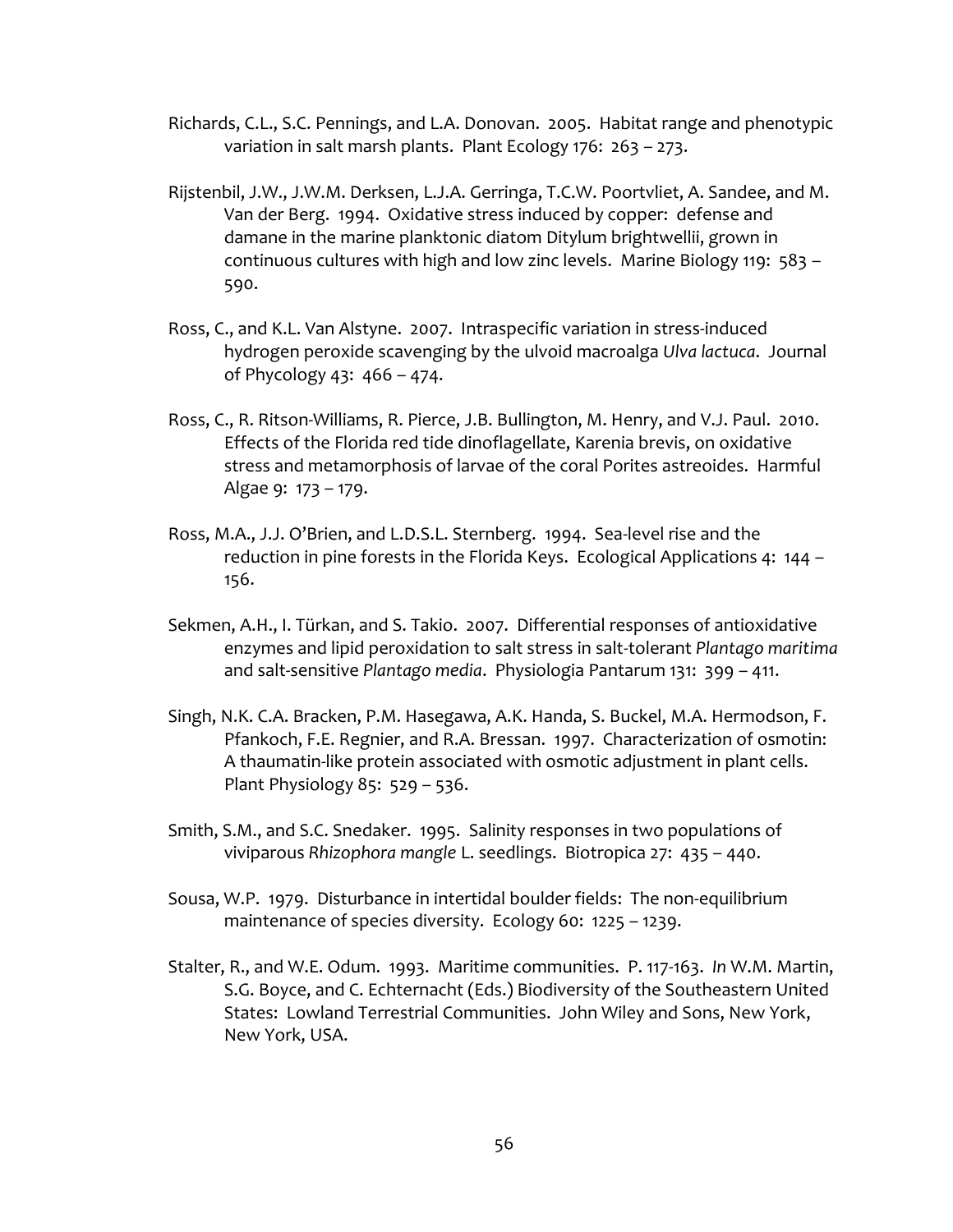- Stegeman, J.J., M. Brouwer, R.T. Di Giulio, L. Forlin, B.A. Fowler, B.M. Sanders, and P.A. Van Veld. 1992. Molecular responses to environmental contamination: enzyme and protein systems as indicators of chemical exposure and effect. *In* R.J. Huggett, R.A. Mehrle, H.L. Bergman (Eds.), Biomarkers, Biochemical, Physiological and Histological Markers of Anthropogenic Stress. pp. 235-335. Lewis Publishers, Boca Raton, Florida, USA.
- Stiling, P., and D.C. Moon. 2005. Are trophodynamic models worth their salt? Top down and bottom-up effects along a salinity gradient. Ecology 86: 1730 – 1736.
- Storz, G., L.A. Tartaglia, S.B. Farr, and B.N. Ames. 1990. Bacterial defenses against oxidative stress. Trends in Genetics 6: 363 – 368.
- Súarez, N., M.A. Sobrado, and E. Medina. 1998. Salinity effects on the leaf water relations components and ion accumulation patterns in *Avicennia germinans* (L.) L. seedlings. Oecologia 114: 299-304.
- Takemura, T., N. Hanagata, K. Sugihara, S. Baba, I. Karube, and Z. Dubinsky. 2000. Physiological and biochemical responses to salt stress in the mangrove, *Bruguiera gymnorrhiza*. Aquatic Botany 68: 15 – 28.
- Thursby, G.B., and M.A. Abdelrhman. 2004. Growth of the marsh elder *Iva frutescens* in relation to duration of tidal flooding. Estuaries 27: 217 – 224.
- Tolliver, K.S., D. Martin, and D.R. Young. 1997. Freshwater and saltwater flooding response for woody species common to barrier island swales. Wetlands 17: 10-18.
- Verslues, P.E., M. Agarwal, S. Katiyar-Agarwal, J. Zhu, and J-K. Zhu. 2006. Methods and concepts in quantifying resistance to drought, salt and freezing, abiotic stresses that affect plant water status. The Plant Journal 45: 523 – 539.